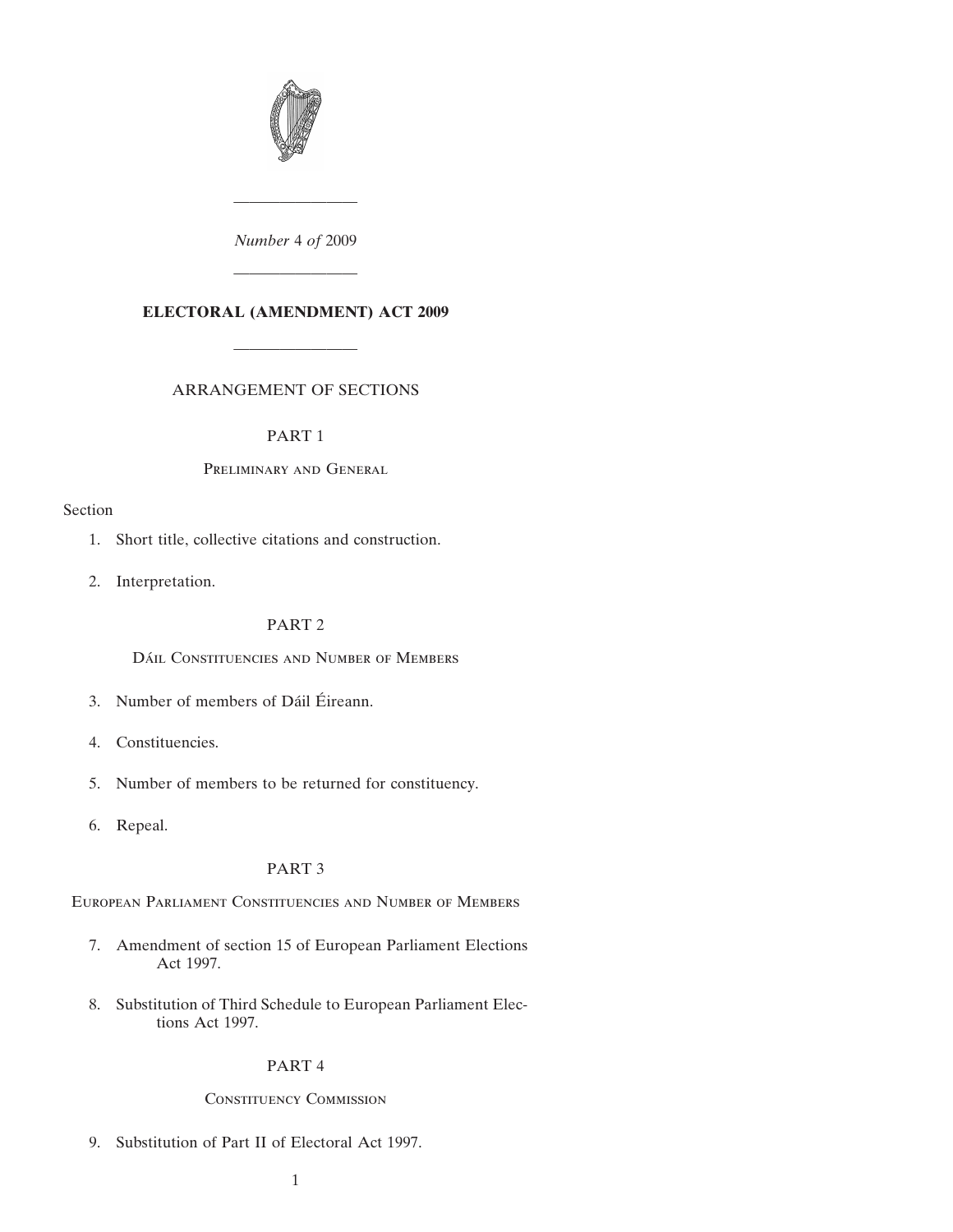#### [PART 5](#page-10-0)

#### [E](#page-10-0)uropean Parliament Elections

- [10. Substitution of sections 12 and 13 of European Parliament](#page-10-0) [Elections Act 1997.](#page-10-0)
- [11. Substitution of rules 2 to 5 of Second Schedule to European](#page-14-0) [Parliament Elections Act 1997.](#page-14-0)
- [12. Substitution of rule 13 of Second Schedule to European Par](#page-17-0)[liament Elections Act 1997.](#page-17-0)
- [13. Amendment of rules 17 and 88 of Second Schedule to Euro](#page-19-0)[pean Parliament Elections Act 1997.](#page-19-0)
- [14. Amendment of Schedule to Electoral Act 1997.](#page-19-0)

#### [PART 6](#page-20-0)

#### [L](#page-20-0)ocal Elections

- [15. Substitution of articles 11 to 20 of Local Elections](#page-20-0) [Regulations.](#page-20-0)
- [16. Amendment of article 83 of Local Elections Regulations.](#page-27-0)
- [17. Amendment of article 84 of Local Elections Regulations.](#page-28-0)
- [18. Amendment of article 86 of Local Elections Regulations.](#page-28-0)
- [19. Amendment of Local Elections \(Disclosure of Donations](#page-28-0) [and Expenditure\) Act 1999.](#page-28-0)
- [20. Confirmation of Local Elections Regulations.](#page-28-0)

# [SCHEDULE](#page-29-0) ————————

#### ACTS REFERRED TO

| Civil Service Regulation Acts 1956 to 2005                                  |              |
|-----------------------------------------------------------------------------|--------------|
| Electoral (Amendment) Act 2005                                              | 2005, No. 16 |
| Electoral Act 1997                                                          | 1997, No. 25 |
| Electoral Acts 1992 to 2007                                                 |              |
| European Parliament Elections Act 1997                                      | 1997, No. 2  |
| European Parliament Elections Acts 1992 to 2006                             |              |
| Elections (Disclosure of Donations<br>and<br>Local<br>Expenditure) Act 1999 | 1999, No. 7  |
| Local Elections Acts 1974 to 2006                                           |              |
| <b>Statutory Declarations Act 1938</b>                                      | 1938, No. 37 |
| Succession Act 1965                                                         | 1965, No. 27 |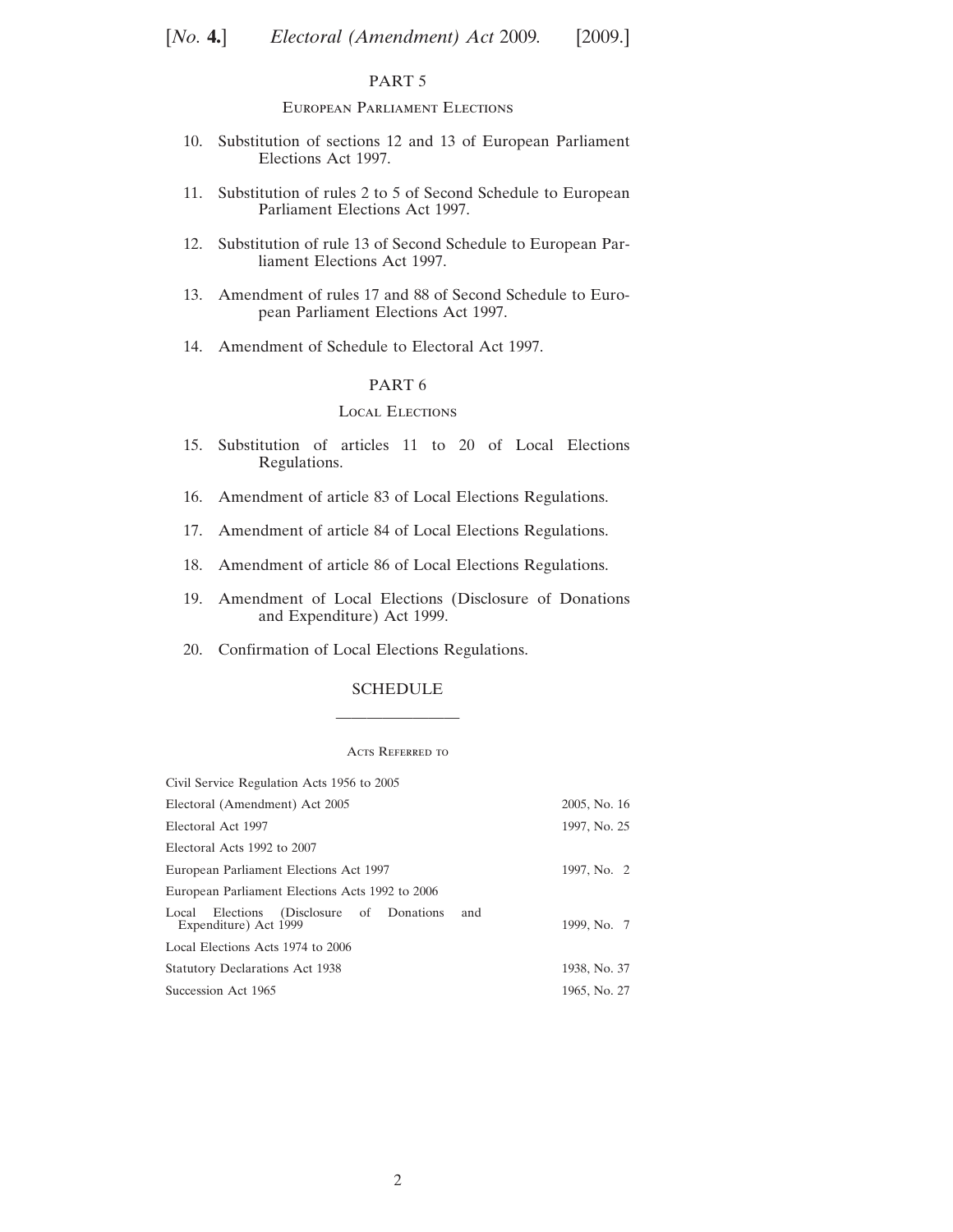<span id="page-2-0"></span>

*Number* 4 *of* 2009

————————

# ———————— **ELECTORAL (AMENDMENT) ACT 2009** ————————

AN ACT TO REVISE DÁIL AND EUROPEAN PARLIAMENT CONSTITUENCIES, TO PROVIDE FOR THE NUMBER OF MEMBERS TO BE ELECTED FOR SUCH CONSTITU-ENCIES, TO AMEND THE LAW RELATING TO THE CONSTITUENCY COMMISSION, AND FOR THOSE AND OTHER PURPOSES TO AMEND THE EUROPEAN PAR-LIAMENT ELECTIONS ACT 1997 AND CERTAIN OTHER ENACTMENTS, TO AMEND AND GIVE STATUTORY EFFECT TO THE LOCAL ELECTIONS REGULATIONS 1995 AND TO PROVIDE FOR RELATED MATTERS. [24*th February*, 2009]

#### BE IT ENACTED BY THE OIREACHTAS AS FOLLOWS:

#### PART 1

#### Preliminary and General

**1.**—(1) This Act may be cited as the Electoral (Amendment) Short title, Act 2009.

collective citations and construction.

(2) The Electoral Acts 1992 to 2007 and this Act may be cited together as the Electoral Acts 1992 to 2009 and shall be read together as one.

(3) The European Parliament Elections Acts 1992 to 2006 and this Act (in so far as it relates to European Parliament elections) may be cited together as the European Parliament Elections Acts 1992 to 2009 and shall be read together as one.

(4) The Local Elections Acts 1974 to 2006 and this Act (in so far as it relates to local elections) may be cited together as the Local Elections Acts 1974 to 2009 and shall be read together as one.

**2**.—(1) In this Act "Local Elections Regulations" means the Local Interpretation.Elections Regulations 1995 (S.I. No. 297 of 1995).

(2) In the *[Schedule](#page-29-0)*—

(*a*) a reference to a former rural district shall be construed as a reference to that district as constituted immediately before 1 October 1925, and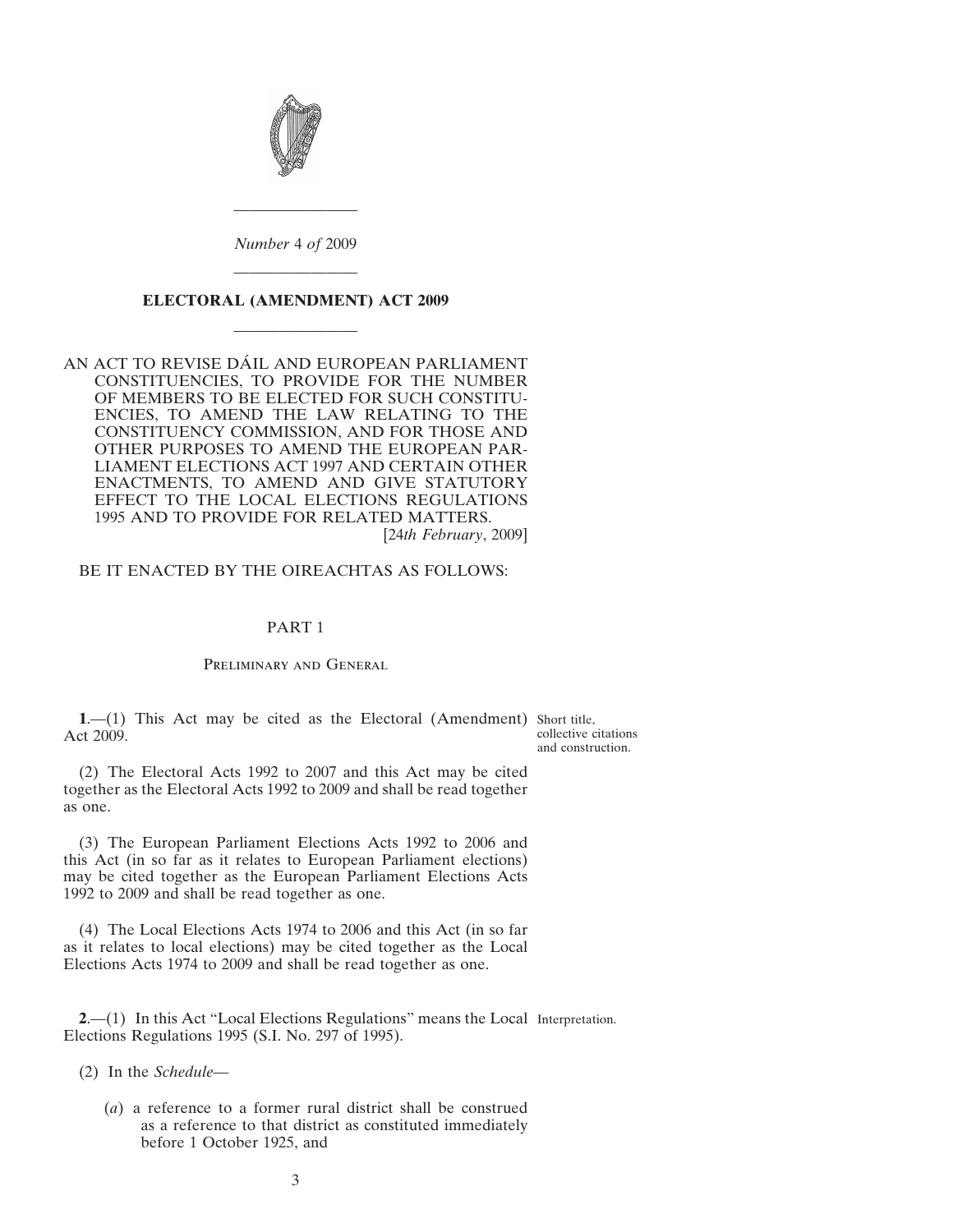<span id="page-3-0"></span>(*b*) a reference to a line drawn along any motorway, road or street shall be construed as a reference to a line drawn along the centre of such motorway, road or street.

#### PART 2

#### DÁIL CONSTITUENCIES AND NUMBER OF MEMBERS

| Number of<br>members of Dáil<br>Éireann.                    | 3.—Dáil Éireann shall, after the dissolution thereof that next<br>occurs after the passing of this Act, consist of 166 members.                                                                                                                                                                                                                                                                            |
|-------------------------------------------------------------|------------------------------------------------------------------------------------------------------------------------------------------------------------------------------------------------------------------------------------------------------------------------------------------------------------------------------------------------------------------------------------------------------------|
| Constituencies.                                             | $4-$ (1) The members of Dáil Éireann shall, after the dissolution<br>of Dáil Éireann that next occurs after the passing of this Act, rep-<br>resent the constituencies specified in the Schedule.                                                                                                                                                                                                          |
|                                                             | (2) An area specified in the <i>Schedule</i> shall be taken to be that<br>area as constituted on 1 March 2008, but if any doubt arises as to the<br>constituency in which any electoral division or part thereof, or any<br>townland or part thereof, is included, the doubt shall, subject to<br>section $2(2)(b)$ , be determined by the Minister for the Environment,<br>Heritage and Local Government. |
| Number of<br>members to be<br>returned for<br>constituency. | 5.—A constituency specified in the <i>Schedule</i> shall return the<br>number of members set out in respect thereof in the third column of<br>that <i>Schedule</i> .                                                                                                                                                                                                                                       |
| Repeal.                                                     | $6-(1)$ Sections 1, 2, 3, 4, 5 and 7 of, and the Schedule to, the<br>Electoral (Amendment) Act 2005 are repealed.                                                                                                                                                                                                                                                                                          |

(2) *Subsection (1)* shall come into operation on the dissolution of Dáil Éireann that next occurs after the passing of this Act.

#### PART 3

European Parliament Constituencies and Number of Members

Amendment of section 15 of European Parliament Elections Act 1997.

**7**.—Section 15 of the European Parliament Elections Act 1997 is amended by substituting the following subsection for subsection (3):

"(3) An area specified in the Third Schedule shall be taken to be that area as constituted on 1 March 2008.".

Substitution of Third Schedule to European Parliament Elections Act 1997.

**8**.—The European Parliament Elections Act 1997 is amended as respects European elections held after 1 January 2009 by substituting the following Schedule for the Third Schedule to that Act: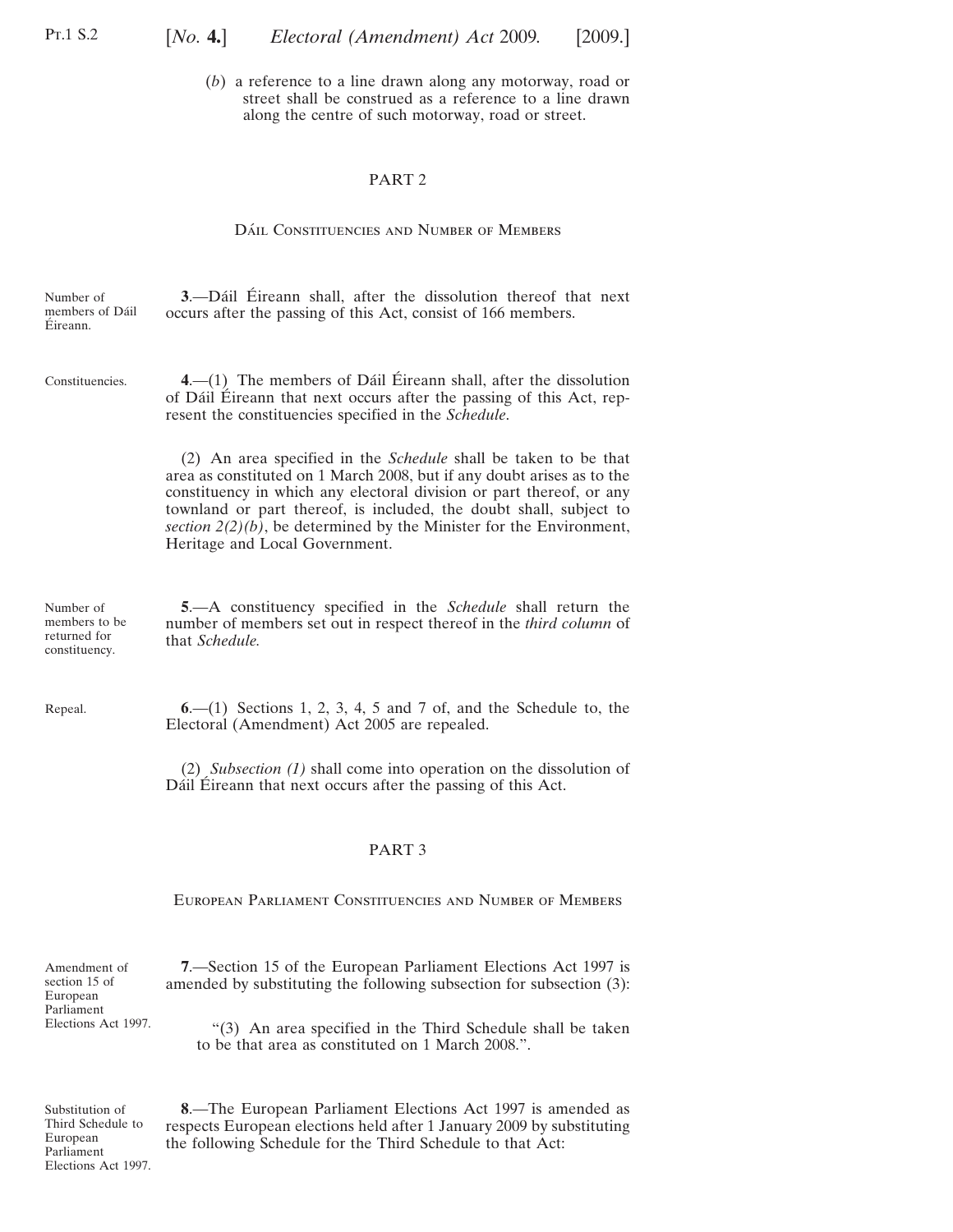#### "THIRD SCHEDULE

<span id="page-4-0"></span>Section 15.

*Constituencies*

| Constituency | Area                                                                                                             | Number of Members |
|--------------|------------------------------------------------------------------------------------------------------------------|-------------------|
| Dublin       | The counties of:                                                                                                 | 3                 |
|              | Dún Laoghaire-<br>Rathdown, Fingal<br>and South Dublin;                                                          |                   |
|              | and the city of<br>Dublin.                                                                                       |                   |
| East         | The counties of:                                                                                                 | 3                 |
|              | Carlow, Kildare,<br>Kilkenny, Laois,<br>Louth, Meath, Offaly,<br>Wexford and<br>Wicklow.                         |                   |
| North-West   | The counties of:                                                                                                 | 3                 |
|              | Cavan, Clare,<br>Donegal, Galway,<br>Leitrim, Longford,<br>Mayo, Monaghan,<br>Roscommon, Sligo<br>and Westmeath; |                   |
|              | and the city of<br>Galway.                                                                                       |                   |
| South        | The counties of:                                                                                                 | 3                 |
|              | Cork, Kerry,<br>Limerick, North<br>Tipperary, South<br>Tipperary and<br>Waterford;                               |                   |
|              | and the cities of<br>Cork, Limerick and<br>Waterford.                                                            |                   |

".

#### PART 4

#### Constituency Commission

**9**.—The Electoral Act 1997 is amended by substituting the follow-Substitution of Part ing Part for Part II: II of Electoral Act 1997.

# "PART II

#### Constituency Commission

Establishment of Constituency Commission.

5.—(1) Upon the publication by the Central Statistics Office, following a Census of Population, of the Census Report setting out the preliminary result of the Census in respect of the total population of the State there shall be established by the Minister, by order, a commission (in this Act referred to as "a Constituency Commission") to perform the functions assigned to it by this Part.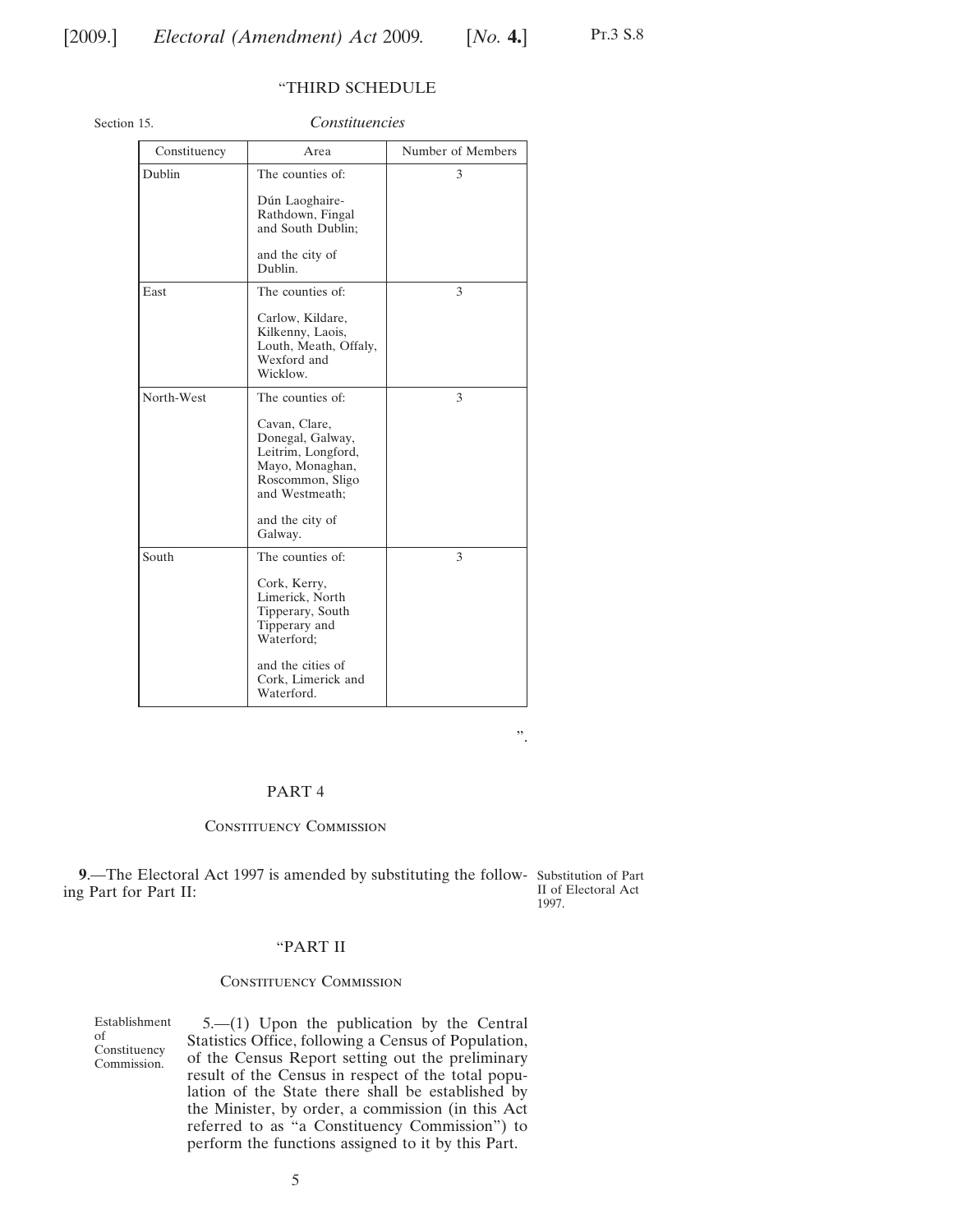(2) A Constituency Commission and its members shall be independent in the performance of their functions under this Act.

(3) Every order made under subsection (1) shall be laid before each House of the Oireachtas as soon as may be after it is made.

Functions of Constituency Commission.

 $6-(1)$  It shall be the function of a Constituency Commission to make a report in relation to the constituencies for—

- (*a*) the election of members to the Dáil, and
- (*b*) the election of members of the European Parliament.

(2) In preparing a report under subsection  $(1)(a)$  a Constituency Commission shall, in observing the relevant provisions of the Constitution in relation to Dáil constituencies, have regard to the following:

- (*a*) the total number of members of the Dáil, subject to Article  $16.2.2^{\circ}$  of the Constitution, shall be not less than 164 and not more than 168;
- (*b*) each constituency shall return 3, 4 or 5 members;
- (*c*) the breaching of county boundaries shall be avoided as far as practicable;
- (*d*) each constituency shall be composed of contiguous areas;
- (*e*) there shall be regard to geographic considerations including significant physical features and the extent of and the density of population in each constituency; and
- (*f*) subject to the provisions of this section, the Commission shall endeavour to maintain continuity in relation to the arrangement of constituencies.

(3) In preparing a report under subsection (1)(*b*) a Constituency Commission shall have regard to the following:

- (*a*) the total number of members of the European Parliament to be elected in the State shall be 12 or such other number as may be specified for the time being pursuant to the treaties governing the European Communities;
- (*b*) there shall be reasonable equality of representation as between constituencies; and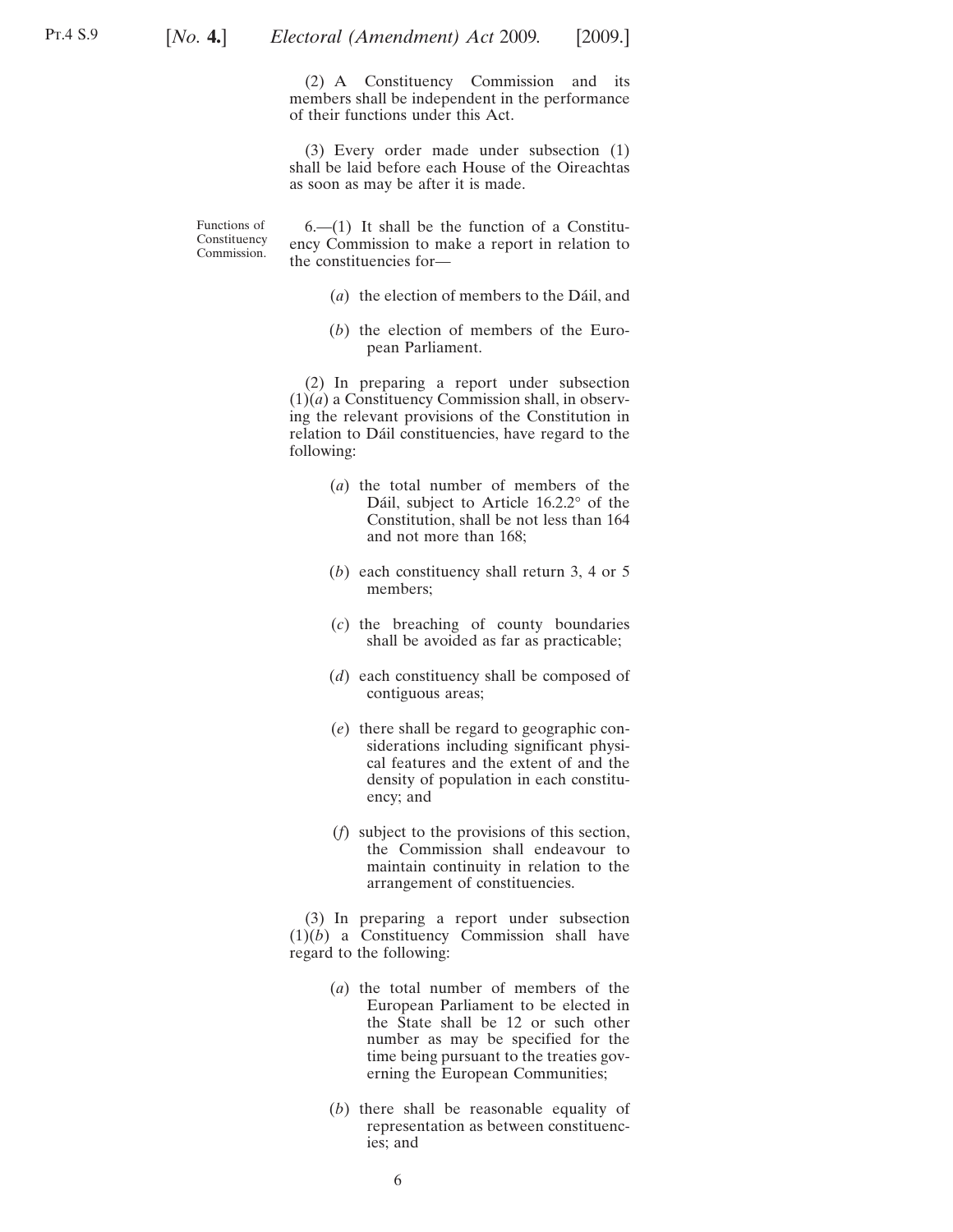(*c*) the matters specified in paragraphs (*b*) to (*f*) of subsection (2).

(4) The reference in subsection  $(2)(c)$  to county boundaries shall be deemed not to include a reference to the boundary of a city or any boundary between any 2 of the counties of Dún Laoghaire-Rathdown, Fingal and South Dublin.

Membership of Constituency Commission. 7.—A Constituency Commission shall consist of the following members:

- (*a*) (i) a judge of the Supreme Court, or
	- (ii) following consultation with the President of the High Court, a judge of the High Court,

nominated by the Chief Justice, who shall be the chairperson of the Commission;

- (*b*) the Ombudsman;
- (*c*) the Secretary General of the Department of the Environment, Heritage and Local Government;
- (*d*) the Clerk of the Dáil; and
- (*e*) the Clerk of the Seanad.

Provisions in relation to members.

8.—(1) Where, before the reports of a Constituency Commission have been presented to the Chairman of the Dáil under section 9, the person appointed to be chairperson of the Commission—

- (*a*) through ill-health or other reasonable cause becomes unable to act as such chairperson, the Chief Justice shall assign another judge of the Supreme Court or, following consultation with the President of the High Court, another judge of the High Court to be a member and the chairperson of the Commission,
- (*b*) ceases to hold office as a judge of the Supreme Court or of the High Court, the person shall continue as such chairperson until the reports of the Commission have been presented unless the Chief Justice assigns another judge of either court to be a member and the chairperson of the Commission.

(2) Where the holder of an office referred to in paragraphs (*b*) to (*e*) of section 7, through illhealth or other reasonable cause, is unable to act as a member of a Constituency Commission or any such office is vacant, the Minister may appoint, in the case of—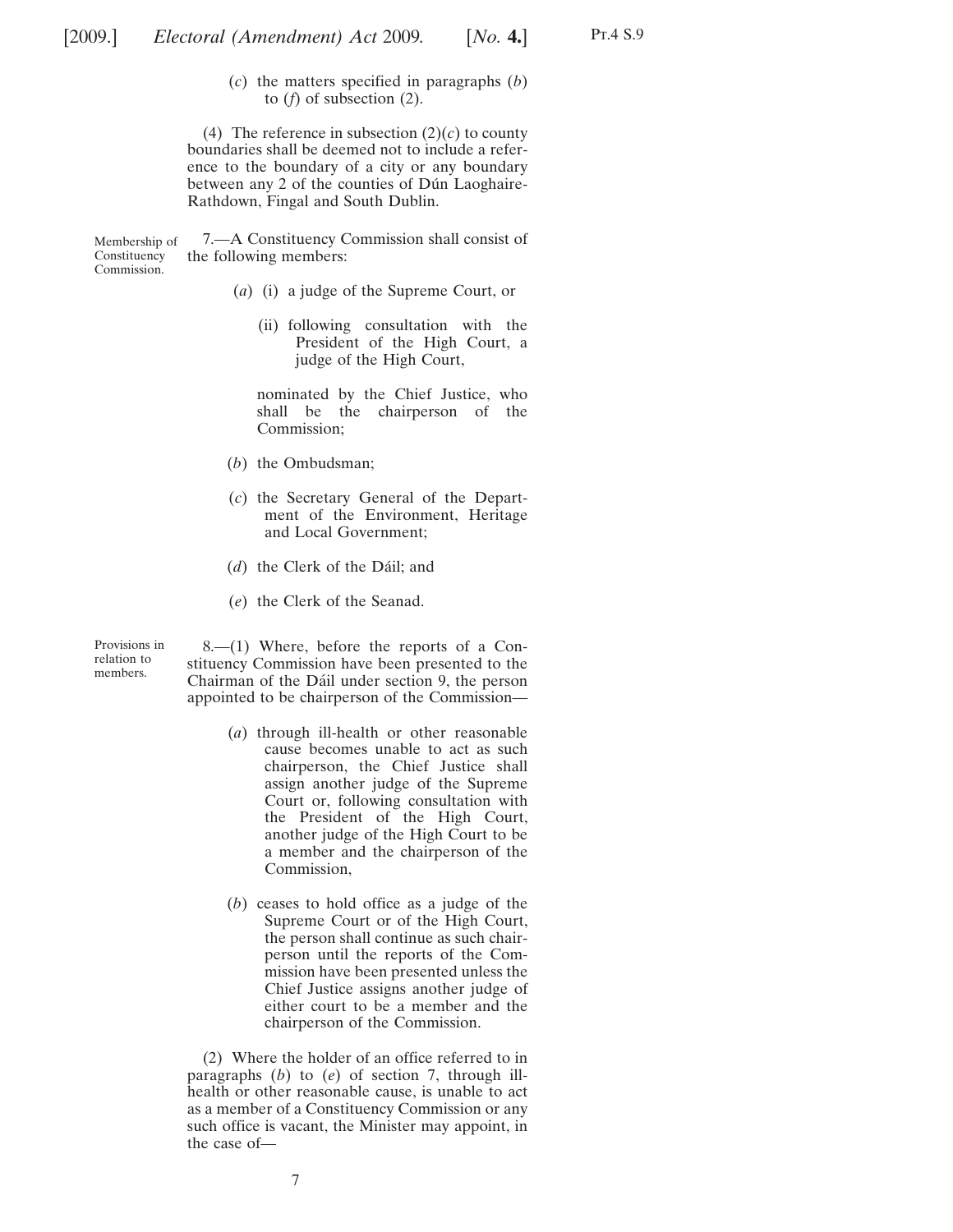- (*a*) the Ombudsman, the Director General of the Office of the Ombudsman,
- (*b*) the Secretary General of the Department of the Environment, Heritage and Local Government, another officer of the Minister, who is an established civil servant for the purposes of the Civil Service Regulation Acts 1956 to 2005,
- (*c*) the Clerk of the Da´il, the Clerk Assistant of the Dáil, and
- (*d*) the Clerk of the Seanad, the Clerk Assistant of the Seanad,

to be a member of the Commission and the person so appointed shall remain a member of the Commission until the reports of the Commission are presented to the Chairman of the Dáil under section 9.

(3) Where, before the reports of a Constituency Commission have been presented to the Chairman of the Da´il under section 9, a person who is a member of the Commission ceases to hold an office referred to in paragraphs (*b*) to (*e*) of section 7, the person shall continue as a member of the Commission until the reports of the Commission have been presented unless the Minister by order directs that the person's successor in office or the appropriate person referred to in subsection (2) shall be a member of the Commission.

(4) Subject to subsections  $(1)$ ,  $(2)$  and  $(3)$ , a Constituency Commission may act notwithstanding vacancies in its membership.

Report of **Constituency** Commission.

9.—(1) As soon as may be after publication by the Central Statistics Office of the Census Report setting out the final result of the Census referred to in section  $5(1)$  in respect of the total population of the State and, in any event, not later than 3 months after such publication, the Constituency Commission shall present to the Chairman of the Dáil-

- (*a*) a report containing the recommendations of the Commission in relation to the constituencies for the election of members to the Dáil and any alteration of those constituencies which the Commission considers appropriate, and
- (*b*) a report containing the recommendations of the Commission in relation to the constituencies for the election of members of the European Parliament and any alteration of those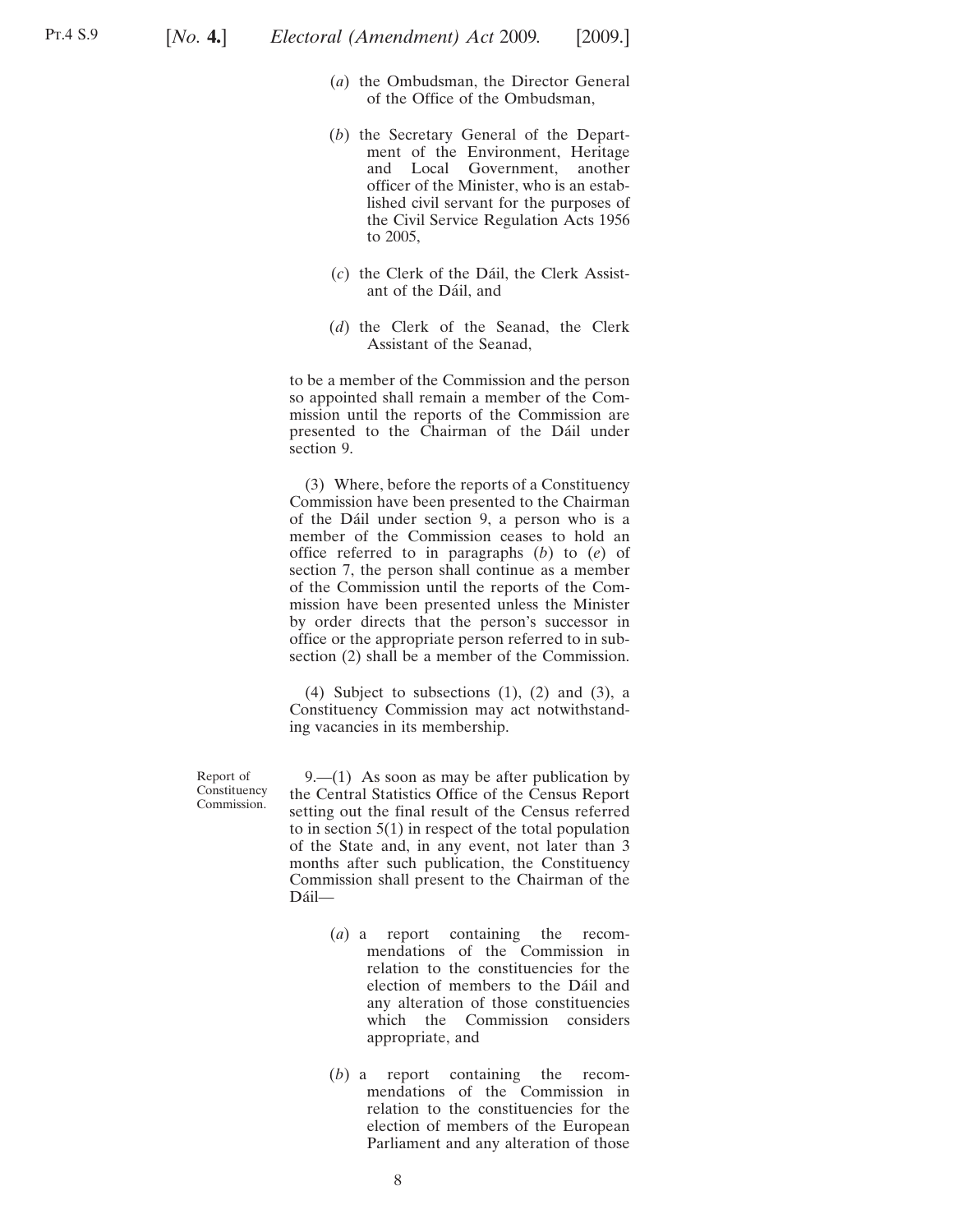constituencies which the Commission considers appropriate.

(2) A report of a Constituency Commission under this section may indicate that, in the opinion of the Commission having regard to subsection (2) or (3) of section 6, no alteration is required to be made in the constituencies to which the report relates.

(3) Upon the presentation by a Constituency Commission of the reports to be presented under this section, the Commission shall stand dissolved.

(4) As soon as may be after the receipt of a report of a Constituency Commission, the Chairman of the Dáil shall cause such report to be laid before each House of the Oireachtas.

Constituency Commission to invite and consider submissions. 10.—(1) A Constituency Commission shall, as soon as may be after its establishment, give public notice of its intention to make a report relating to—

- (*a*) the constituencies for the election of members to the Dáil, and
- (*b*) the constituencies for the election of members of the European Parliament.

(2) As soon as may be after its establishment, a Constituency Commission shall prepare—

- (*a*) a statement setting out the relevant provisions of the Constitution in relation to Dáil constituencies to which the Commission is required to have regard in preparing a report under section  $6(1)(a)$ , and
- (*b*) statements based on the population as set out in the Census Report setting out the preliminary result of the Census referred to in section 5(1) in respect of the total population of the State showing, for the constituencies for the time being in force for Da<sup>il</sup> and European elections, in relation to each constituency:
	- (i) the number of members of the Da´il or European Parliament, as the case may be;
	- (ii) the population of the constituency;
	- (iii) the population per member of the Dáil or European Parliament, as the case may be, of the constituency; and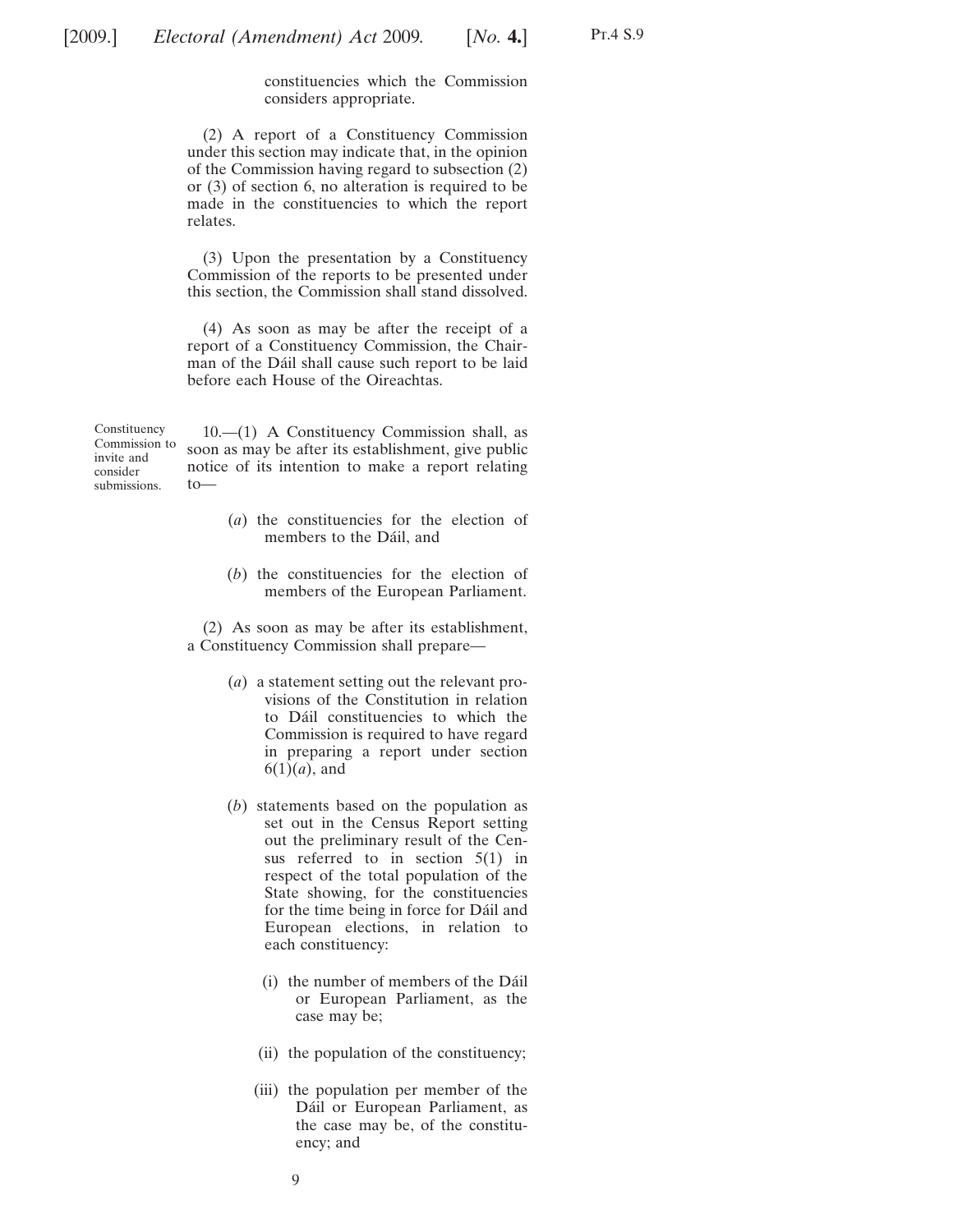(iv) the percentage variation of population per member of the Dáil or European Parliament, as the case may be, of the constituency from the national average population per member.

(3) The public notice referred to in subsection (1) shall indicate that—

- (*a*) the statements prepared by the Constituency Commission under this section shall be made available free of charge by the Commission, to any person wishing to examine them, in such manner as shall be specified in the notice,
- (*b*) any person may make a submission to the Commission in such manner and within such period (which shall be not less than 3 months after the date of the giving of the notice) as shall be specified in the notice, and
- (*c*) submissions received by the Commission in the manner and within the period specified in the notice shall be made available free of charge by the Commission, to any person wishing to examine them, in such manner and within such period as shall be specified in the notice.

(4) The statements prepared by the Constituency Commission, and any submissions received by it, under this section shall be made available free of charge by the Commission, to any person wishing to examine them, in accordance with a public notice referred to in subsection (1).

(5) The Constituency Commission shall consider every submission made to it in accordance with a public notice referred to in subsection (1).

Staff of and assistance to Constituency Commission.

11.—(1) The Minister shall make available to a Constituency Commission such services, including the services of staff, as may reasonably be required by the Commission.

(2) The Director General of the Central Statistics Office and the Chief Executive Officer of Ordnance Survey Ireland shall, on a request being made in that behalf, provide free of charge to a Constituency Commission such assistance as the Commission may reasonably require for the purpose of the performance of its functions.

Expenses of Constituency Commission.

12.—The reasonable expenses of a Constituency Commission, including the travelling and other expenses of the members of the Commission, shall, subject to such conditions as the Minister with the consent of the Minister for Finance may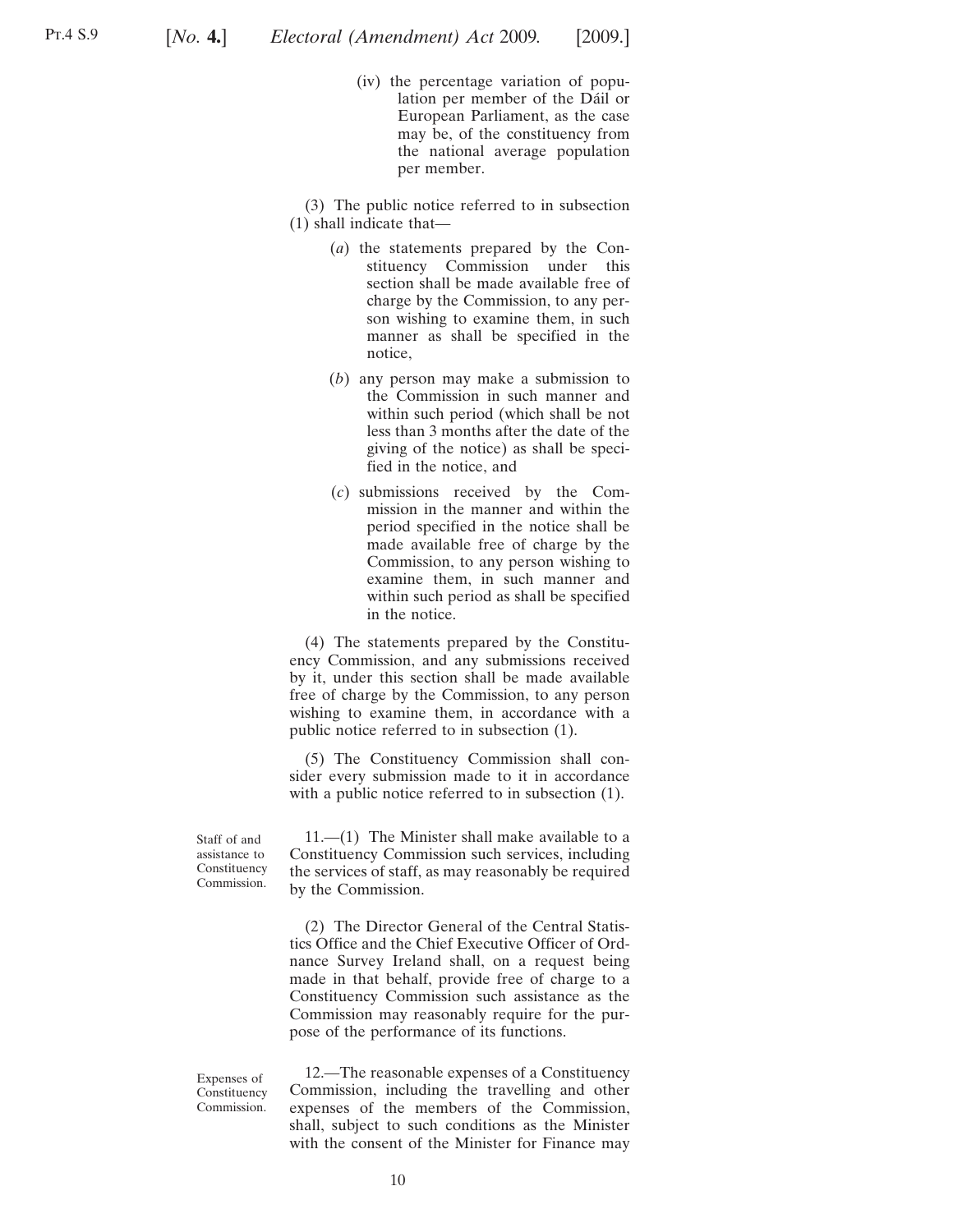determine, be paid out of moneys provided by the Oireachtas.

13.—Subject to the provisions of this Act, a

<span id="page-10-0"></span>Procedure of Constituency Commission. Constituency Commission shall regulate its own procedure.

Prohibition on disclosure of information.

14.—(1) No person shall, without the consent of a Constituency Commission, disclose to any person any information obtained while serving as (or during service as) a member of the Commission or as a person whose services are made available to the Commission under section 11 relative to the business of the Commission or the performance of the functions of the Commission.

(2) A person who contravenes subsection (1) shall be guilty of an offence and shall be liable on summary conviction to a fine not exceeding  $€5,000.$ 

Prohibition of certain communications.

"Nomination of candidates and replacement candidates.

15.—(1) Subject to the provisions of section 10, it shall not be lawful for any person to communicate with the members of or staff whose services are made available to a Constituency Commission under section 11 for the purposes of influencing the Commission in carrying out its functions.

(2) A person who contravenes subsection (1) shall be guilty of an offence and shall be liable on summary conviction to a fine not exceeding  $€5,000."$ .

#### PART 5

#### European Parliament Elections

10.—The European Parliament Elections Act 1997 is amended by Substitution of substituting the following sections for sections 12 and 13:

sections 12 and 13 of European Parliament

12.—(1) At a European election a person may Elections Act 1997.nominate himself or herself as a candidate or may, with his or her consent, be nominated by another person (being a person registered as a European elector in the constituency for which the person proposes to nominate the candidate) as proposer.

(2) In the case of a candidate whose candidature is not authenticated by a certificate of political affiliation under rule 5(3) of the Second Schedule, one or other of the following paragraphs shall, before the expiration of the time appointed by this Act for receiving nominations, be complied with:

> (*a*) the candidate's nomination shall have been assented to by 60 persons (excluding the candidate and any proposer) who are registered as European electors in the constituency (each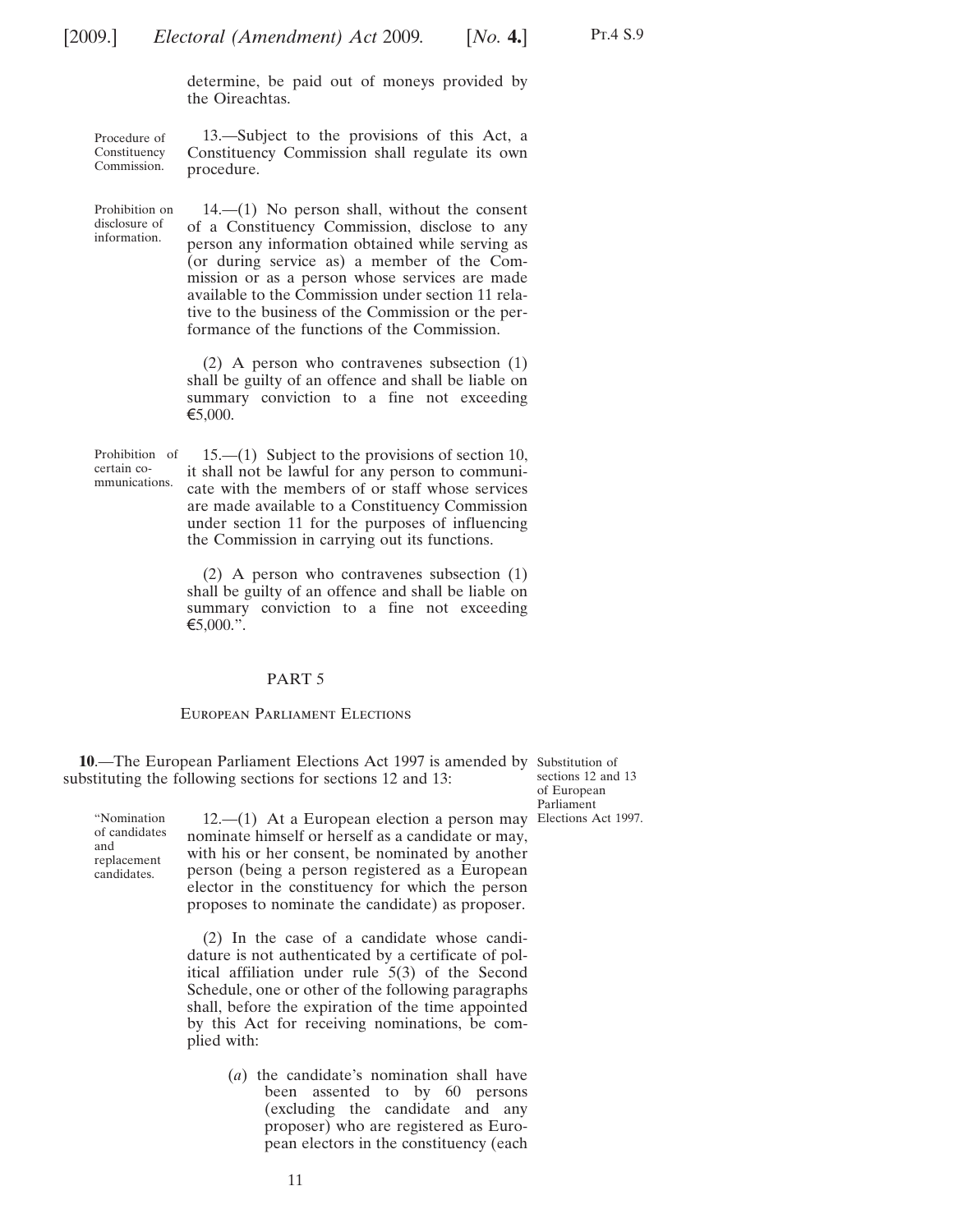of whom in this Act is referred to as an 'assentor');

(*b*) the candidate, or someone on his or her behalf, shall have made a deposit in accordance with section 13.

(3) The following provisions apply in respect of the assents required by subsection  $(2)(a)$  to the nomination of a candidate referred to in that subsection:

- (*a*) to assent to the nomination, an assentor shall make a statutory declaration in the prescribed form stating the following:
	- (i) his or her number (including polling district letters) on the register of European electors in force on the date of the making of the statutory declaration;
	- (ii) his or her place of ordinary residence in respect of which he or she is registered in the register of European electors referred to in subparagraph (i);
	- (iii) his or her contact details, including telephone numbers (if any);
	- (iv) the name of the European Parliament constituency, on the date of the making of the statutory declaration, in which he or she is ordinarily resident;
	- (v) the name and address of the candidate;
	- (vi) the form of identification produced by him or her in accordance with paragraph (*b*), including any number on it that distinguishes it from similar forms held by others;
	- (vii) that he or she assents to the nomination of the candidate;
	- (viii) that he or she has not assented to the nomination of any other candidate in respect of that European election;
- (*b*) when making the statutory declaration referred to in paragraph (*a*), the assentor shall produce to the person taking and receiving the declaration a prescribed photographic identification and shall, on so doing, be deemed, for the purposes of the Statutory Declarations Act 1938, to be personally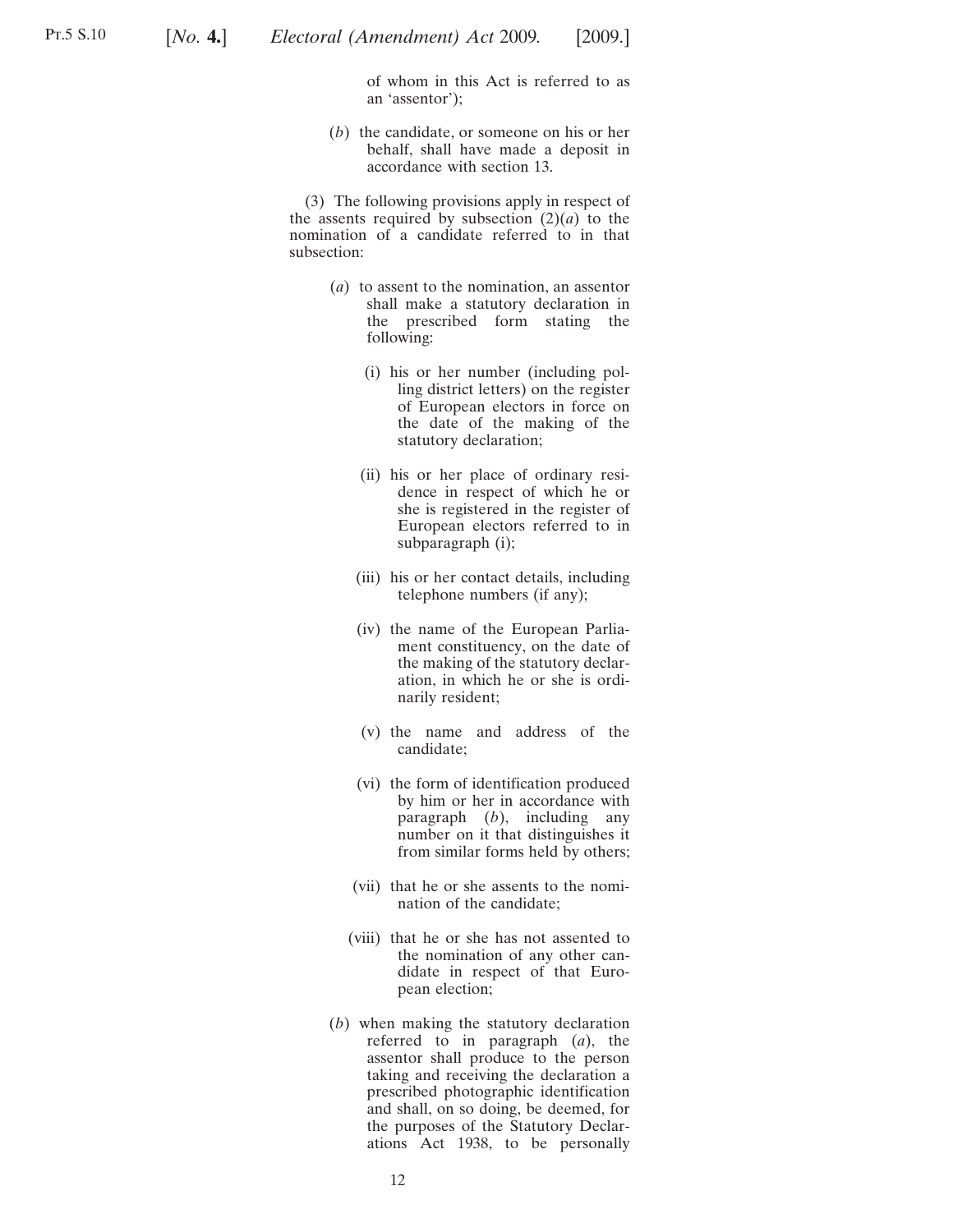known to the person taking and receiving the declaration;

- (*c*) the assent shall have effect as respects, and only as respects, the European Parliament constituency in which the place referred to in paragraph (*a*)(ii) is situate at the time of the European election concerned;
- (*d*) subject to paragraph (*e*), the assent shall have effect as respects, and only as respects, the European election in the constituency referred to in paragraph (*c*) held next after the making of the statutory declaration;
- (*e*) notwithstanding paragraph (*d*), the assent shall cease to have effect if the register of European electors referred to in paragraph (*a*) ceases to be in force before the holding of the European election referred to in paragraph (*d*);
- (*f*) the candidate or proposer shall attach the required number of statutory declarations (that is to say, the 60 statutory declarations constituting the assents) to the nomination paper and the nomination paper delivered to the returning officer in accordance with rule 11 of the Second Schedule shall have the declarations so attached;
- (*g*) where more than the required number of statutory declarations is attached to the nomination paper, the declarations (up to the required number) first attached to the nomination paper shall be taken into account to the exclusion of any others;
- (*h*) it shall be lawful for a member of the Garda Síochána or an official of the registration authority to take and receive a statutory declaration referred to in paragraph (*a*) and any such declaration shall be stamped by the member or official concerned;
- (*i*) a registration authority and a returning officer shall arrange for the provision of forms for the purposes of making a statutory declaration referred to in paragraph (*a*) free of charge to any person who requests such a form.

(4) For the purposes of subsections  $(2)(a)$  and (3), a person whose application to have his or her name entered in a supplement to the register of European electors is approved by the registration authority at or before the latest time for delivery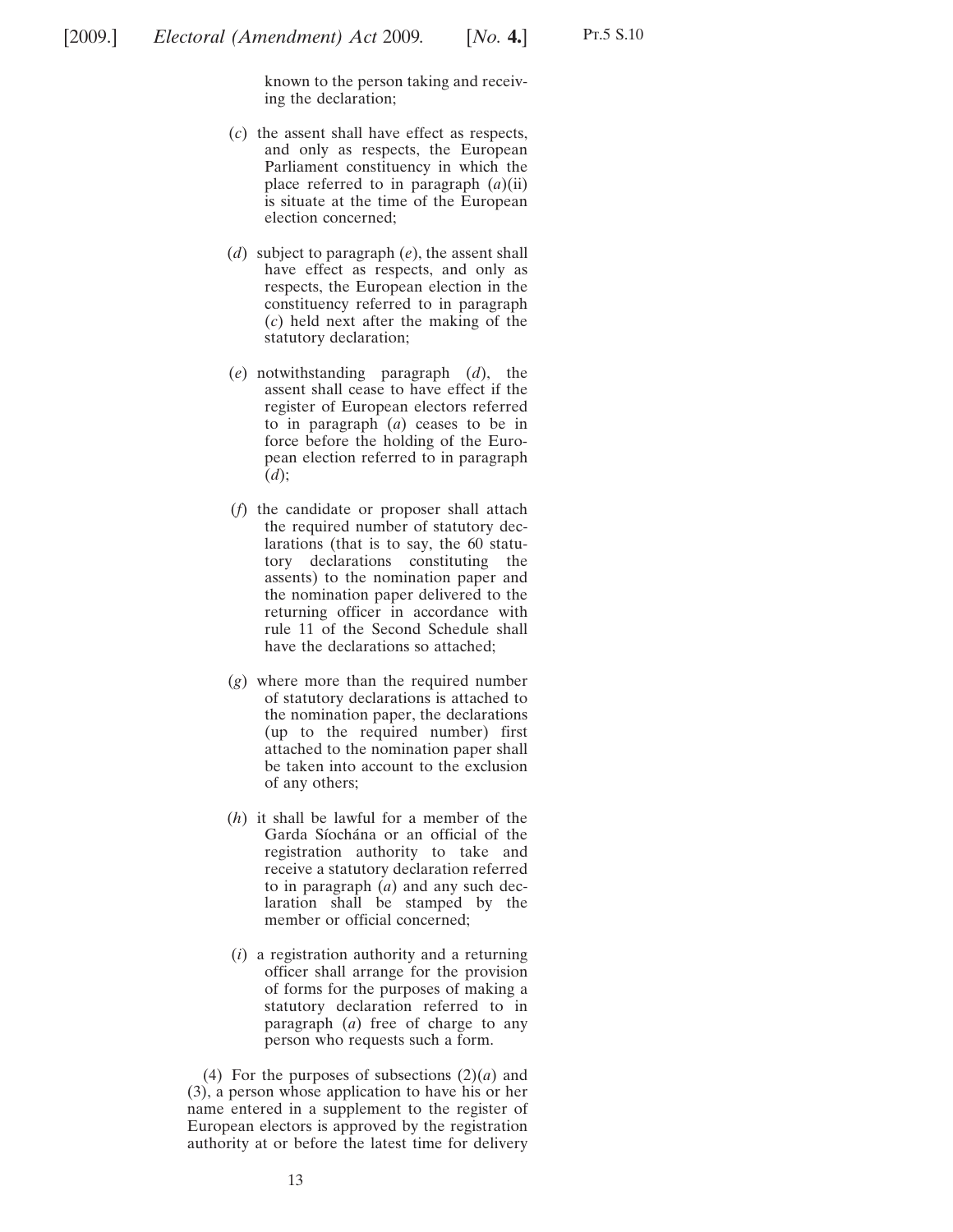of a nomination paper to the returning officer shall be deemed to be registered as a European elector in the applicable constituency.

- (5) At a European election—
	- (*a*) a registered political party, and
	- (*b*) a person who in relation to the election is a non-party candidate,

may, subject to and in accordance with rules 17, 18 and 19 of the Second Schedule, nominate one or more persons, with the consent of the person or persons concerned, to be as regards the election replacement candidates.

(6) Subject to rule 17(*b*) of the Second Schedule, a person who is a candidate at a European election shall be eligible for nomination as a replacement candidate.

(7) At a European election a person may not be nominated as a candidate or as a replacement candidate in respect of more than one constituency.

Deposit by certain candidates.

13.—(1) This section applies to a candidate referred to in section  $12(2)$  unless the candidate concerned has opted to have his or her nomination assented to by the means specified in section  $12(2)(a)$  and (3).

(2) A candidate at a European election referred to in section 12(2), or someone on his or her behalf, may, before the expiration of the time appointed by this Act for receiving nominations, deposit with the returning officer the sum of  $\epsilon$ 1,800, and if he or she fails to do so, his or her candidature shall be deemed to have been withdrawn.

(3) The deposit that may be made by or on behalf of a candidate pursuant to this section may be made by means of legal tender or, with the consent of the returning officer, in any other manner.

Return or disposal of deposit.

13A.—(1) The deposit referred to in section 13 shall be returned where the candidate—

- (*a*) withdraws his or her candidature in accordance with rule 15 of the Second Schedule,
- (*b*) dies before the poll is closed,
- (*c*) has not, before the expiration of the time for the receipt of nominations, been validly nominated as a candidate,
- (*d*) is elected, or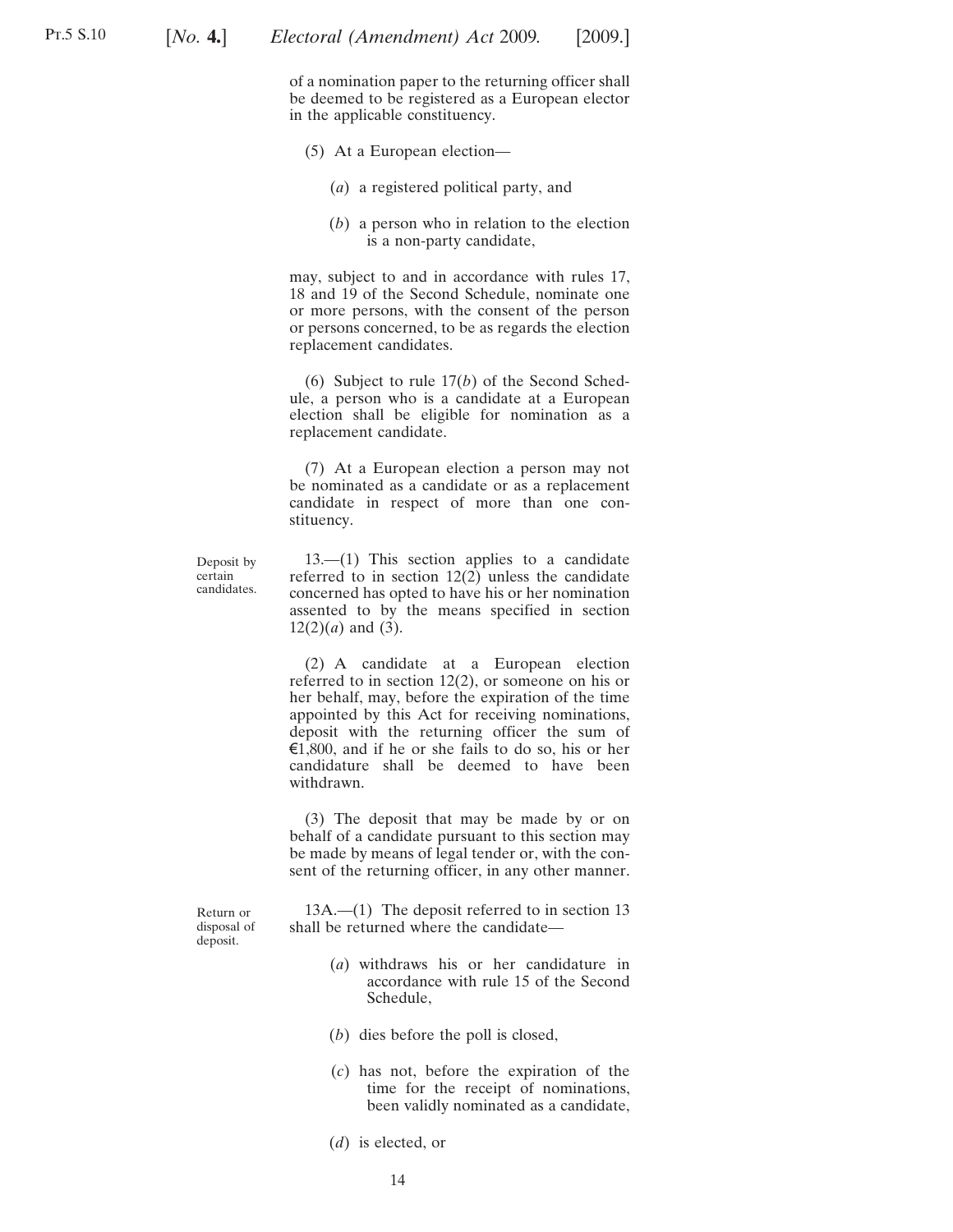<span id="page-14-0"></span>(*e*) is not elected but the greatest number of votes credited to him or her at any stage of the counting of the votes at the European election exceeds one quarter of the quota.

(2) Any deposit which is not returned under the foregoing subsection shall be forfeited.

(3) Where a deposit is to be returned under subsection (1) it shall be returned to the person by whom it was made, provided that a deposit made by a person who dies before the deposit is returned shall be returned to the personal representative of that person.

(4) A deposit forfeited under this section shall be disposed of by the returning officer in such manner as may be directed by the Minister for Finance.

(5) In this section 'personal representative' has the meaning assigned to it by section 3 of the Succession Act 1965.".

**11**.—The Second Schedule to the European Parliament Elections Substitution of rules Act 1997 is amended by substituting the following rules for rules  $2\frac{2}{3}$  to 5 of Second to 5:

Schedule to European Parliament

"Notice of election.

2.—The returning officer shall, not later than Elections Act 1997.the twenty-eighth day (disregarding any excluded day) before the polling day, give public notice in the form directed by the Minister of the European election (in this Schedule referred to as the 'notice of election') stating—

- (*a*) the times for receiving nominations,
- (*b*) the requirement on candidates referred to in section  $12(2)$  to secure 60 assents or make a deposit in accordance with section 13,
- (*c*) the times and place at which nomination papers, replacement candidates lists and the forms of statutory declaration referred to in rule 6 may be obtained,
- (*d*) the times and place at which the returning officer will attend to receive nominations, and
- (*e*) the day and the period fixed for the holding of the poll if the election is contested.

Register of Political Parties. 3.—On the day (disregarding any excluded day) before the latest date for the publication of the notice of election, the Registrar of Political Parties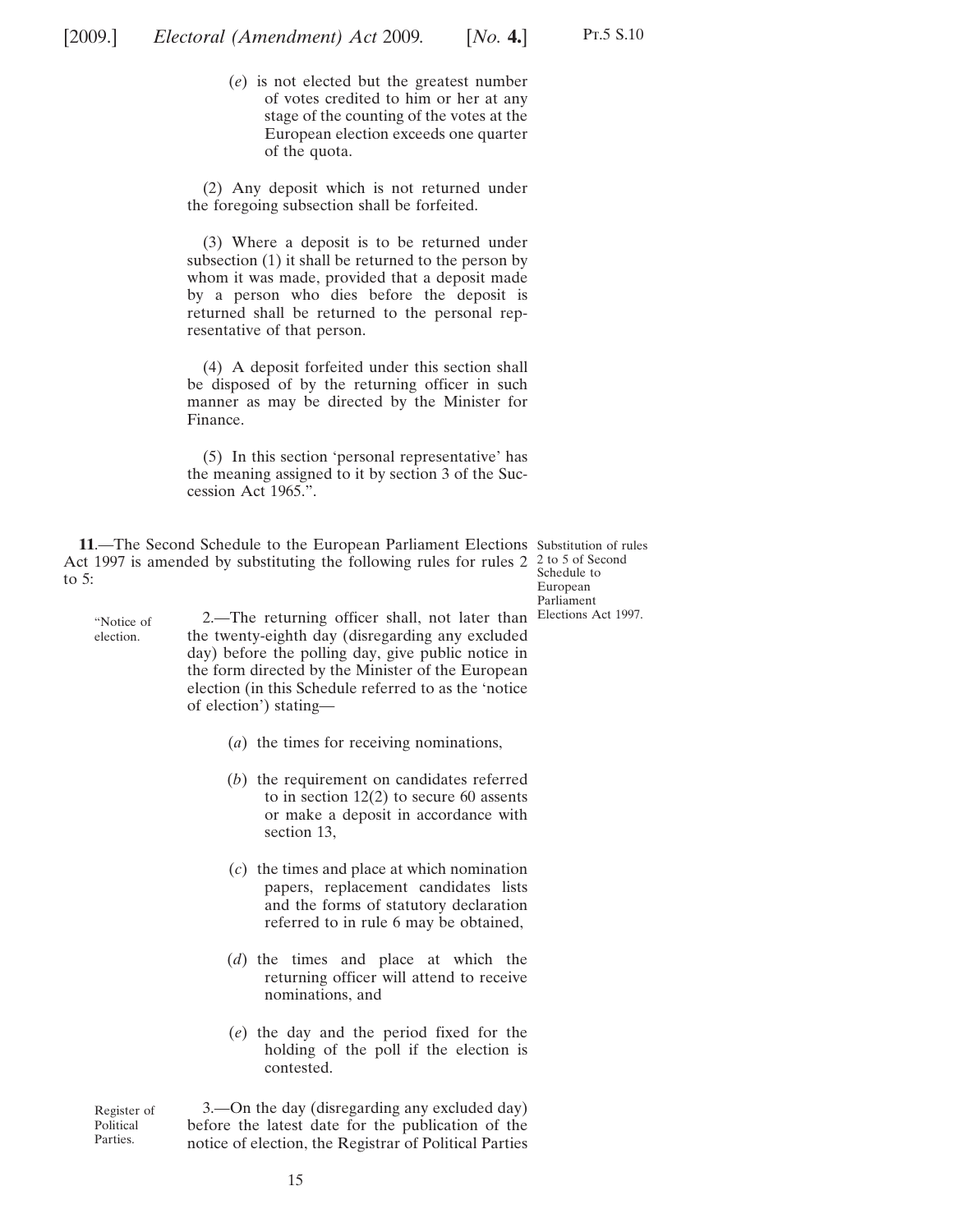shall send to each returning officer a copy of the Register of Political Parties.

Necessity for nomination.

4.—A person shall not be entitled to have his or her name inserted in a ballot paper as a candidate at a European election unless that person has been nominated in the manner provided by this Act and the person's nomination paper has been ruled as valid by the returning officer.

Nomination of Nomination of  $5-(1)$  Each candidate shall be nominated by a candidates. separate nomination paper in the prescribed form. The form of nomination paper may include—

- (*a*) a note of the qualifications, disqualifications and incapacities as regards election to and membership of the Parliament,
- (*b*) a note of the provisions that apply under this Act to the nomination of a candidate referred to in section 12(2), including—
	- (i) the fact that a candidate referred to in section 12(2) may either follow the procedure for assenting under section  $12(2)(a)$  and (3) or make a deposit under section 13,
	- (ii) the procedure for assenting under section  $12(2)(a)$  and (3), and
	- (iii) the procedure for making a deposit under section 13,
- (*c*) a form of statement indicating whether the candidate is—
	- (i) a citizen of Ireland or a British citizen, or
	- (ii) a national of a Member State, other than the State or the United Kingdom,

and

- (*d*) a form of declaration, to be signed by the candidate or the candidate's proposer, that he or she has read the note referred to in paragraph (*a*) and believes that—
	- (i) the information furnished in the nomination paper is correct in all material respects, and
	- (ii) the candidate is eligible for election, has consented to the nomination, does not stand validly nominated in respect of any other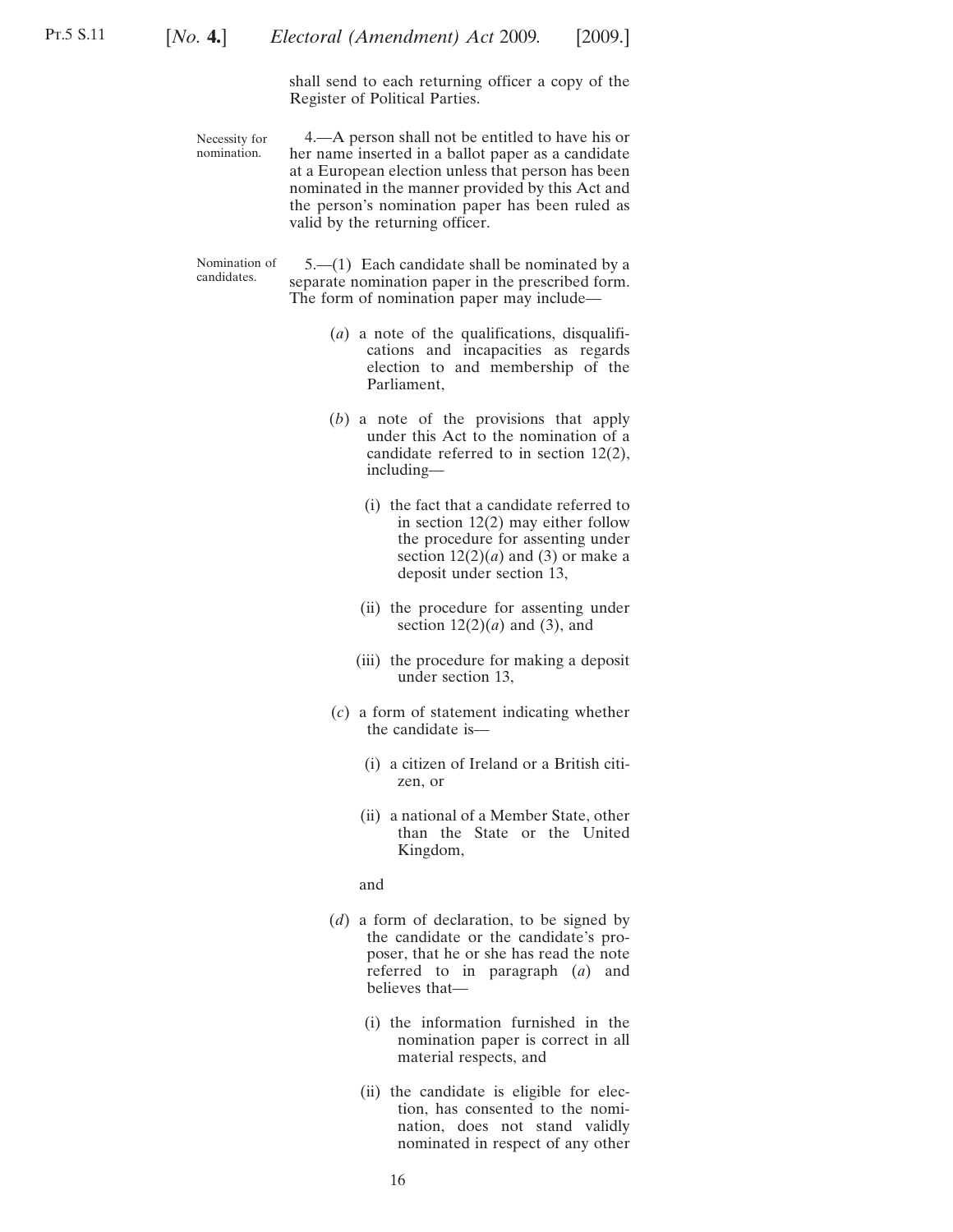constituency and is not a candidate at the election in any other Member State.

(2) Each nomination paper shall state the names (the surname being stated first) and the address and the occupation (if any) of the candidate.

- (3) (*a*) A candidate may include in the nomination paper the name of the registered political party of which he or she is a candidate or the name of such political party together with the name of any political group noted on the Register of Political Parties in relation to that political party, provided that, at the time the nomination paper is delivered to the returning officer, a certificate in the form directed by the Minister (in this Schedule referred to as a 'certificate of political affiliation') authenticating the candidature is produced to the returning officer, being a certificate signed by the officer or officers of such party whose name or names appear in the said Register pursuant to section  $25(7)(d)$  of the Act of 1992. Where such a certificate is produced, the returning officer, provided he or she is satisfied that it is appropriate to do so in relation to the candidate, shall cause—
	- (i) a statement of the name of the relevant political party and a copy of the political party's emblem as registered in the said Register to be specified in relation to the candidate on all the ballot papers, and
	- (ii) a statement of the name of the relevant political party to be specified in relation to the candidate on notices.
	- (*b*) Where a candidate includes in the nomination paper a statement of the name of a political group in addition to the name of a political party, the returning officer, provided he or she is satisfied that it is appropriate to do so in relation to the candidate, shall cause a statement of the name of such political group in addition to the name of such party to be specified on all such ballot papers and notices.

(4) Where a candidate is not the candidate of a registered political party, the candidate shall be entitled to enter after his or her name on the nomination paper the expression 'Non-Party' and, if the candidate does so, the returning officer shall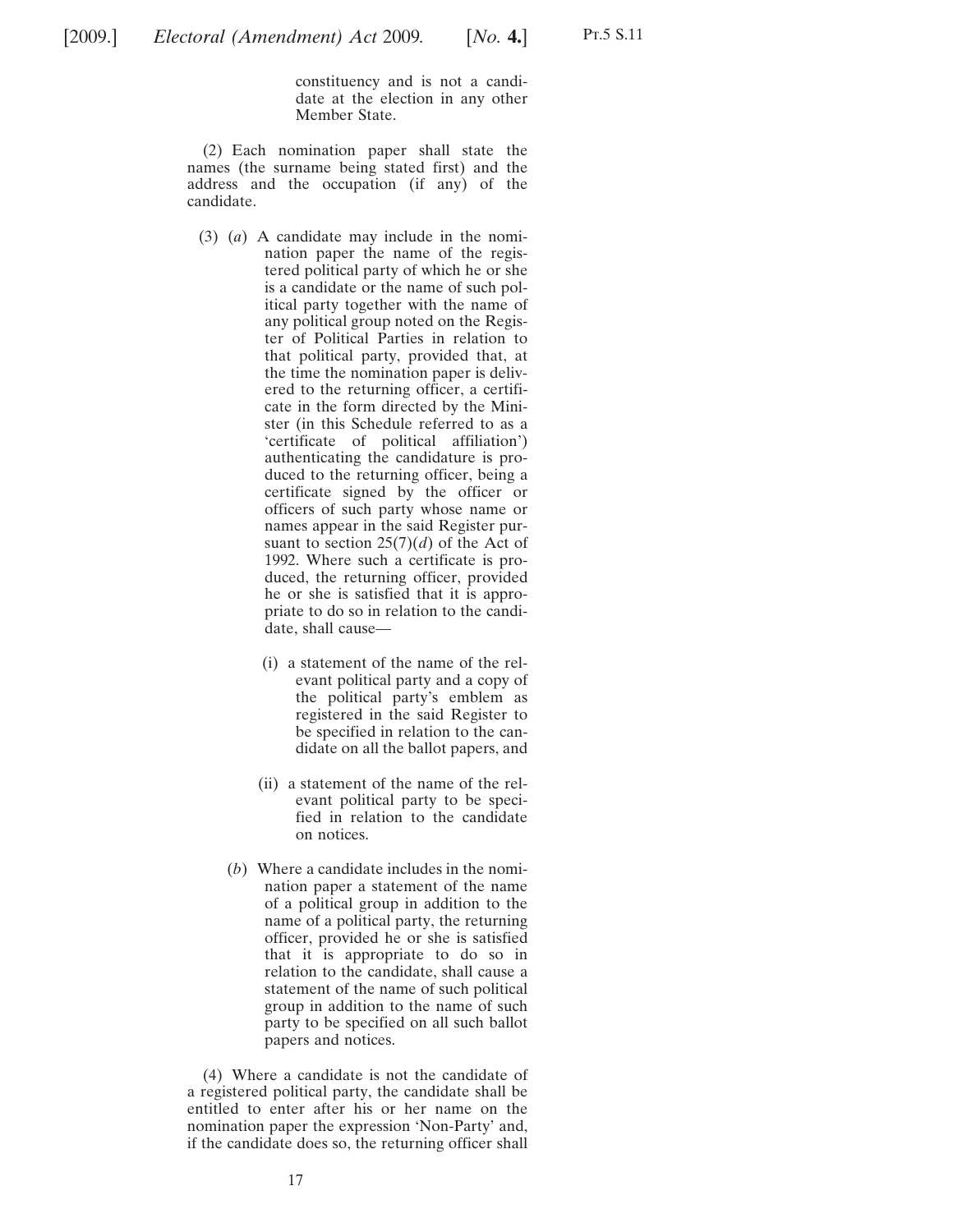<span id="page-17-0"></span>cause a statement of that expression to be specified in relation to the candidate on all the ballot papers and on notices.

(5) A person to whom paragraph (4) applies may include in the nomination paper the name of any political group formed in accordance with the rules of procedure of the Parliament of which he or she is a member, provided that, at the time the nomination paper is delivered to the returning officer, a certificate (in this Schedule referred to as a 'certificate of European political affiliation') is also produced to the returning officer, being a certificate signed by a member of the Secretariat of the relevant political group that the person in question is a member of the political group formed in accordance with the rules of procedure of the Parliament and named in the certificate. Where such a certificate is produced, the returning officer, provided he or she is satisfied that it is appropriate to do so in relation to the candidate, shall cause a statement of the name of such political group, in addition, where appropriate, to the expression 'Non-Party', to be specified in relation to the candidate on all the ballot papers and on notices.

(6) Every reference in this rule to the Register of Political Parties shall be construed as a reference to the copy of that Register sent to the returning officer pursuant to rule 3.".

**12**.—The Second Schedule to the European Parliament Elections Act 1997 is amended by substituting the following rule for rule 13:

> 13.—(1) (*a*) The returning officer shall rule on the validity of each nomination paper within one hour after its delivery to him or her and, subject to paragraph (*d*), may rule that it is invalid if, but only if, he or she considers that the paper is not properly made out or signed.

- (*b*) Without prejudice to paragraphs (*a*) and (*d*), the returning officer may also rule that the nomination paper of a candidate referred to in section  $12(2)(a)$  is invalid if he or she considers that the provisions of section  $12(2)(a)$  and (3) have not been complied with.
- (*c*) The returning officer shall not rule that a nomination paper is invalid because an assentor has assented to the nomination of more than one candidate at the same European election.
- (*d*) The returning officer shall rule invalid any nomination paper relating to a person referred to in rule 6(1) which is not accompanied by both the statutory

Substitution of rule 13 of Second Schedule to European Parliament Elections Act 1997.

"Ruling on validity of nomination papers.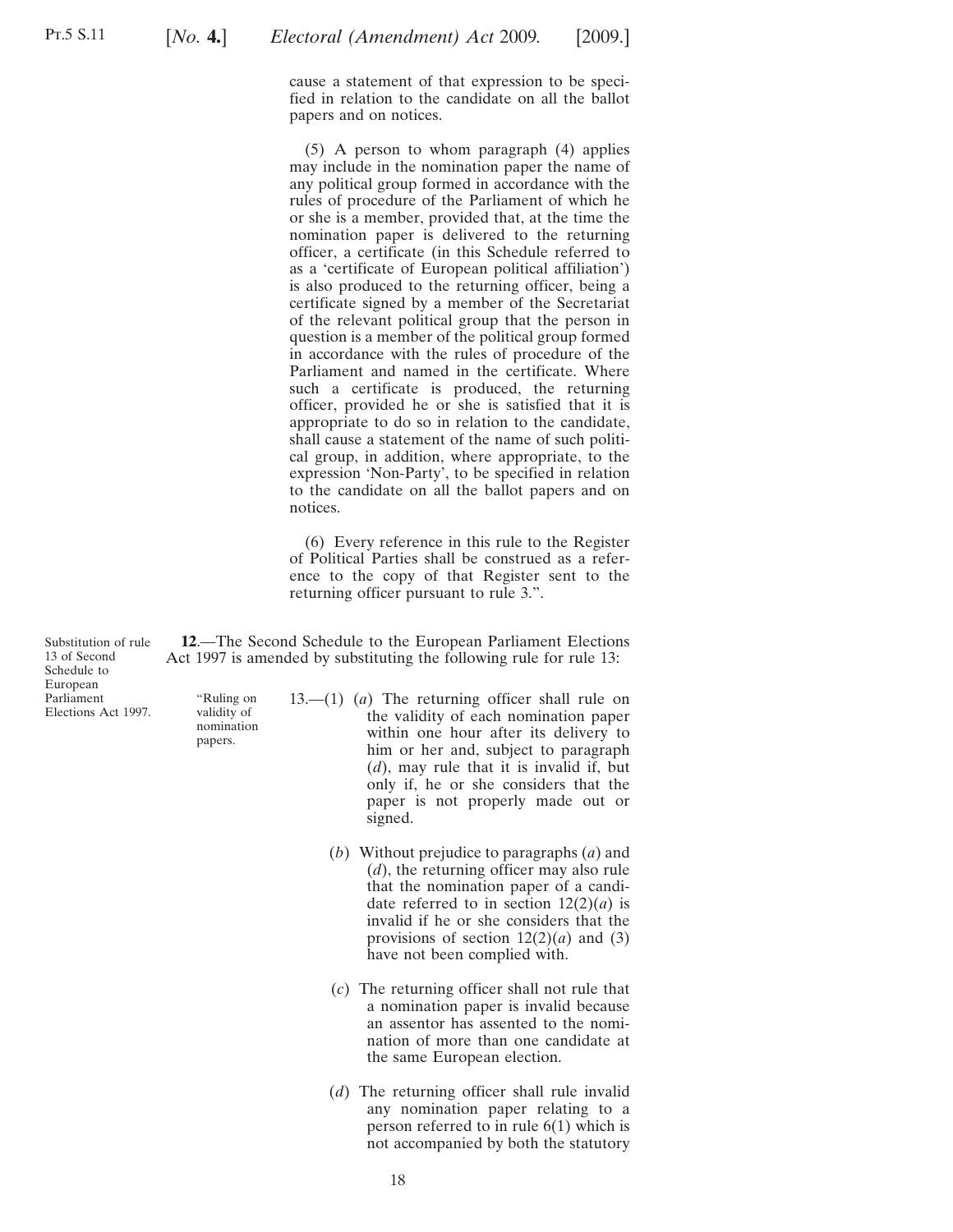declaration and the attestation referred to in that rule or where it appears to the returning officer that the said declaration or attestation does not conform with the said rule 6.

(2) The candidate nominated by each nomination paper and the candidate's proposer, if any, and one other person designated by the candidate or proposer, as the case may be, and no other person, except with the permission of the returning officer, shall be entitled to attend while the said nomination paper is being ruled upon by the returning officer.

(3) The returning officer shall object to the name of a candidate in a nomination paper if such name—

- (*a*) is not a name by which the candidate is commonly known,
- (*b*) is misleading and likely to cause confusion,
- (*c*) is unduly long, or
- (*d*) contains a political reference,

and where the returning officer so objects, he or she shall allow the candidate or proposer, as may be appropriate, to amend the name and, if it is not so amended to the returning officer's satisfaction, the returning officer may amend it, as he or she thinks fit, after consultation with the candidate or proposer, if either is present, or may rule that the nomination paper is invalid as not being properly made out.

(4) The returning officer shall object to the description of a candidate in a nomination paper which is, in the opinion of the returning officer, incorrect, insufficient to identify the candidate or unnecessarily long or which contains a political reference other than, where appropriate, a reference to a public or elected office held, or formerly held, by the candidate or an entry made pursuant to paragraph  $(3)$ ,  $(4)$  or  $(5)$  of rule 5. Where a returning officer so objects, he or she shall allow the candidate or proposer, as may be appropriate, to amend the description and, if it is not so amended to the returning officer's satisfaction, the returning officer may amend or delete it, as he or she thinks fit, after consultation with the candidate or proposer, if either is present, or may rule that the nomination paper is invalid as not being properly made out.

(5) Having ruled on the validity of a nomination paper, the returning officer shall put a note of the decision on the nomination paper and shall sign the note. If the returning officer rules that the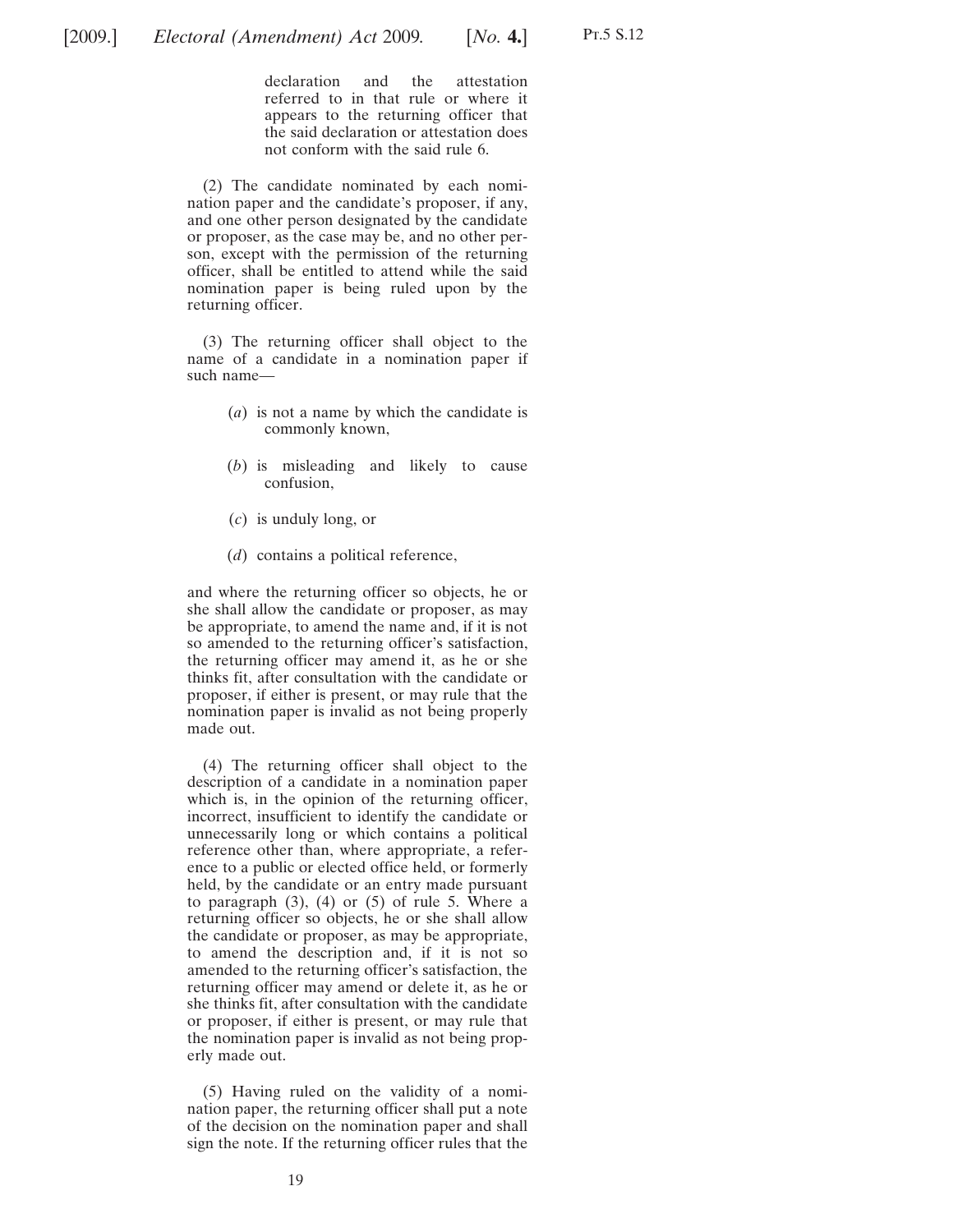<span id="page-19-0"></span>

paper is invalid, the officer shall include a statement of the reasons for the decision. The decision of the returning officer under this rule shall be final subject only to reversal on a petition questioning the election.

(6) As soon as practicable after ruling on the validity of a nomination paper, the returning officer shall give, by post or otherwise, notice in writing of the ruling to the candidate.

(7) Every person in respect of whom a nomination paper has, under this rule, been determined to be valid and whose candidature is not withdrawn in accordance with rule 15 or is not deemed under section  $13(2)$  or rule  $27(1)$  to have been withdrawn shall stand validly nominated as a candidate.".

**13**.—The Second Schedule to the European Parliament Elections Act 1997 is amended—

Amendment of rules 17 and 88 of Second Schedule to European Parliament Elections Act 1997.

(*a*) in rule 17—

- (i) in paragraph  $(a)(i)$  by substituting "six" for "four", and
- (ii) in paragraph  $(a)(ii)$  by substituting "four" for "three".

and

(*b*) in rule 88 by substituting the following paragraph for paragraph (3):

"(3) When the last vacancies can be filled under this rule, no further transfer of votes shall be made unless any of the continuing candidates has not been credited with a number of votes exceeding one quarter of the quota and it is necessary for the purposes of section 21 of the Electoral Act 1997 or section 13A(1)(*e*) to make such transfer in order to establish whether such a number of votes could be credited to that candidate.".

Amendment of Schedule to Electoral Act 1997. **14**.—The Schedule to the Electoral Act 1997 is amended by substituting the following subparagraphs for subparagraphs (*d*) and (*dd*) of paragraph 2:

- "(*d*) necessary travelling and other expenses incurred by a candidate or an assentor in meeting the requirements of subsections  $(5)(a)$  and  $(6)$  of section 46 of the Act of 1992 and subsections  $(2)(a)$  and  $(3)$  of section 12 of the Act of 1997,
- (*dd*) the payment by or on behalf of a candidate of a deposit under section 47 of the Act of 1992 and section 13 of the Act of 1997,".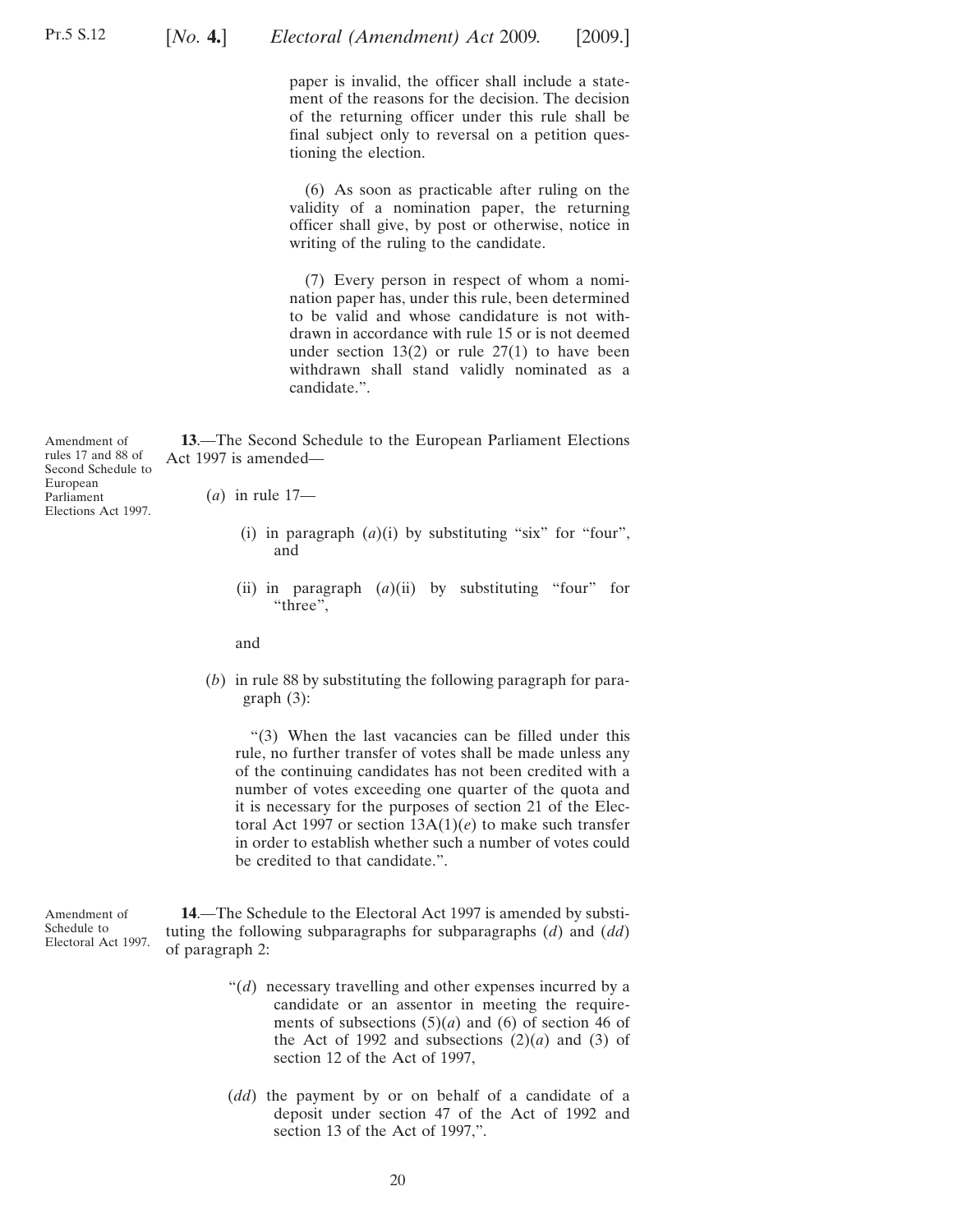#### PART 6

#### Local Elections

<span id="page-20-0"></span>**15.**—The Local Elections Regulations are amended by substituting Substitution of the following articles for articles 11 to 20:

articles 11 to 20 of Local Elections Regulations.

"Notice of 11.—The returning officer shall, not later than the twenty-eighth day before the polling day, give public notice of the election (in these Regulations referred to as the 'notice of election') stating:

- (*a*) the times for receiving nominations;
- (*b*) the requirement on candidates referred to in article 14(7) to secure 15 assents or make a deposit in accordance with article 15;
- (*c*) the times and place at which nomination papers may be obtained;
- (*d*) the times and place at which the returning officer will attend to receive nominations; and
- (*e*) the day and the period fixed for the holding of the poll if the election is contested.

Register of political parties. 12.—On the day (disregarding any excluded day) before the latest day for the publication of the notice of election, the Registrar of Political Parties shall send to each returning officer a copy of the Register of Political Parties.

Necessity for nomination. 13.—A person shall not be entitled to have his or her name entered in a ballot paper as a candidate at an election unless that person has been nominated in the manner provided by these Regulations and the person's nomination paper has been ruled as valid by the returning officer.

Nomination of

election.

 $14.$ — $(1)$  At an election a person may nominate himself or herself as a candidate or may, with his or her consent, be nominated by another person (being a person registered as an elector in the area of the local authority for which the person proposes to nominate the candidate) as proposer.

(2) Each candidate shall be nominated by a separate nomination paper in the form directed by the Minister.

(3) A separate nomination paper shall be required for each local electoral area for which a candidate is nominated.

(4) Each nomination paper shall state the names (the surname being stated first) and the address and occupation (if any) of the candidate.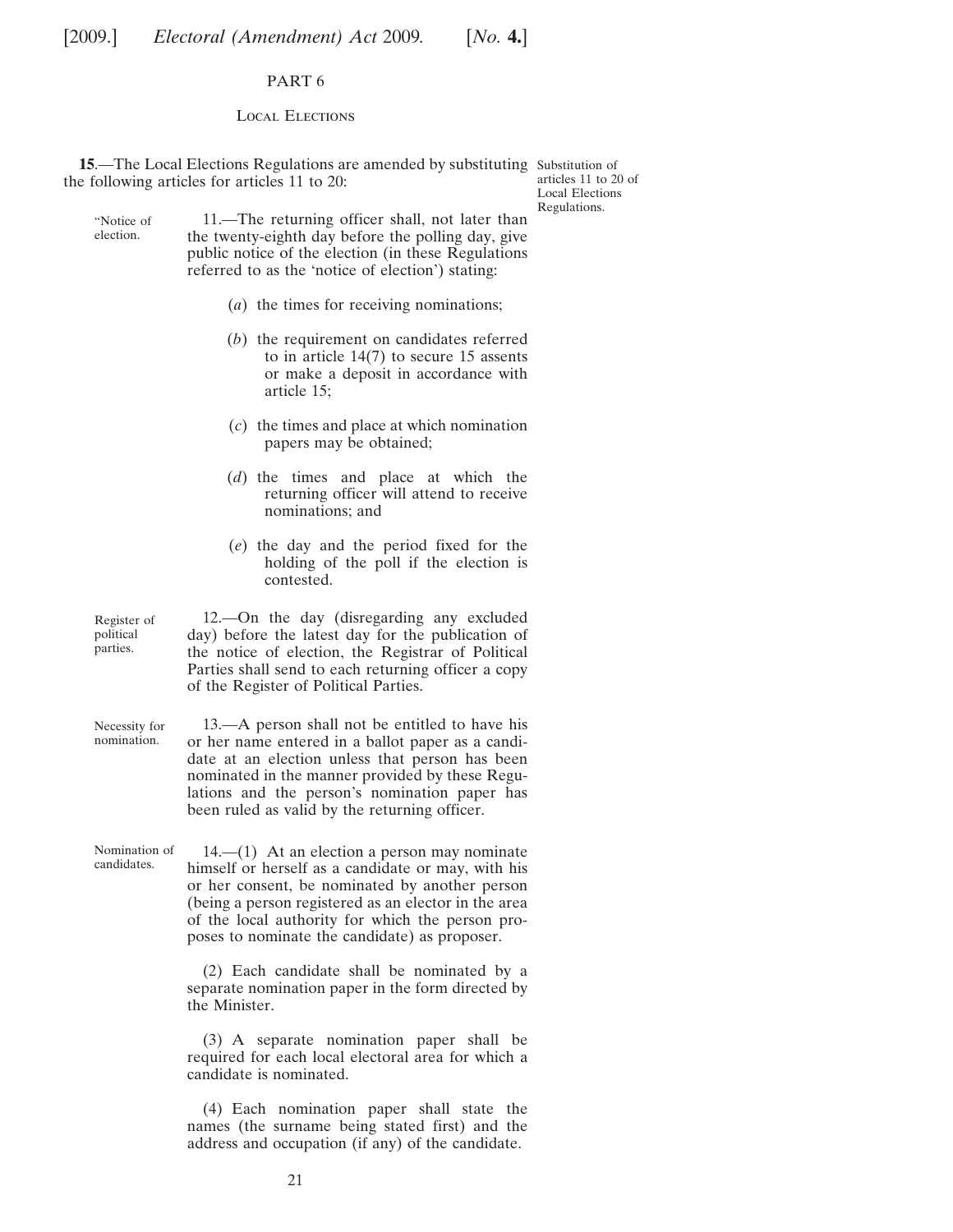(5) A candidate may include in the nomination paper the name of the political party registered in the Register of Political Parties as a party organised to contest a local election of which he or she is a candidate, provided that, at the time the nomination paper is delivered to the returning officer, a certificate in the form specified in Part II of the Schedule (in these Regulations referred to as a 'certificate of political affiliation') authenticating the candidature is produced to the returning officer, being a certificate signed by the officer or officers of such party whose name or names appear in the said Register pursuant to section  $25(7)(d)$  of the Act of 1992. Where such a certificate is produced, the returning officer, provided he or she is satisfied that it is appropriate to do so in relation to the candidate, shall cause—

- (*a*) a statement of the name of the relevant political party and a copy of the political party's emblem as registered in the said Register to be specified in relation to the candidate on all the ballot papers, and
- (*b*) a statement of the name of the relevant political party to be specified in relation to the candidate on notices.

(6) Where a candidate is not the candidate of a political party registered in the Register of Political Parties as a party organised to contest a local election the candidate shall be entitled to enter after his or her name on the nomination paper the expression 'Non-Party' and, if the candidate does so, the returning officer shall cause a statement of that expression to be specified in relation to the candidate on all the ballot papers and on notices.

(7) In the case of a candidate whose candidature is not authenticated by a certificate of political affiliation under sub-article (5), one or other of the following paragraphs shall, before the expiration of the time appointed by these Regulations for receiving nominations, be complied with:

- (*a*) the candidate's nomination shall have been assented to by 15 persons (excluding the candidate and any proposer) who are electors in the local electoral area (each of whom in this Part is referred to as an 'assentor');
- (*b*) the candidate, or someone on his or her behalf, shall have made a deposit in accordance with article 15.

(8) The following provisions apply in respect of the assents required by sub-article  $(7)(a)$  to the nomination of a candidate referred to in that sub-article: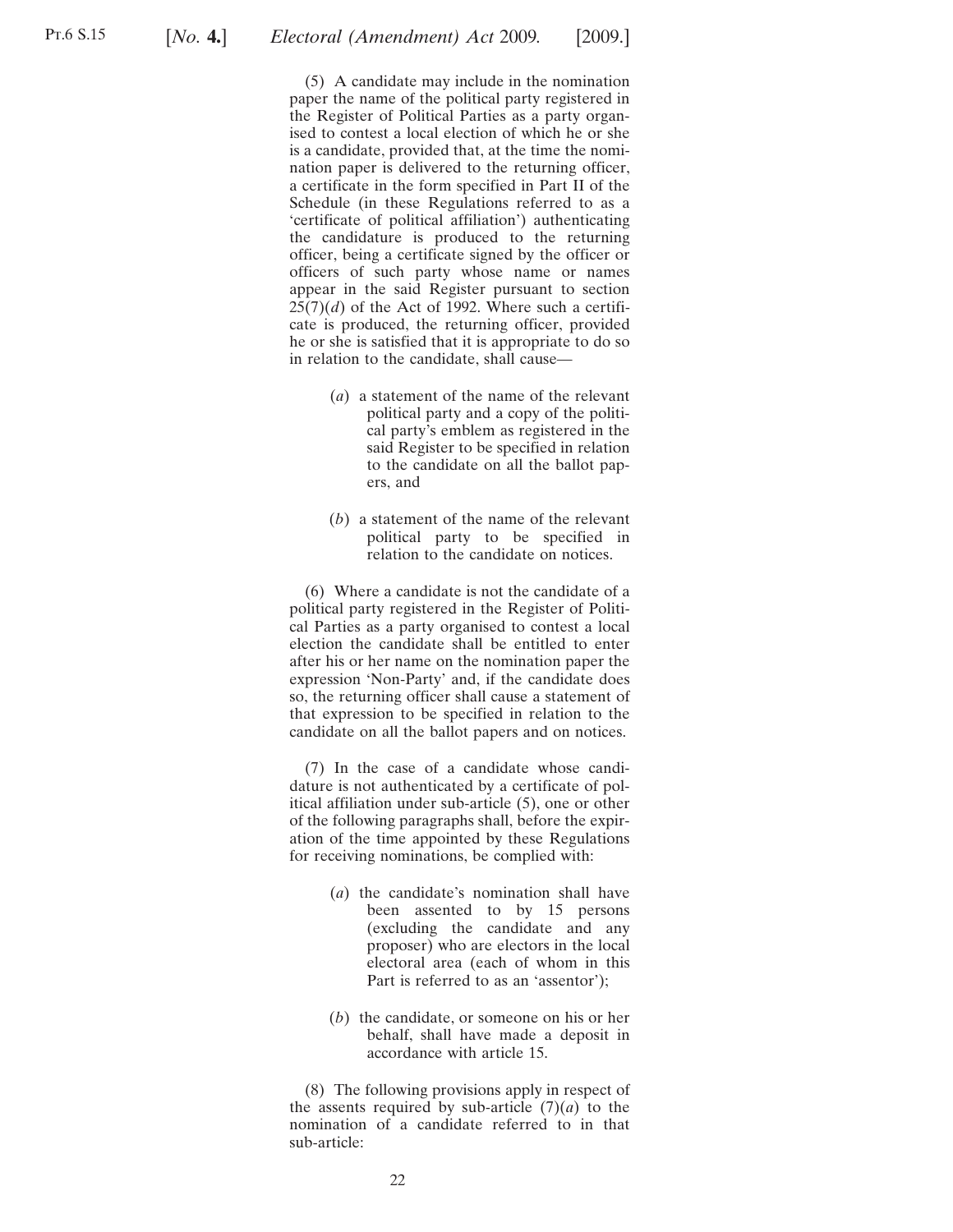- (*a*) to assent to the nomination, an assentor shall make a statutory declaration in the form directed by the Minister stating the following:
	- (i) his or her number (including polling district letters) on the register of local government electors in force on the date of the making of the statutory declaration;
	- (ii) his or her place of ordinary residence in respect of which he or she is registered in the register of local government electors referred to in sub-paragraph (i);
	- (iii) his or her contact details, including telephone numbers (if any);
	- (iv) the name of the local electoral area, on the date of the making of the statutory declaration, in which he or she is ordinarily resident;
	- (v) the name and address of the candidate;
	- (vi) the form of identification produced by him or her in accordance with paragraph (*b*), including any number on it that distinguishes it from similar forms held by others;
	- (vii) that he or she assents to the nomination of the candidate;
	- (viii) that he or she has not assented to the nomination of any other candidate in respect of that election;
	- (*b*) when making the statutory declaration referred to in paragraph (*a*), the assentor shall produce to the person taking and receiving the declaration a specified photographic identification in accordance with sub-article (9)(*b*) and shall, on so doing, be deemed, for the purposes of the Statutory Declarations Act 1938, to be personally known to the person taking and receiving the declaration;
	- (*c*) the assent shall have effect as respects, and only as respects, the local electoral area in which the place referred to in paragraph  $(a)(ii)$  is situate at the time of the election concerned;
	- (*d*) subject to paragraph (*e*), the assent shall have effect as respects, and only as respects, the election in the local electoral area referred to in paragraph (*c*)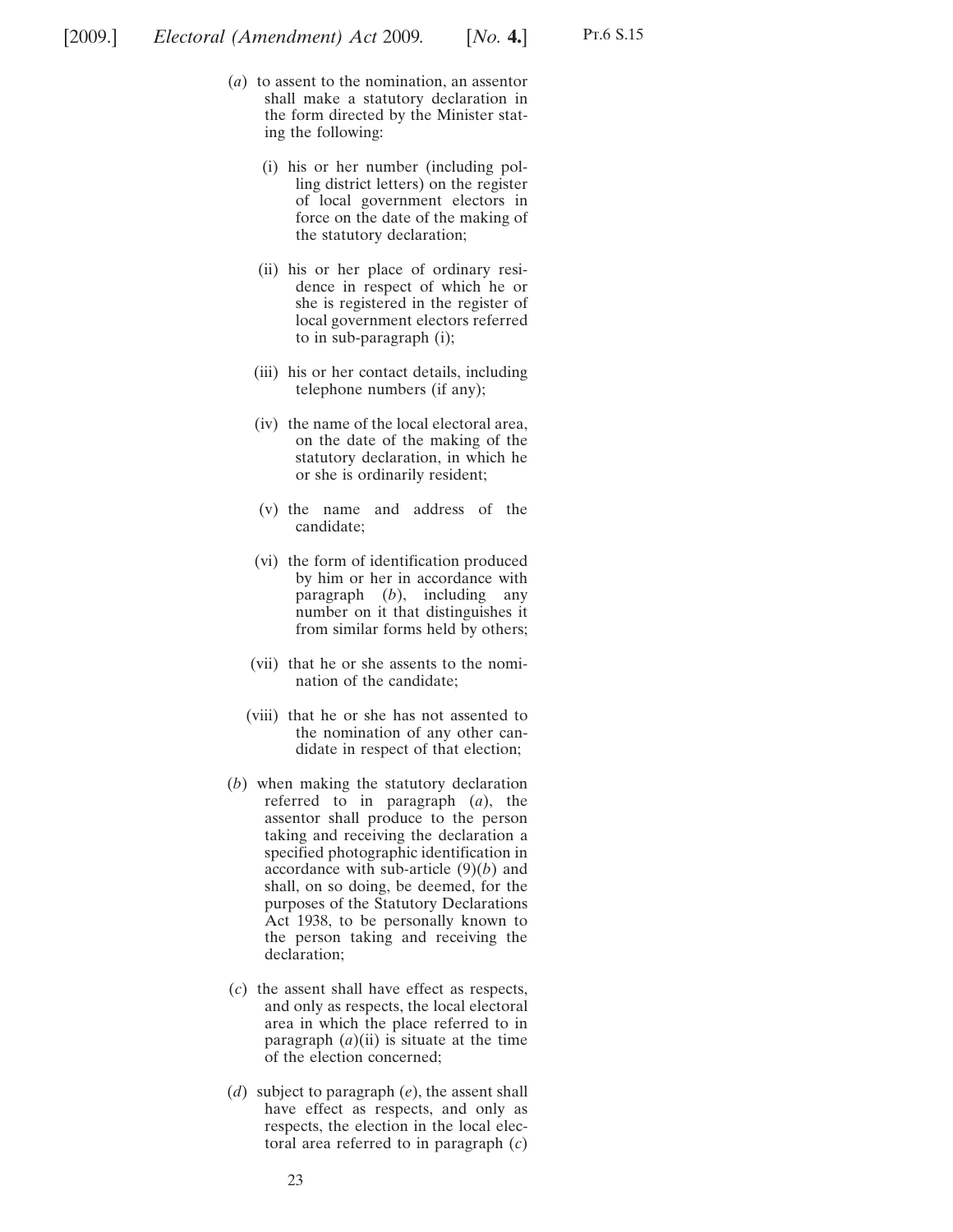held next after the making of the statutory declaration;

- (*e*) notwithstanding paragraph (*d*), the assent shall cease to have effect if the register of local government electors referred to in paragraph (*a*) ceases to be in force before the holding of the election referred to in paragraph (*d*);
- (*f*) the candidate or proposer shall attach the required number of statutory declarations (that is to say, the 15 statutory declarations constituting the assents) to the nomination paper and the nomination paper delivered to the returning officer in accordance with article 18 shall have the declarations so attached;
- (*g*) where more than the required number of statutory declarations is attached to the nomination paper, the declarations (up to the required number) first attached to the nomination paper shall be taken into account to the exclusion of any others;
- (*h*) it shall be lawful for a member of the Garda Síochána or an official of the registration authority to take and receive a statutory declaration referred to in paragraph (*a*) and any such declaration shall be stamped by the member or official concerned;
- (*i*) a registration authority and a returning officer shall arrange for the provision of forms for the purposes of making a statutory declaration referred to in paragraph (*a*) free of charge to any person who requests such a form.

(9) For the purposes of sub-articles (7)(*a*) and  $(8)$ 

- (*a*) a person whose application to have his or her name entered in the supplement to the register of local government electors is approved by the registration authority at or before the latest time for delivery of a nomination paper to the returning officer shall be deemed to be an elector in the applicable local electoral area, and
- (*b*) any type of photographic identification that for the time being is prescribed under section 3 of the Act of 1992 for the purposes of section  $46(6)(b)$  of that Act is considered to be 'specified photographic identification' as referred to in sub-article  $(8)(b)$ .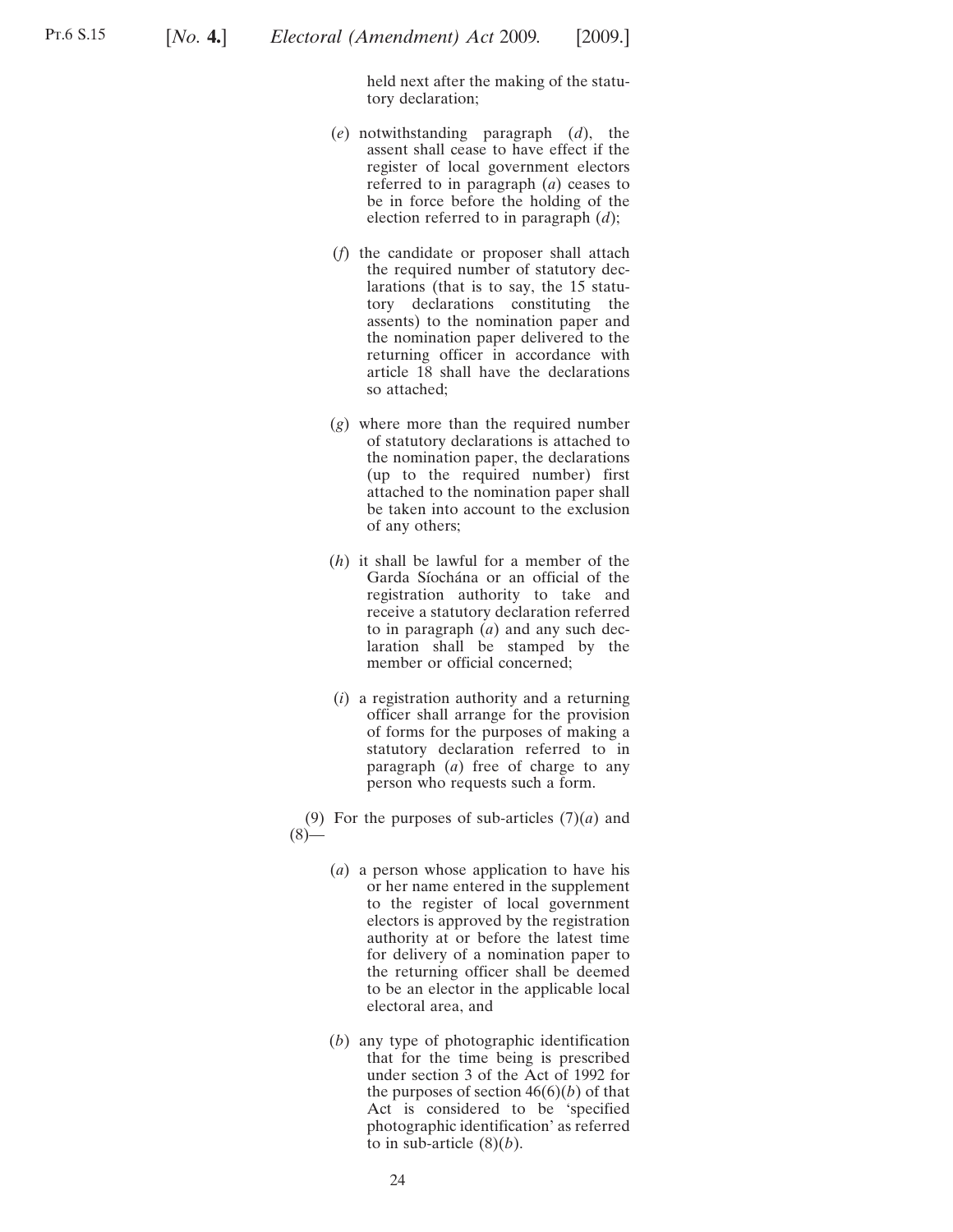(10) The returning officer shall provide nomination papers during the usual office hours of the local authority, at such place or places as are named in the notice of election, on each day on which the offices of the local authority are open for public business, during the period beginning on the publication of that notice and ending at 12 noon on the latest day for receiving nominations and the returning officer shall supply a nomination paper or papers free of charge to any person applying therefor, but the use of a paper supplied by the returning officer pursuant to this article shall not be obligatory at an election, provided that the nomination paper used at the election is in the form directed by the Minister in accordance with article 14(2).

(11) Every reference in this article to the Register of Political Parties shall be construed as a reference to the copy of that Register sent to the returning officer pursuant to article 12.

Deposit by certain candidates.

15.—(1) This article applies to a candidate referred to in article 14(7) unless the candidate concerned has opted to have his or her nomination assented to by the means specified in article  $14(7)(a)$  and  $14(8)$ .

(2) A candidate at an election referred to in article 14(7), or someone on his or her behalf, may, before the expiration of the time appointed by these Regulations for receiving nominations, deposit with the returning officer in respect of each local electoral area for which the candidate is nominated the appropriate sum specified in subarticle (3), and if the said sum is not deposited in respect of any such local electoral area, the candidature of the candidate for that local electoral area shall be deemed to have been withdrawn.

(3) The amount of the deposit shall be  $\epsilon$ 100 in the case of an election of members of a county or city council and  $\epsilon$ 50 in the case of any other election.

(4) The deposit that may be made by or on behalf of a candidate pursuant to this article may be made by means of legal tender or, with the consent of the returning officer, in any other manner.

Return or disposal of deposit.

16.—(1) The deposit made by or on behalf of a candidate in respect of a local electoral area shall be returned where the candidate—

- (*a*) withdraws his or her candidature in accordance with article 22 in respect of the local electoral area,
- (*b*) is deemed, under article 25(2) or article 28(1), to have withdrawn his or her candidature in respect of the local electoral area,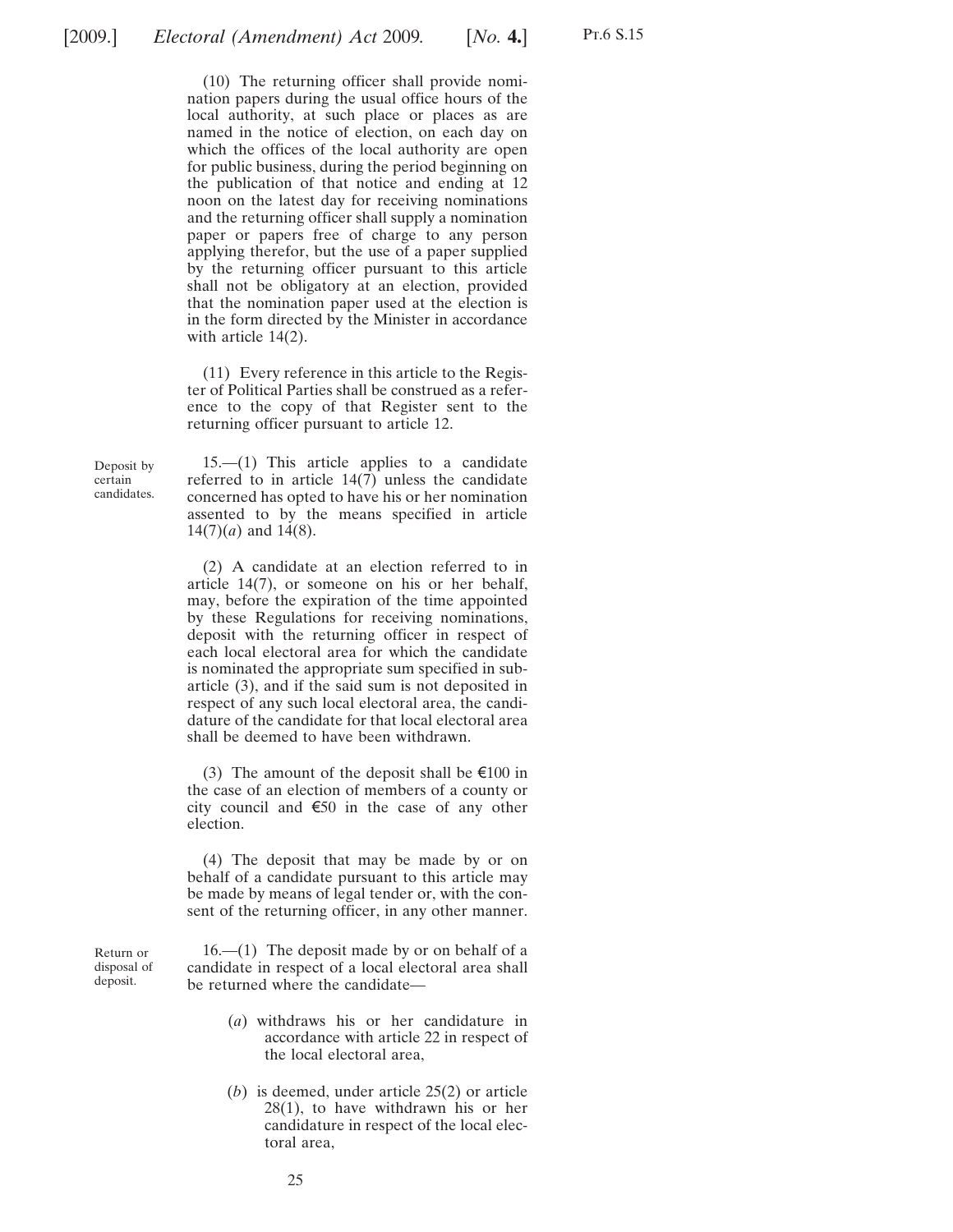- (*c*) dies before the poll is closed,
- (*d*) has not, before the expiration of the time for the receipt of nominations, been validly nominated as a candidate for the local electoral area,
- (*e*) is elected, or
- (*f*) is not elected but the greatest number of votes credited to him or her at any stage of the counting of the votes in respect of the local electoral area exceeds one quarter of the quota.

(2) Any deposit which is not returned under sub-article (1) shall be forfeited.

(3) Where a deposit is to be returned under sub-article (1) it shall be returned to the person by whom it was made, provided that a deposit made by a person who dies before the deposit is returned shall be returned to his or her personal representative.

(4) A deposit forfeited under this article shall be applied by the returning officer towards his or her expenses in conducting the election and shall be accounted for by the returning officer accordingly.

(5) In this article 'personal representative' has the meaning assigned to it by section 3 of the Succession Act 1965.

17.—The earliest time for receiving nominations shall be 10 a.m. on the day (disregarding any excluded day) next following the latest day for the publication of the notice of election and the latest time for receiving nominations shall be 12 noon on the seventh day (disregarding any excluded day) next following the latest day for the publication of that notice.

Delivery of nomination papers.

Times for receiving nominations.

> 18.—(1) Every nomination paper shall be delivered to the returning officer within the times specified in article 17, by the candidate or the proposer of the candidate.

> (2) The delivery of the nomination paper shall be made by the candidate in person except that, where the candidate is proposed by another person, it may be made either as aforesaid or by the proposer in person.

> (3) The returning officer shall attend to receive nominations at the place specified in that behalf in the notice of election between the hours of 10 a.m. and 12 noon and between the hours of 2 p.m. and 5 p.m. on the day (disregarding any excluded day) before the latest day for receiving nominations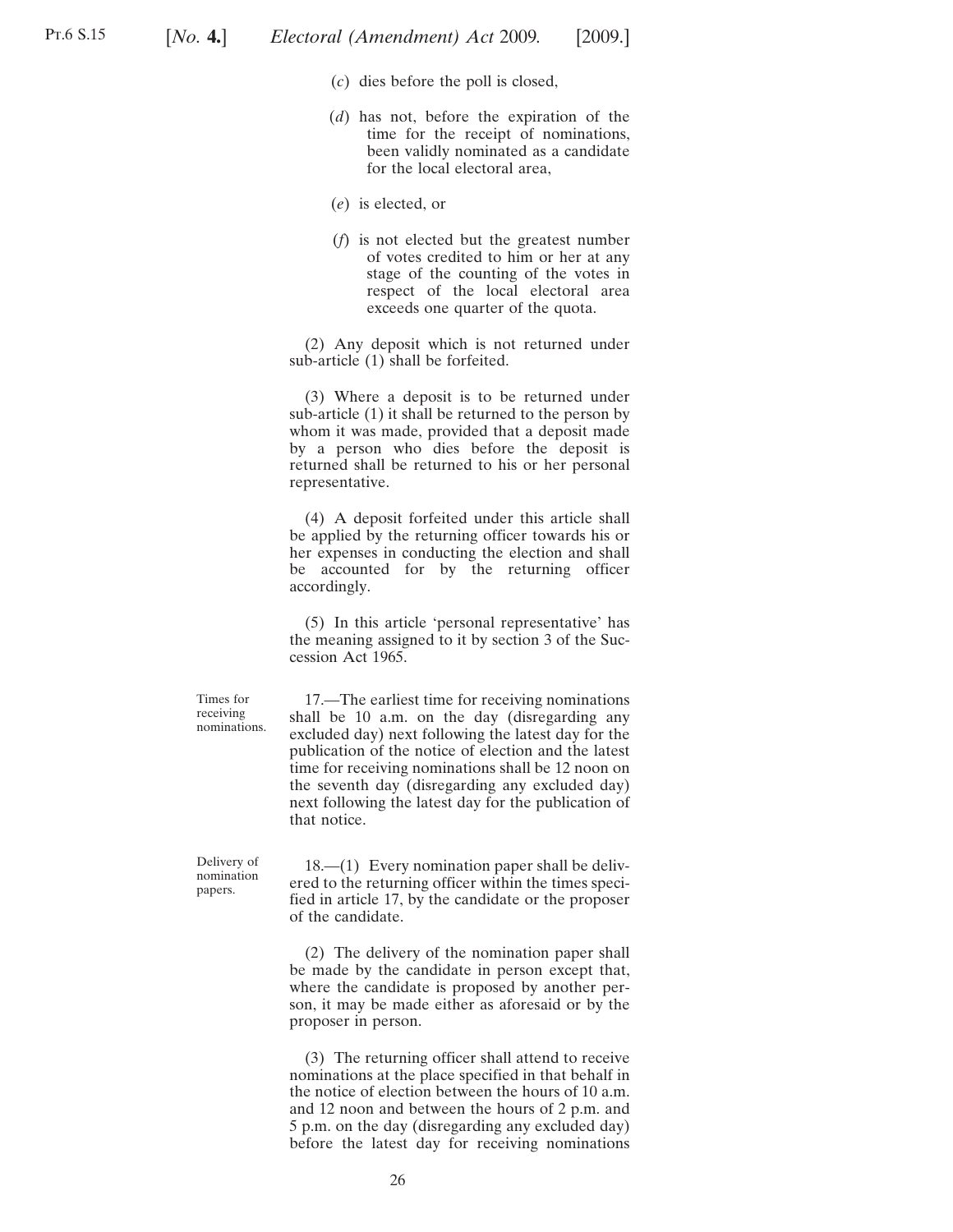and between the hours of 10 a.m. and 12 noon on such latest day.

Selection of nomination papers.

19.—The returning officer shall number the nomination papers in the order in which they are received and the first valid nomination paper received by the returning officer nominating a candidate for election for a local electoral area shall be deemed to be the nomination of that candidate for that local electoral area.

- Ruling on validity of nomination papers.
- 20.—(1) (*a*) The returning officer shall rule on the validity of each nomination paper within one hour after its delivery and may rule that it is invalid if, but only if, the returning officer considers that the paper is not properly made out or signed.
	- (*b*) Without prejudice to paragraph (*a*), the returning officer may also rule that the nomination paper of a candidate referred to in article  $14(7)(a)$  is invalid if he or she considers that the provisions of sub-articles  $(7)(a)$  and  $(8)$  of article 14 have not been complied with.
	- (*c*) The returning officer shall not rule that a nomination paper is invalid because an assentor has assented to the nomination of more than one candidate at the same election.

(2) The candidate nominated by each nomination paper and the candidate's proposer, if any, and one other person designated by the candidate or proposer, as the case may be, and no other person, except with the permission of the returning officer, shall be entitled to attend while the said nomination paper is being ruled upon by the returning officer.

(3) The returning officer shall object to the name of a candidate in a nomination paper if such name—

- (*a*) is not a name by which the candidate is commonly known,
- (*b*) is misleading and likely to cause confusion,
- (*c*) is unduly long, or
- (*d*) contains a political reference,

and where the returning officer so objects, he or she shall allow the candidate or proposer, as may be appropriate, to amend the name and, if it is not so amended to the returning officer's satisfaction, the returning officer may amend it, as he or she thinks fit, after consultation with the candidate or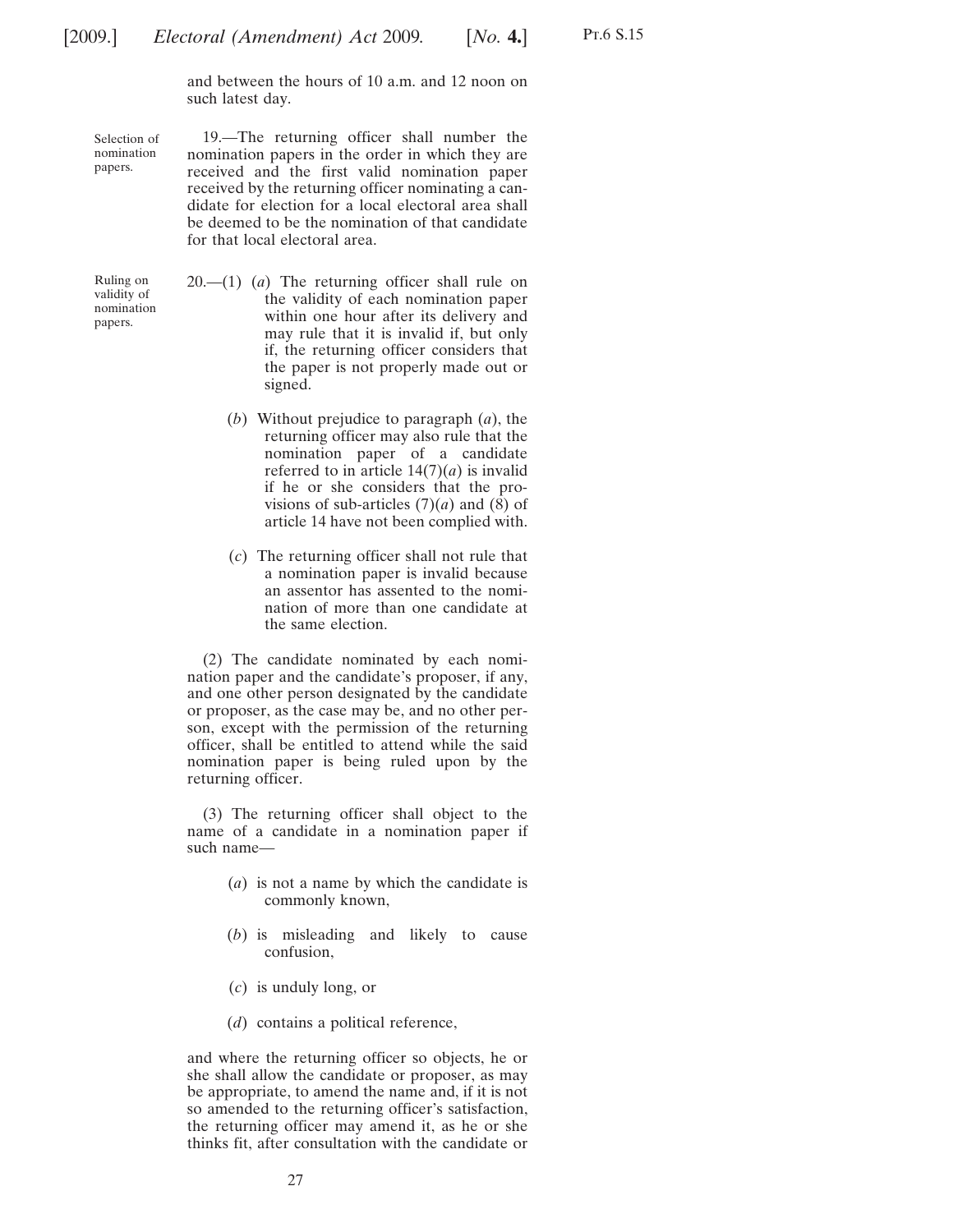<span id="page-27-0"></span>proposer, if either is present, or may rule that the nomination paper is invalid as not being properly made out.

(4) The returning officer shall object to the description of a candidate in a nomination paper which is, in the opinion of the returning officer, incorrect, insufficient to identify the candidate or unnecessarily long or which contains a political reference other than, where appropriate, a reference to a public or elected office held, or formerly held, by the candidate or an entry made pursuant to sub-article (5) or (6) of article 14. Where the returning officer so objects, he or she shall allow the candidate or proposer, as may be appropriate, to amend the description and, if it is not so amended to the returning officer's satisfaction, the returning officer may amend or delete it, as he or she thinks fit, after consultation with the candidate or proposer, if either is present, or may rule that the nomination paper is invalid as not being properly made out.

(5) Having ruled on the validity of a nomination paper, the returning officer shall note the decision on the nomination paper and shall sign the note. If the returning officer rules that the paper is invalid, the officer shall include a statement of the reasons for the decision. The decision of the returning officer under this article shall be final subject only to reversal on a petition questioning the election.

(6) As soon as practicable after ruling on the validity of a nomination paper, the returning officer shall give, by post or otherwise, notice in writing of the ruling to the candidate.

(7) Every person in respect of whom a nomination paper has, under this article, been determined to be valid and whose candidature is not withdrawn in accordance with article 22 or is not deemed under article  $15(2)$ ,  $25(2)$  or  $28(1)$  to have been withdrawn shall stand validly nominated as a candidate.".

**16**.—The Local Elections Regulations are amended by substituting the following sub-article for sub-article (8) of article 83:

"(8) The returning officer shall not transfer the surplus of a candidate deemed to be elected whenever that surplus, together with any other surplus not transferred, is less than both the difference between the quota and the number of votes credited to the highest continuing candidate and the difference between the numbers of the votes credited to the two lowest continuing candidates and, in cases where the lowest candidate, or someone on his or her behalf, made a deposit in accordance with article 15 at the election concerned, either—

(*a*) the number of votes credited to the lowest candidate is greater than one quarter of the quota, or

Amendment of article 83 of Local Elections Regulations.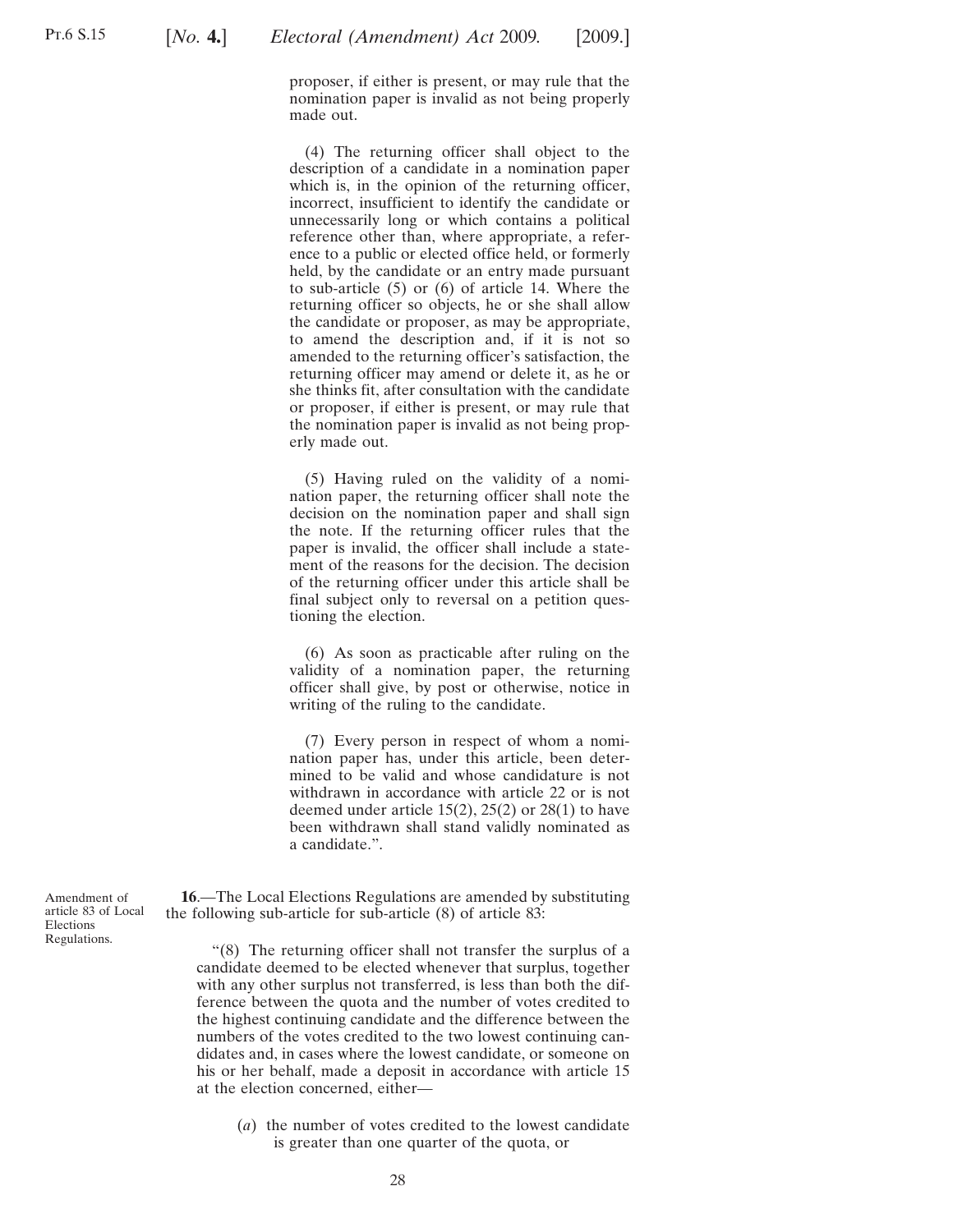<span id="page-28-0"></span>[2009.] [ *Electoral (Amendment) Act* 2009*. No.* **4.**]

Pt.6 S.16

(*b*) the sum of the number of votes credited to the lowest candidate together with that surplus and any other surplus not transferred is not greater than one quarter of the quota.".

**17**.—The Local Elections Regulations are amended by substituting Amendment of the following sub-article for sub-article (2) of article 84:

article 84 of Local Elections Regulations.

"(2) Where the total of the votes of the two or more lowest candidates, together with any surplus not transferred, is less than the number of votes credited to the next highest candidate, the returning officer shall in one operation exclude such two or more lowest candidates provided that—

- (*a*) in cases where the second lowest candidate, or someone on his or her behalf, made a deposit in accordance with article 15 at the election concerned, the number of votes credited to that candidate is greater than one quarter of the quota, or
- (*b*) in cases where any one of such two or more lowest candidates, or someone on his or her behalf, made a deposit in accordance with article 15 at the election concerned and the number of votes credited to any such candidate does not exceed one quarter of the quota, it is clear that the exclusion of the candidates separately in accordance with sub-article (1) and the transfer of any untransferred surplus could not result in a number of votes exceeding one quarter of the quota being credited to that candidate.".

**18**.—The Local Elections Regulations are amended by inserting Amendment of the following sub-article after sub-article (2) of article 86:

article 86 of Local Elections Regulations.

"(3) When the last vacancies can be filled under this article, no further transfer of votes shall be made unless any of the continuing candidates has not been credited with a number of votes exceeding one quarter of the quota and it is necessary for the purposes of article  $16(1)(f)$  to make such transfer in order to establish whether such a number of votes could be credited to that candidate.".

**19**.—The Local Elections (Disclosure of Donations and Amendment of Expenditure) Act 1999 is amended in section  $6(1)(b)$  by substituting Local Elections the following subparagraph for subparagraph (i):

(Disclosure of Donations and Expenditure) Act

- "(i) (I) necessary travelling and other expenses 1999. incurred by a candidate or an assentor in meeting the requirements of article  $14(7)(a)$  and (8) of the Local Elections Regulations 1995 (S.I. No. 297 of 1995), or
	- (II) the payment by or on behalf of a candidate of a deposit under article 15 of the Local Elections Regulations 1995 (S.I. No. 297 of 1995);".

**20**.—(1) The Local Elections Regulations shall have statutory Confirmation of effect as if they were an Act of the Oireachtas.

Local Elections Regulations.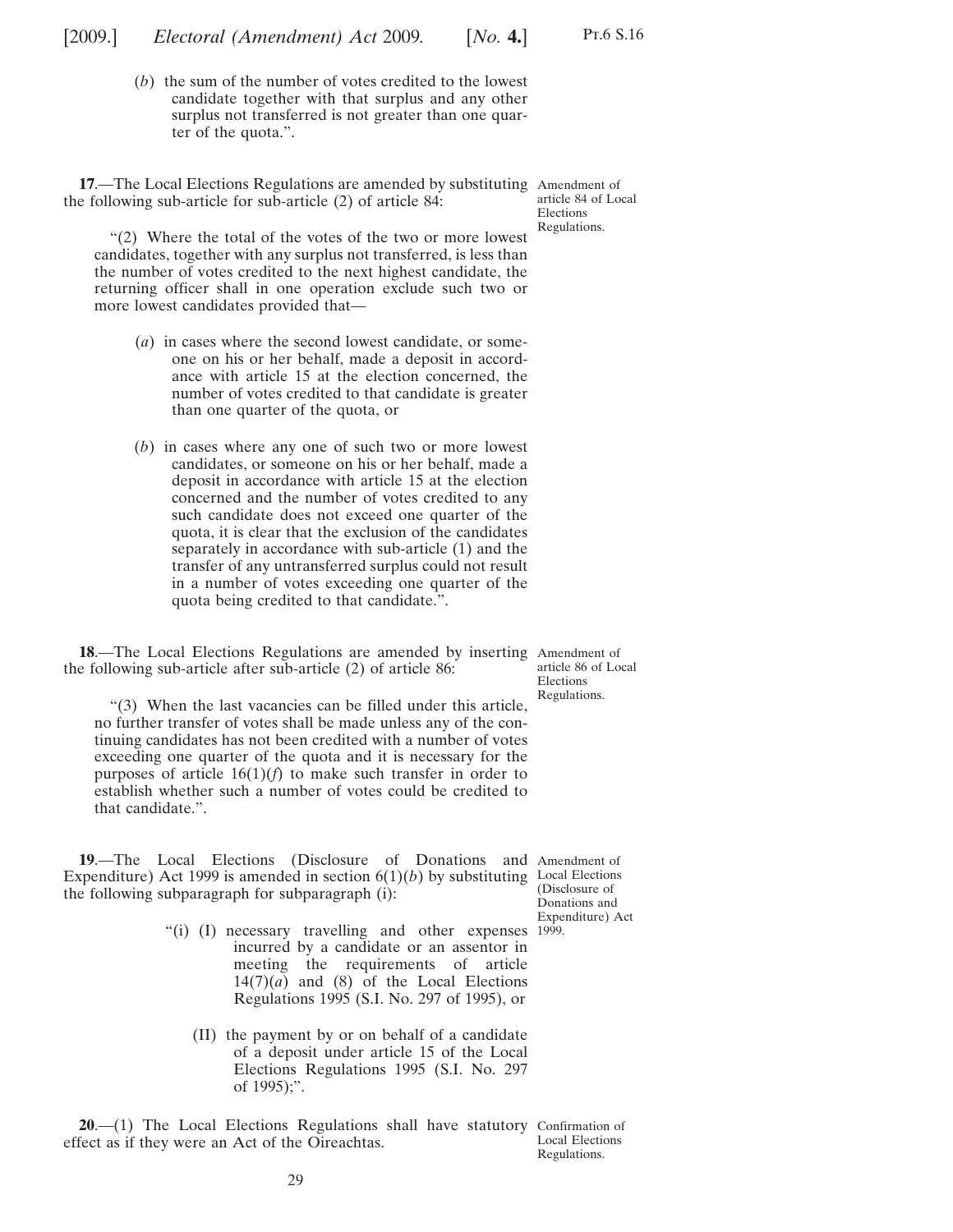<span id="page-29-0"></span>(2) If *subsection [\(1\)](#page-28-0)* would, but for this subsection, conflict with a constitutional right of any person, the operation of *subsection [\(1\)](#page-28-0)* shall be subject to such limitation as is necessary to secure that it does not so conflict but shall otherwise be of full force and effect.

#### *Section 4.*

#### SCHEDULE

| Name                | Area                                                                                                                                                                                                                                                                                                                                                                                                                          | Number of<br>Members |
|---------------------|-------------------------------------------------------------------------------------------------------------------------------------------------------------------------------------------------------------------------------------------------------------------------------------------------------------------------------------------------------------------------------------------------------------------------------|----------------------|
| Carlow-<br>Kilkenny | The county of Kilkenny and the county of<br>Carlow, except the part thereof which is<br>comprised in the constituency of Wicklow.                                                                                                                                                                                                                                                                                             | Five                 |
| Cavan-<br>Monaghan  | The counties of Cavan and Monaghan.                                                                                                                                                                                                                                                                                                                                                                                           | Five                 |
| Clare               | The county of Clare, except the part thereof<br>which is comprised in the constituency of<br>Limerick City.                                                                                                                                                                                                                                                                                                                   | Four                 |
| Cork East           | In the county of Cork the electoral divisions<br>of:                                                                                                                                                                                                                                                                                                                                                                          | Four                 |
|                     | Cobh Rural, Knockraha, in the former Rural<br>District of Cork;                                                                                                                                                                                                                                                                                                                                                               |                      |
|                     | Aghern, Ballyhooly, Ballynoe, Castlecooke,<br>Castle Hyde, Castlelyons, Castletownroche,<br>Coole, Curraglass, Fermoy Rural, Glanworth<br>East, Glanworth West, Gortnaskehy,<br>Gortroe, Kilcor, Kilcummer, Killathy,<br>Kilworth, Knockmourne, Leitrim,<br>Rathcormack, in the former Rural District of<br>Fermoy;                                                                                                           |                      |
|                     | Ballyclogh, Buttevant, Caherduggan, Carrig,<br>Clenor, Doneraile, Kilmaclenine, Mallow<br>Rural, Monanimy, Shanballymore,<br>Skahanagh, Wallstown, in the former Rural<br>District of Mallow;                                                                                                                                                                                                                                 |                      |
|                     | Ballintemple, Ballycottin, Ballyspillane,<br>Carrigtohill, Castlemartyr, Clonmult,<br>Cloyne, Corkbeg, Dangan, Dungourney,<br>Garryvoe, Ightermurragh, Inch, Lisgoold,<br>Midleton Rural, Mogeely, Rostellan,<br>Templebodan, Templenacarriga, in the<br>former Rural District of Midleton;                                                                                                                                   |                      |
|                     | Ballyarthur, Derryvillane, Farahy,<br>Kildorrery, Kilgullane, Kilphelan,<br>Marshalstown, Mitchelstown, Templemolaga,<br>in the former Rural District of Mitchelstown<br><i>No. 1</i> ;                                                                                                                                                                                                                                       |                      |
|                     | Ardagh, Clonpriest, Kilcronat, Killeagh,<br>Kilmacdonagh, Youghal Rural, in the former<br>Rural District of Youghal No. 1;                                                                                                                                                                                                                                                                                                    |                      |
|                     | and the towns of Cobh, Fermoy, Mallow,<br>Midleton and Youghal.                                                                                                                                                                                                                                                                                                                                                               |                      |
| Cork North-         | In the city of Cork the electoral divisions of:                                                                                                                                                                                                                                                                                                                                                                               | Four                 |
| Central             | Blackpool A, Blackpool B, Churchfield,<br>Commons, Fair Hill A, Fair Hill B, Fair Hill<br>C, Farranferris A, Farranferris B,<br>Farranferris C, Gurranebraher A,<br>Gurranebraher B, Gurranebraher C,<br>Gurranebraher D, Gurranebraher E,<br>Knocknaheeny, Mayfield, Montenotte A,<br>Montenotte B, St. Patrick's A, St. Patrick's<br>B, St. Patrick's C, Shanakiel, Shandon A,<br>Shandon B, Sunday's Well A, Sunday's Well |                      |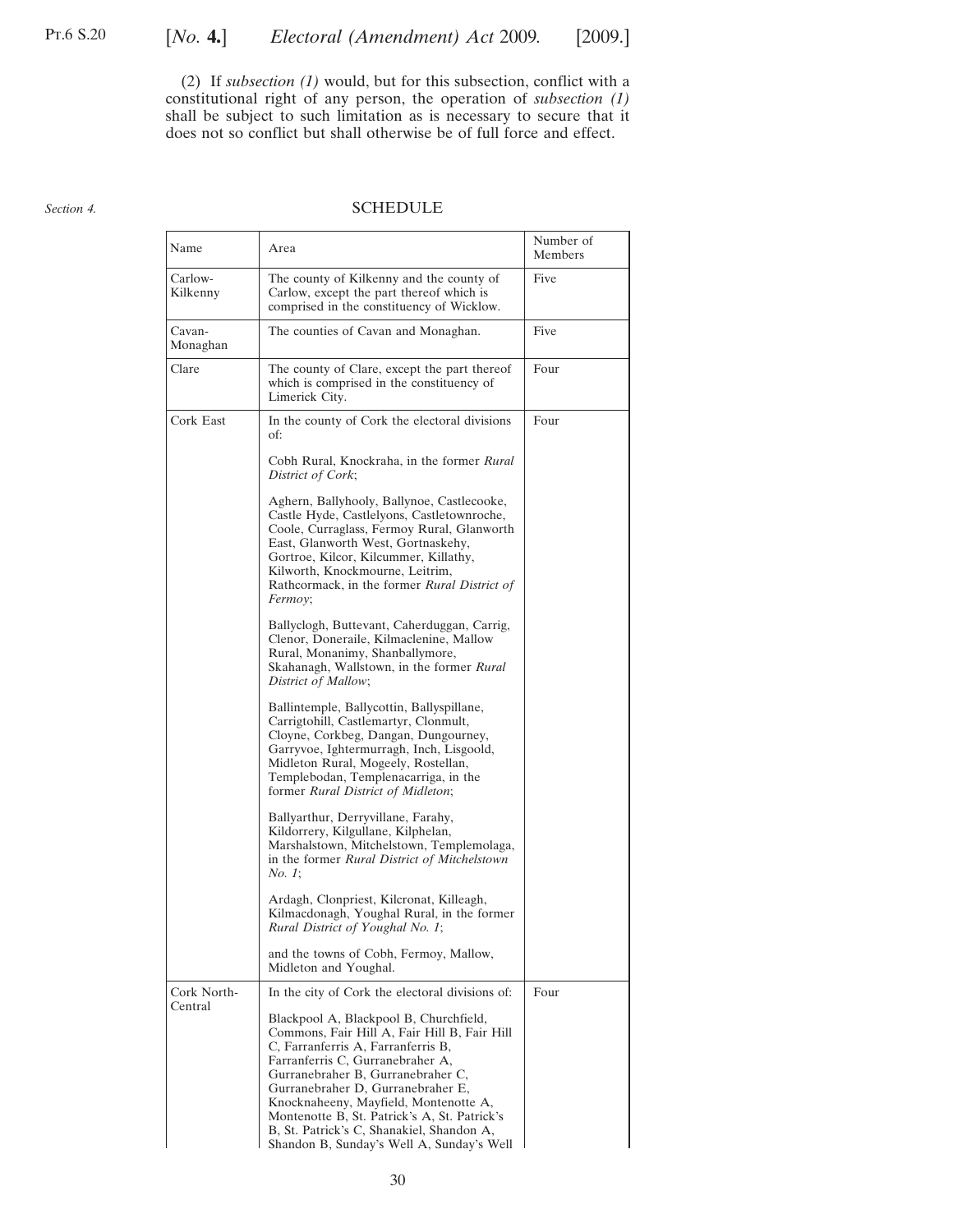| Name                | Area                                                                                                                                                                                                                                                                                                                                                                                                                                   | Number of<br>Members |
|---------------------|----------------------------------------------------------------------------------------------------------------------------------------------------------------------------------------------------------------------------------------------------------------------------------------------------------------------------------------------------------------------------------------------------------------------------------------|----------------------|
|                     | B, The Glen A, The Glen B, Tivoli A,<br>Tivoli B;                                                                                                                                                                                                                                                                                                                                                                                      |                      |
|                     | and, in the county of Cork, the electoral<br>divisions of:                                                                                                                                                                                                                                                                                                                                                                             |                      |
|                     | Ballynaglogh, Blackpool, Blarney, Caherlag,<br>Carrignavar, Carrigrohane Beg, Dripsey,<br>Firmount, Glenville, Greenfort, Killeagh,<br>Knockantota, Matehy, Rathcooney,<br>Riverstown, St. Mary's, Whitechurch, in the<br>former Rural District of Cork;                                                                                                                                                                               |                      |
|                     | Carrig, Kildinan, Watergrasshill, in the<br>former Rural District of Fermoy;                                                                                                                                                                                                                                                                                                                                                           |                      |
|                     | Gowlane, Kilcullen, Mountrivers, in the<br>former Rural District of Macroom;                                                                                                                                                                                                                                                                                                                                                           |                      |
|                     | Ballynamona, Dromore, Kilshannig, Rahan,<br>in the former Rural District of Mallow.                                                                                                                                                                                                                                                                                                                                                    |                      |
| Cork North-<br>West | In the county of Cork the electoral divisions<br>of:                                                                                                                                                                                                                                                                                                                                                                                   | Three                |
|                     | Ballygroman, Ballymurphy, Bengour,<br>Brinny, Kilbonane, Knockavilly, Moviddy,<br>Murragh, Teadies, Templemartin, in the<br>former Rural District of Bandon;                                                                                                                                                                                                                                                                           |                      |
|                     | Ballincollig, Ovens, in the former Rural<br>District of Cork;                                                                                                                                                                                                                                                                                                                                                                          |                      |
|                     | Aultagh, Bealock, Béal Atha an<br>Ghaorthaidh, Carrigboy, Castletown,<br>Coolmountain, Garrown, Kinneigh, Manch,<br>Teerelton, in the former Rural District of<br>Dunmanway;                                                                                                                                                                                                                                                           |                      |
|                     | Allow, Ballyhoolahan, Banteer, Barleyhill,<br>Barnacurra, Bawncross, Boherboy,<br>Castlecor, Castlemagner, Clonfert East,<br>Clonfert West, Clonmeen, Coolclogh,<br>Dromina, Glenlara, Gortmore, Greenane,<br>Kanturk, Kilbrin, Kilmeen, Knockatooan,<br>Knocktemple, Meens, Milford, Nad,<br>Newmarket, Newtown, Roskeen, Rosnalee,<br>Rowls, Tincoora, Tullylease, Williamstown,<br>in the former <i>Rural District of Kanturk</i> ; |                      |
|                     | Aghinagh, An Sliabh Riabhach, Aglish, Béal<br>Atha an Ghaorthaidh, Cannaway, Ceann<br>Droma, Cill na Martra, Claonráth,<br>Clondrohid, Clonmoyle, Doire Fhinin, Gort<br>na Tiobratan, Greenville, Inchigeelagh,<br>Kilberrihert, Macloneigh, Magourney,<br>Mashanaglass, Na hUláin, Rahalisk,<br>Warrenscourt, in the former Rural District<br>of Macroom;                                                                             |                      |
|                     | Ardskeagh, Churchtown, Imphrick,<br>Liscarroll, Milltown, Rathluirc, Springfort,<br>Streamhill, Templemary, in the former Rural<br>District of Mallow;                                                                                                                                                                                                                                                                                 |                      |
|                     | Caherbarnagh, Coomlogane, Crinnaloo,<br>Cullen, Derragh, Doonasleen, Drishane,<br>Keale, Kilcorney, Knocknagree, Rathcool,<br>Skagh, in the former <i>Rural District of</i><br>Millstreet;                                                                                                                                                                                                                                             |                      |
|                     | and the town of Macroom.                                                                                                                                                                                                                                                                                                                                                                                                               |                      |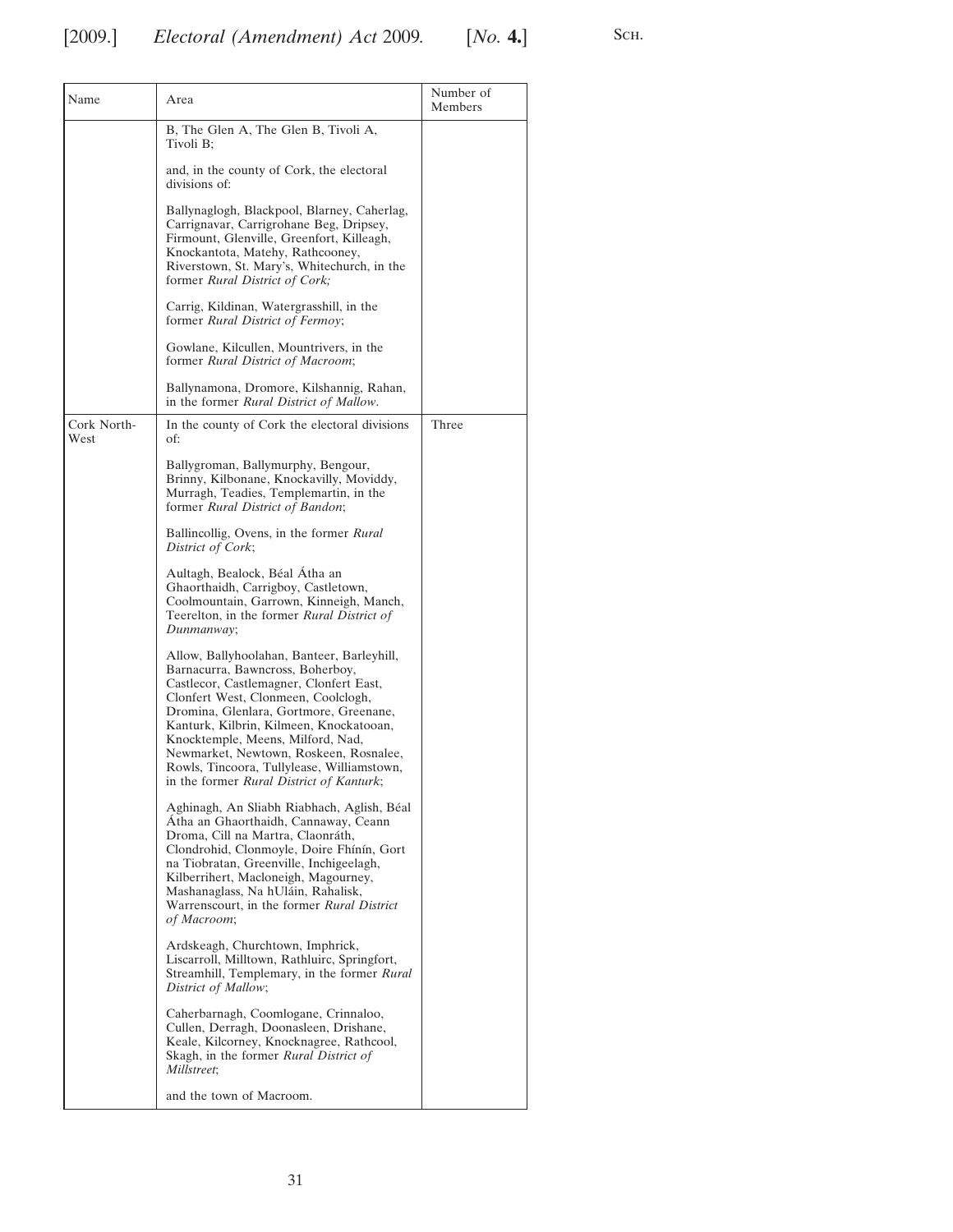| Name                   | Area                                                                                                                                                                                                                                                                                                                                                                                                                                                                           | Number of<br>Members |
|------------------------|--------------------------------------------------------------------------------------------------------------------------------------------------------------------------------------------------------------------------------------------------------------------------------------------------------------------------------------------------------------------------------------------------------------------------------------------------------------------------------|----------------------|
| Cork South-<br>Central | The city of Cork, except the part thereof<br>which is comprised in the constituency of<br>Cork North-Central;                                                                                                                                                                                                                                                                                                                                                                  | Five                 |
|                        | and, in the county of Cork, the electoral<br>divisions of:                                                                                                                                                                                                                                                                                                                                                                                                                     |                      |
|                        | Ballygarvan, Bishopstown, Carrigaline,<br>Douglas, Iniskenny, Lehenagh, Monkstown<br>Rural, Monkstown Urban, in the former<br>Rural District of Cork;                                                                                                                                                                                                                                                                                                                          |                      |
|                        | Carrigaline, Kilpatrick, Liscleary,<br>Templebreedy, in the former Rural District<br>of Kinsale.                                                                                                                                                                                                                                                                                                                                                                               |                      |
| Cork South-<br>West    | The county of Cork, except the parts thereof<br>which are comprised in the constituencies of<br>Cork East, Cork North-Central, Cork North-<br>West and Cork South-Central.                                                                                                                                                                                                                                                                                                     | Three                |
| Donegal<br>North-East  | In the county of Donegal the electoral<br>divisions of:                                                                                                                                                                                                                                                                                                                                                                                                                        | Three                |
|                        | Ardmalin, Ballyliffin, Birdstown, Buncrana<br>Rural, Burt, Carndonagh, Carthage,<br>Castlecary, Castleforward, Culdaff,<br>Desertegny, Dunaff, Fahan, Glenagannon,<br>Gleneely, Glentogher, Greencastle, Illies,<br>Inch Island, Kilderry, Killea, Malin,<br>Mintiaghs, Moville, Newtown Cunningham,<br>Redcastle, Straid, Three Trees, Turmone,<br>Whitecastle, in the former <i>Rural District of</i><br><i>Inishowen</i> ;                                                  |                      |
|                        | Ballymacool, Castlewray, Corravaddy,<br>Edenacarnan, Gartán, Gortnavern,<br>Killymasny, Kincraigy, Letterkenny Rural,<br>Magheraboy, Manorcunningham, Mín an<br>Lábáin, Suí Corr, Templedouglas, in the<br>former Rural District of Letterkenny;                                                                                                                                                                                                                               |                      |
|                        | An Cheathrú Chaol, An Tearmann,<br>Ballyarr, Carraig Airt, Cnoc Colbha,<br>Creamhghort, Fánaid Thiar, Fánaid<br>Thuaidh, Glen, Glenalla, Grianfort,<br>Killygarvan, Kilmacrenan, Loch Caol,<br>Millford, Rathmelton, Rathmullan, Ros<br>Goill, Rosnakill, in the former Rural District<br>of Millford;                                                                                                                                                                         |                      |
|                        | and the towns of Buncrana and Letterkenny.                                                                                                                                                                                                                                                                                                                                                                                                                                     |                      |
| Donegal<br>South-West  | The county of Donegal, except the part<br>thereof which is comprised in the<br>constituency of Donegal North-East.                                                                                                                                                                                                                                                                                                                                                             | Three                |
| Dublin<br>Central      | In the city of Dublin the electoral divisions<br>of:                                                                                                                                                                                                                                                                                                                                                                                                                           | Four                 |
|                        | Arran Quay A, Arran Quay B, Arran Quay<br>C, Arran Quay D, Arran Quay E, Ashtown<br>A, Ashtown B, Ballybough A, Ballybough<br>B, Botanic A, Botanic B, Botanic C, Cabra<br>East A, Cabra East B, Cabra East C, Cabra<br>West A, Cabra West B, Cabra West C,<br>Cabra West D, Drumcondra South B,<br>Drumcondra South C, Inns Quay A, Inns<br>Quay B, Inns Quay C, Mountjoy A,<br>Mountjoy B, North City, North Dock A,<br>North Dock B, North Dock C, Rotunda A,<br>Rotunda B; |                      |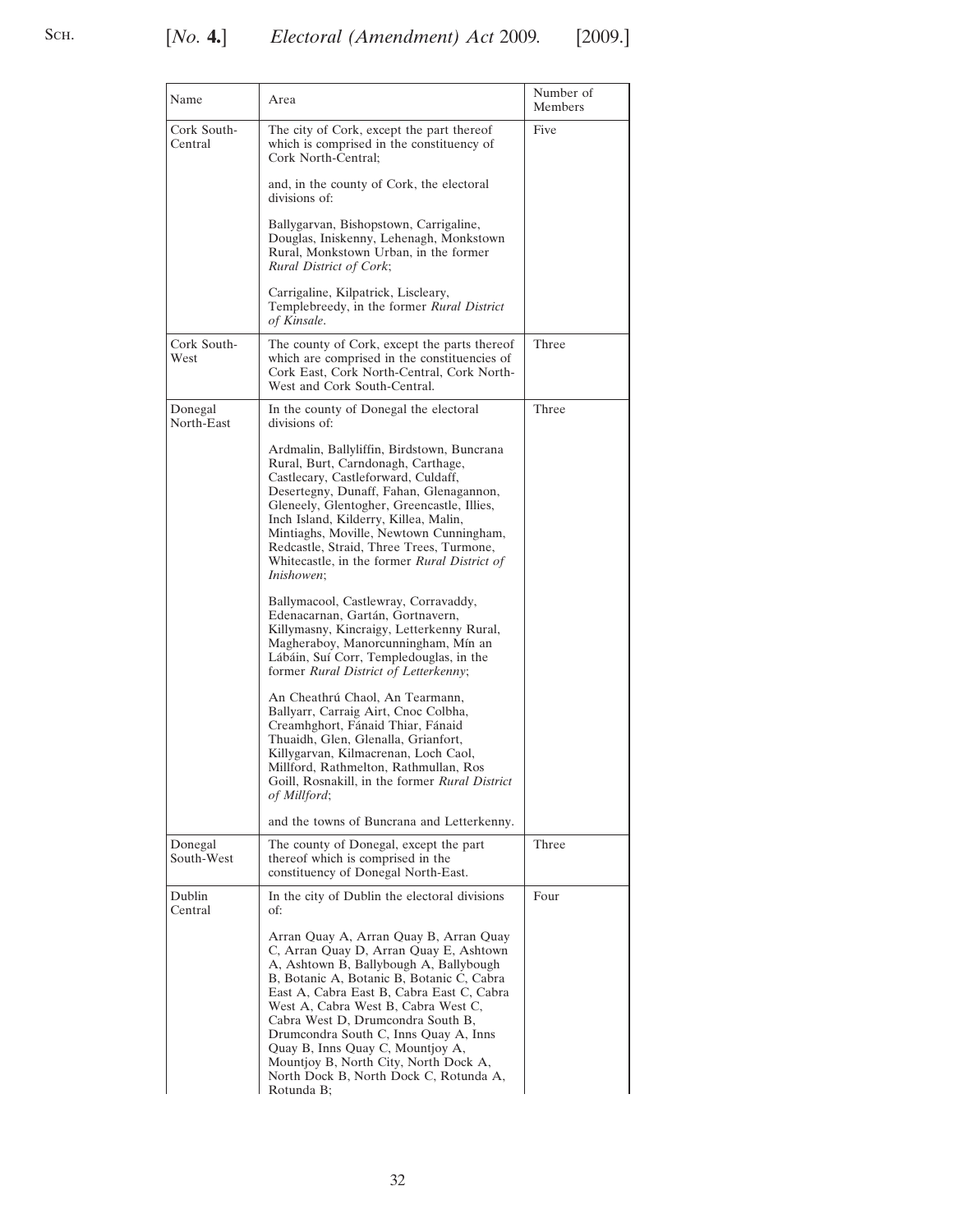| Name                     | Area                                                                                                                                                                                                                                                                                                                                                                              | Number of<br>Members |
|--------------------------|-----------------------------------------------------------------------------------------------------------------------------------------------------------------------------------------------------------------------------------------------------------------------------------------------------------------------------------------------------------------------------------|----------------------|
|                          | and that part of the electoral division of<br>Phoenix Park situated north of a line drawn<br>along Chapelizod Road, Conyngham Road<br>and Parkgate Street.                                                                                                                                                                                                                        |                      |
| Dublin Mid-<br>West      | In the county of South Dublin the electoral<br>divisions of:                                                                                                                                                                                                                                                                                                                      | Four                 |
|                          | Clondalkin-Cappaghmore, Clondalkin-<br>Dunawley, Clondalkin-Moorfield,<br>Clondalkin-Rowlagh, Clondalkin Village,<br>Lucan-Esker, Lucan Heights, Lucan-St.<br>Helens, Newcastle, Palmerston Village,<br>Palmerston West, Rathcoole, Saggart;                                                                                                                                      |                      |
|                          | and that part of the electoral division of<br>Clondalkin-Monastery situated west of a line<br>drawn along the M50 Western Parkway.                                                                                                                                                                                                                                                |                      |
| Dublin North             | In the county of Fingal the electoral<br>divisions of:                                                                                                                                                                                                                                                                                                                            | Four                 |
|                          | Balbriggan Rural, Balbriggan Urban,<br>Ballyboghil, Balscadden, Clonmethan,<br>Donabate, Garristown, Hollywood,<br>Holmpatrick, Kinsaley, Lusk, Malahide East,<br>Malahide West, Rush, Skerries, Swords-<br>Glasmore, Swords-Lissenhall, Swords-<br>Seatown, Swords Village.                                                                                                      |                      |
| Dublin North-<br>Central | In the city of Dublin the electoral divisions<br>of:                                                                                                                                                                                                                                                                                                                              | Three                |
|                          | Beaumont B, Beaumont C, Beaumont D,<br>Beaumont E, Beaumont F, Clontarf East A,<br>Clontarf East B, Clontarf East C, Clontarf<br>East D, Clontarf East E, Clontarf West A,<br>Clontarf West B, Clontarf West C, Clontarf<br>West D, Clontarf West E, Drumcondra<br>South A, Edenmore, Grace Park,<br>Harmonstown A, Harmonstown B, Kilmore<br>A, Kilmore B, Kilmore C, Kilmore D. |                      |
| Dublin North-<br>East    | In the city of Dublin the electoral divisions<br>of:                                                                                                                                                                                                                                                                                                                              | Three                |
|                          | Ayrfield, Grange A, Grange B, Grange C,<br>Grange D, Grange E, Priorswood A,<br>Priorswood B, Priorswood C, Priorswood D,<br>Priorswood E, Raheny-Foxfield, Raheny-<br>Greendale, Raheny-St. Assam;                                                                                                                                                                               |                      |
|                          | and, in the county of Fingal, the electoral<br>divisions of:                                                                                                                                                                                                                                                                                                                      |                      |
|                          | Baldoyle, Balgriffin, Howth, Portmarnock<br>North, Portmarnock South, Sutton;                                                                                                                                                                                                                                                                                                     |                      |
|                          | and that part of the electoral division of<br>Turnapin situated north of a line drawn<br>along the Northern Cross Route (M50),<br>passing in a clockwise direction around and<br>excluding roundabout No. 3 at the junction<br>of the Northern Cross Route (M50) with the<br>M1 motorway.                                                                                         |                      |
| Dublin North-<br>West    | In the city of Dublin the electoral divisions<br>of:                                                                                                                                                                                                                                                                                                                              | Three                |
|                          | Ballygall A, Ballygall B, Ballygall C,<br>Ballygall D, Ballymun A, Ballymun B,<br>Ballymun C, Ballymun D, Ballymun E,<br>Ballymun F, Beaumont A, Finglas North A,                                                                                                                                                                                                                 |                      |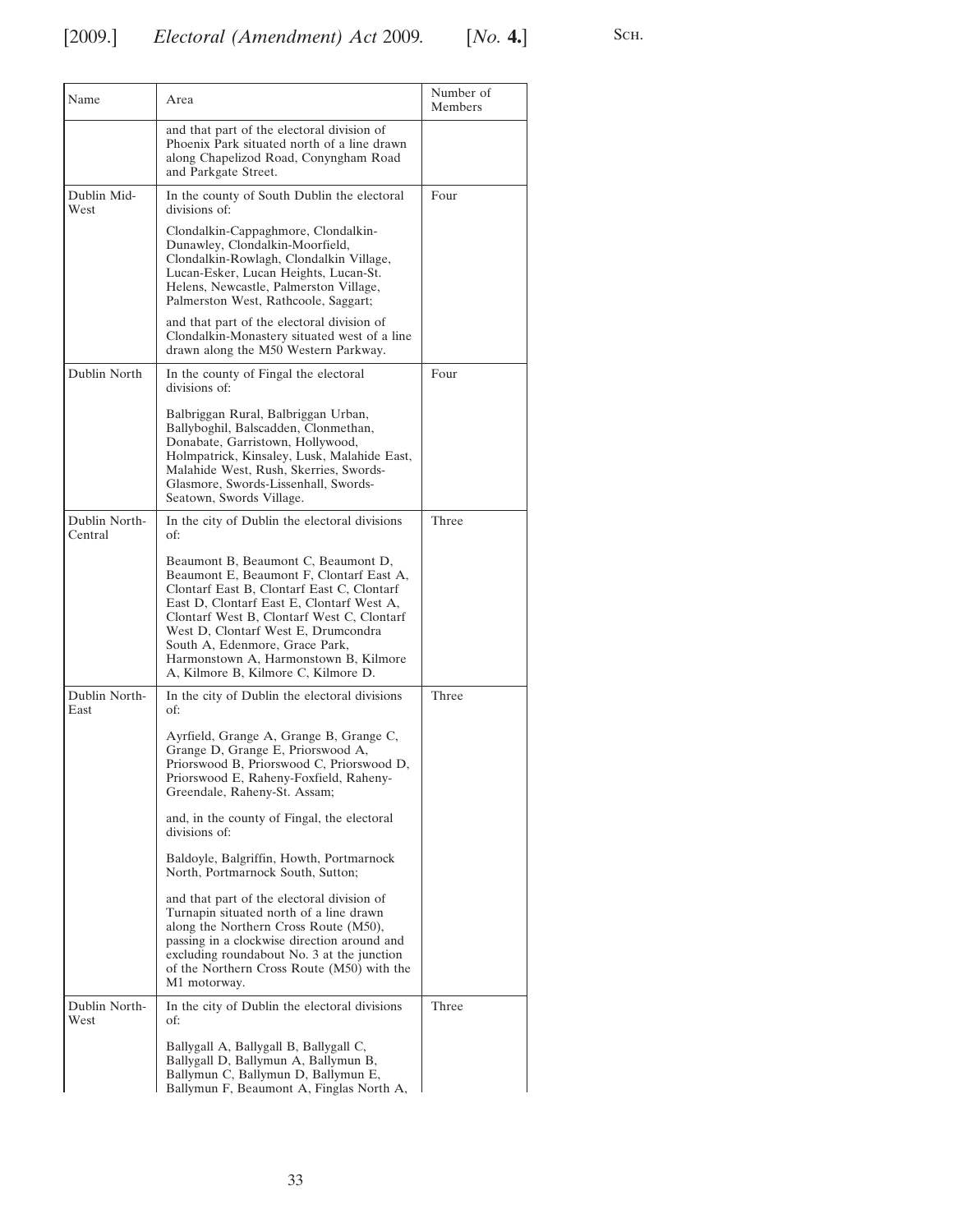# S<sub>CH</sub>.

| Name         | Area                                                                                                                                                                                                                                                                                                                                                                                                                                                                                                                                                                                                                                                                                                                   | Number of<br>Members |
|--------------|------------------------------------------------------------------------------------------------------------------------------------------------------------------------------------------------------------------------------------------------------------------------------------------------------------------------------------------------------------------------------------------------------------------------------------------------------------------------------------------------------------------------------------------------------------------------------------------------------------------------------------------------------------------------------------------------------------------------|----------------------|
|              | Finglas North B, Finglas North C, Finglas<br>South A, Finglas South B, Finglas South C,<br>Finglas South D, Whitehall A, Whitehall B,<br>Whitehall C, Whitehall D;                                                                                                                                                                                                                                                                                                                                                                                                                                                                                                                                                     |                      |
|              | and, in the county of Fingal, those parts of<br>the electoral divisions of Airport,<br>Blanchardstown-Abbotstown, Dubber, The<br>Ward and Turnapin situated south of a line<br>drawn along the Northern Cross Route<br>(M50), passing in a clockwise direction<br>around and including roundabout No. 3 at<br>the junction of the Northern Cross Route<br>(M50) with the M1 Motorway.                                                                                                                                                                                                                                                                                                                                  |                      |
| Dublin South | In the county of Dún Laoghaire-Rathdown<br>the electoral divisions of:                                                                                                                                                                                                                                                                                                                                                                                                                                                                                                                                                                                                                                                 | Five                 |
|              | Ballinteer-Broadford, Ballinteer-Ludford,<br>Ballinteer-Marley, Ballinteer-<br>Meadowbroads, Ballinteer-Meadowmount,<br>Ballinteer-Woodpark, Cabinteely-<br>Loughlinstown, Churchtown-Castle,<br>Churchtown-Landscape, Churchtown-<br>Nutgrove, Churchtown-Orwell, Churchtown-<br>Woodlawn, Clonskeagh-Belfield,<br>Clonskeagh-Farranboley, Clonskeagh-<br>Milltown, Clonskeagh-Roebuck,<br>Clonskeagh-Windy Arbour, Dundrum-<br>Balally, Dundrum-Kilmacud, Dundrum-<br>Sandyford, Dundrum-Sweetmount,<br>Dundrum-Taney, Foxrock-Carrickmines,<br>Foxrock-Torquay, Glencullen, Stillorgan-<br>Deerpark, Stillorgan-Kilmacud, Stillorgan-<br>Leopardstown, Stillorgan-Merville,<br>Stillorgan-Mount Merrion, Tibradden; |                      |
|              | and, in the county of South Dublin, the<br>electoral divisions of:                                                                                                                                                                                                                                                                                                                                                                                                                                                                                                                                                                                                                                                     |                      |

| anniver marie, Bannieer<br>Meadowbroads, Ballinteer-Meadowmount,<br>Ballinteer-Woodpark, Cabinteely-<br>Loughlinstown, Churchtown-Castle,<br>Churchtown-Landscape, Churchtown-<br>Nutgrove, Churchtown-Orwell, Churchtown-<br>Woodlawn, Clonskeagh-Belfield,<br>Clonskeagh-Farranboley, Clonskeagh-<br>Milltown, Clonskeagh-Roebuck,<br>Clonskeagh-Windy Arbour, Dundrum-<br>Balally, Dundrum-Kilmacud, Dundrum-<br>Sandyford, Dundrum-Sweetmount,<br>Dundrum-Taney, Foxrock-Carrickmines,<br>Foxrock-Torquay, Glencullen, Stillorgan-<br>Deerpark, Stillorgan-Kilmacud, Stillorgan-<br>Leopardstown, Stillorgan-Merville,<br>Stillorgan-Mount Merrion, Tibradden;<br>and, in the county of South Dublin, the<br>electoral divisions of:<br>Ballyboden, Edmondstown, Firhouse-<br>Ballycullen, Firhouse-Knocklyon,<br>Rathfarnham-Ballyroan, Rathfarnham-<br>Butterfield, Rathfarnham-Hermitage,<br>Rathfarnham-St. Enda's, Rathfarnham<br>Village. |      |
|-----------------------------------------------------------------------------------------------------------------------------------------------------------------------------------------------------------------------------------------------------------------------------------------------------------------------------------------------------------------------------------------------------------------------------------------------------------------------------------------------------------------------------------------------------------------------------------------------------------------------------------------------------------------------------------------------------------------------------------------------------------------------------------------------------------------------------------------------------------------------------------------------------------------------------------------------------|------|
| In the city of Dublin the electoral divisions<br>of:<br>Carna, Chapelizod, Cherry-Orchard A,<br>Cherry-Orchard C, Crumlin A, Crumlin B,<br>Crumlin C, Crumlin D, Crumlin E, Crumlin<br>F, Decies, Drumfinn, Inchicore A, Inchicore<br>B, Kilmainham A, Kilmainham B,<br>Kilmainham C, Kimmage A, Kimmage B,<br>Kimmage C, Kimmage D, Kimmage E,<br>Kylemore, Merchants Quay A, Merchants<br>Quay B, Merchants Quay C, Merchants<br>Quay D, Merchants Quay E, Merchants                                                                                                                                                                                                                                                                                                                                                                                                                                                                              | Five |
| Quay F, Terenure A, Terenure B, Terenure<br>C, Terenure D, Ushers A, Ushers B, Ushers<br>C, Ushers D, Ushers E, Ushers F,<br>Walkinstown A, Walkinstown B,<br>Walkinstown C:<br>and that part of the electoral division of                                                                                                                                                                                                                                                                                                                                                                                                                                                                                                                                                                                                                                                                                                                          |      |
| Phoenix Park situated south of a line drawn<br>along Chapelizod Road, Conyngham Road<br>and Parkgate Street;<br>and, in the county of South Dublin, the<br>electoral divisions of:                                                                                                                                                                                                                                                                                                                                                                                                                                                                                                                                                                                                                                                                                                                                                                  |      |
| Templeogue-Kimmage Manor, Terenure-<br>Charrifield Terenure Creentress                                                                                                                                                                                                                                                                                                                                                                                                                                                                                                                                                                                                                                                                                                                                                                                                                                                                              |      |

Dublin South-Central

> Templeogue-Kimmage Manor, Terenure-Cherryfield, Terenure-Greentrees;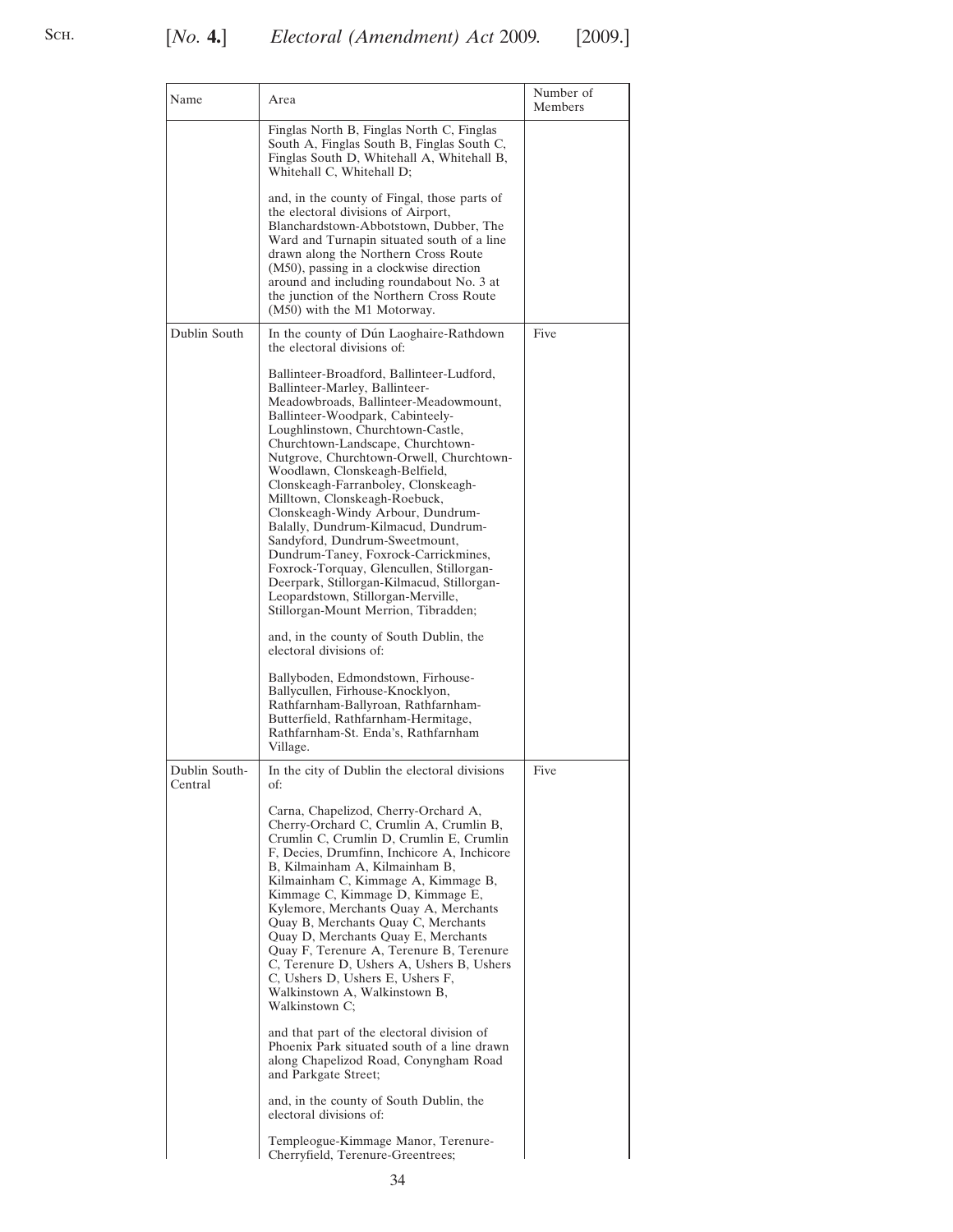| Name                  | Area                                                                                                                                                                                                                                                                                                                                                                                                                                                                                                        | Number of<br>Members |
|-----------------------|-------------------------------------------------------------------------------------------------------------------------------------------------------------------------------------------------------------------------------------------------------------------------------------------------------------------------------------------------------------------------------------------------------------------------------------------------------------------------------------------------------------|----------------------|
|                       | and those parts of the electoral divisions of<br>Clondalkin-Monastery, Clondalkin-<br>Ballymount and Tallaght-Kilnamanagh<br>situated east of a line drawn along the M50<br>Western Parkway.                                                                                                                                                                                                                                                                                                                |                      |
| Dublin South-<br>East | In the city of Dublin the electoral divisions<br>of:                                                                                                                                                                                                                                                                                                                                                                                                                                                        | Four                 |
|                       | Mansion House A, Mansion House B,<br>Pembroke East A, Pembroke East B,<br>Pembroke East C, Pembroke East D,<br>Pembroke East E, Pembroke West A,<br>Pembroke West B, Pembroke West C,<br>Rathfarnham, Rathmines East A, Rathmines<br>East B, Rathmines East C, Rathmines East<br>D, Rathmines West A, Rathmines West B,<br>Rathmines West C, Rathmines West D,<br>Rathmines West E, Rathmines West F,<br>Royal Exchange A, Royal Exchange B, St.<br>Kevin's, South Dock, Wood Quay A, Wood<br>Ouay B.       |                      |
| Dublin South-<br>West | In the county of South Dublin the electoral<br>divisions of:                                                                                                                                                                                                                                                                                                                                                                                                                                                | Four                 |
|                       | Ballinascorney, Bohernabreena, Firhouse<br>Village, Tallaght-Avonbeg, Tallaght-Belgard,<br>Tallaght-Fettercairn, Tallaght-Glenview,<br>Tallaght-Jobstown, Tallaght-Killinardan,<br>Tallaght-Kiltipper, Tallaght-Kingswood,<br>Tallaght-Millbrook, Tallaght-Oldbawn,<br>Tallaght-Springfield, Tallaght-Tymon,<br>Templeogue-Cypress, Templeogue-Limekiln,<br>Templeogue-Orwell, Templeogue-Osprey,<br>Templeogue Village, Terenure-St. James;                                                                |                      |
|                       | and those parts of the electoral divisions of<br>Clondalkin-Ballymount and Tallaght-<br>Kilnamanagh situated west of a line drawn<br>along the M50 Western Parkway.                                                                                                                                                                                                                                                                                                                                         |                      |
| Dublin West           | In the county of Fingal the electoral<br>divisions of:                                                                                                                                                                                                                                                                                                                                                                                                                                                      | Four                 |
|                       | Blanchardstown-Blakestown.<br>Blanchardstown-Coolmine, Blanchardstown-<br>Corduff, Blanchardstown-Delwood,<br>Blanchardstown-Mulhuddart,<br>Blanchardstown-Roselawn, Blanchardstown-<br>Tyrrelstown, Castleknock-Knockmaroon,<br>Castleknock-Park, Kilsallaghan, Lucan<br>North, Swords-Forrest;                                                                                                                                                                                                            |                      |
|                       | and those parts of the electoral divisions of<br>Airport, Blanchardstown-Abbotstown,<br>Dubber and The Ward situated north of a<br>line drawn along the Northern Cross Route<br>$(M50)$ .                                                                                                                                                                                                                                                                                                                   |                      |
| Dún<br>Laoghaire      | In the county of Dún Laoghaire-Rathdown<br>the electoral divisions of:                                                                                                                                                                                                                                                                                                                                                                                                                                      | Four                 |
|                       | Ballybrack, Blackrock-Booterstown,<br>Blackrock-Carysfort, Blackrock-Central,<br>Blackrock-Glenomena, Blackrock-<br>Monkstown, Blackrock-Newpark, Blackrock-<br>Seapoint, Blackrock-Stradbrook, Blackrock-<br>Templehill, Blackrock-Williamstown,<br>Cabinteely-Granitefield, Cabinteely-<br>Kilbogget, Cabinteely-Pottery, Dalkey-<br>Avondale, Dalkey-Bullock, Dalkey-<br>Coliemore, Dalkey Hill, Dalkey Upper, Dún<br>Laoghaire-East Central, Dún Laoghaire-<br>Glasthule, Dún Laoghaire-Glenageary, Dún |                      |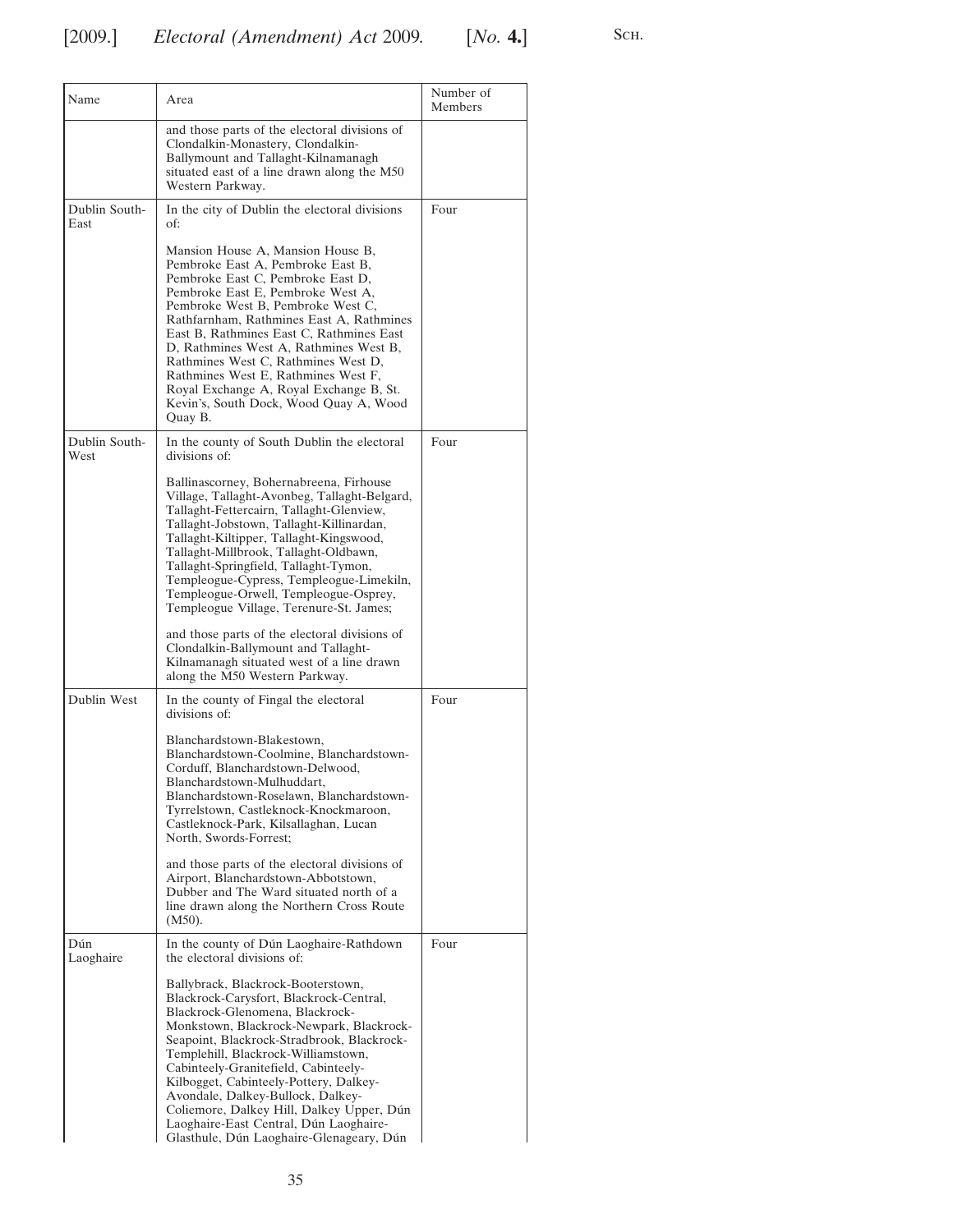| Name        | Area                                                                                                                                                                                                                                                                                                                                                                                                                                                                        | Number of<br>Members |
|-------------|-----------------------------------------------------------------------------------------------------------------------------------------------------------------------------------------------------------------------------------------------------------------------------------------------------------------------------------------------------------------------------------------------------------------------------------------------------------------------------|----------------------|
|             | Laoghaire-Monkstown Farm, Dún<br>Laoghaire-Mount Town, Dún Laoghaire-<br>Sallynoggin East, Dún Laoghaire-<br>Sallynoggin South, Dún Laoghaire-<br>Sallynoggin West, Dún Laoghaire-Salthill,<br>Dún Laoghaire-Sandycove, Dún Laoghaire-<br>West Central, Foxrock-Beechpark, Foxrock-<br>Deansgrange, Killiney North, Killiney South,<br>Shankill-Rathmichael, Shankill-Rathsallagh,<br>Shankill-Shanganagh, Stillorgan-Priory.                                               |                      |
| Galway East | In the county of Galway the electoral<br>divisions of:                                                                                                                                                                                                                                                                                                                                                                                                                      | Four                 |
|             | Abbeygormacan, Ahascragh, Aughrim,<br>Ballinasloe Rural, Ballymacward, Clonfert,<br>Clontuskert, Kellysgrove, Kilconnell,<br>Killaan, Killallaghtan, Killoran, Killure,<br>Kilmacshane, Kiltormer, Kylemore,<br>Laurencetown, Lismanny, Oatfield, in the<br>former Rural District of Ballinasloe No. 1;                                                                                                                                                                     |                      |
|             | Ballinastack, Ballymoe, Ballynakill,<br>Boyounagh, Creggs, Curraghmore,<br>Glennamaddy, Island, Kilcroan, Kiltullagh,<br>Raheen, Scregg, Shankill, Templetogher,<br>Toberroe, in the former Rural District of<br>Glennamaddy;                                                                                                                                                                                                                                               |                      |
|             | Ardamullivan, Ardrahan, Ballycahalan,<br>Beagh, Cahermore, Cappard, Castletaylor,<br>Doorus, Drumacoo, Gort, Kilbeacanty,<br>Killeely, Killeenavarra, Killinny, Kiltartan,<br>Kilthomas, Kinvarra, Rahasane, Skehanagh,<br>in the former <i>Rural District of Gort</i> ;                                                                                                                                                                                                    |                      |
|             | Aille, Athenry, Ballynagar, Bracklagh,<br>Bullaun, Cappalusk, Castleboy, Cloonkeen,<br>Colmanstown, Craughwell, Derrylaur,<br>Drumkeary, Graigabbey, Grange, Greethill,<br>Kilchreest, Kilconickny, Kilconierin,<br>Killimor, Killogilleen, Kilmeen, Kilreekill,<br>Kilteskill, Kiltullagh, Lackalea, Leitrim,<br>Loughatorick, Loughrea Rural, Loughrea<br>Urban, Marblehill, Mountain, Movode,<br>Raford, Tiaquin, Woodford, in the former<br>Rural District of Loughrea; |                      |
|             | Annagh, Ballynakill, Caltra, Castleblakeney,<br>Castleffrench, Clonbrock, Cloonkeen,<br>Cooloo, Derryglassaun, Killeroran, Killian,<br>Mount Bellew, Mounthazel, Taghboy, in the<br>former Rural District of Mount Bellew;                                                                                                                                                                                                                                                  |                      |
|             | Abbeyville, Ballyglass, Coos, Derrew,<br>Drummin, Eyrecourt, Killimor, Kilmalinoge,<br>Kilquain, Meelick, Moat, Pallas, Portumna,<br>Tiranascragh, Tynagh, in the former Rural<br>District of Portumna;                                                                                                                                                                                                                                                                     |                      |
|             | Abbey East, Abbey West, Addergoole,<br>Annaghdown, Ballinderry, Ballinduff,<br>Ballynapark, Beaghmore, Belclare,<br>Carrownagur, Carrowrevagh, Claretuam,<br>Clonbern, Cloonkeen, Cummer,<br>Donaghpatrick, Doonbally, Dunmore North,<br>Dunmore South, Foxhall, Headford,<br>Hillsbrook, Kilbennan, Kilcoona, Killeany,<br>Killeen, Killererin, Killower, Killursa,<br>Kilmoylan, Kilshanvy, Levally, Milltown,<br>Monivea, Moyne, Ryehill, Toberadosh,                    |                      |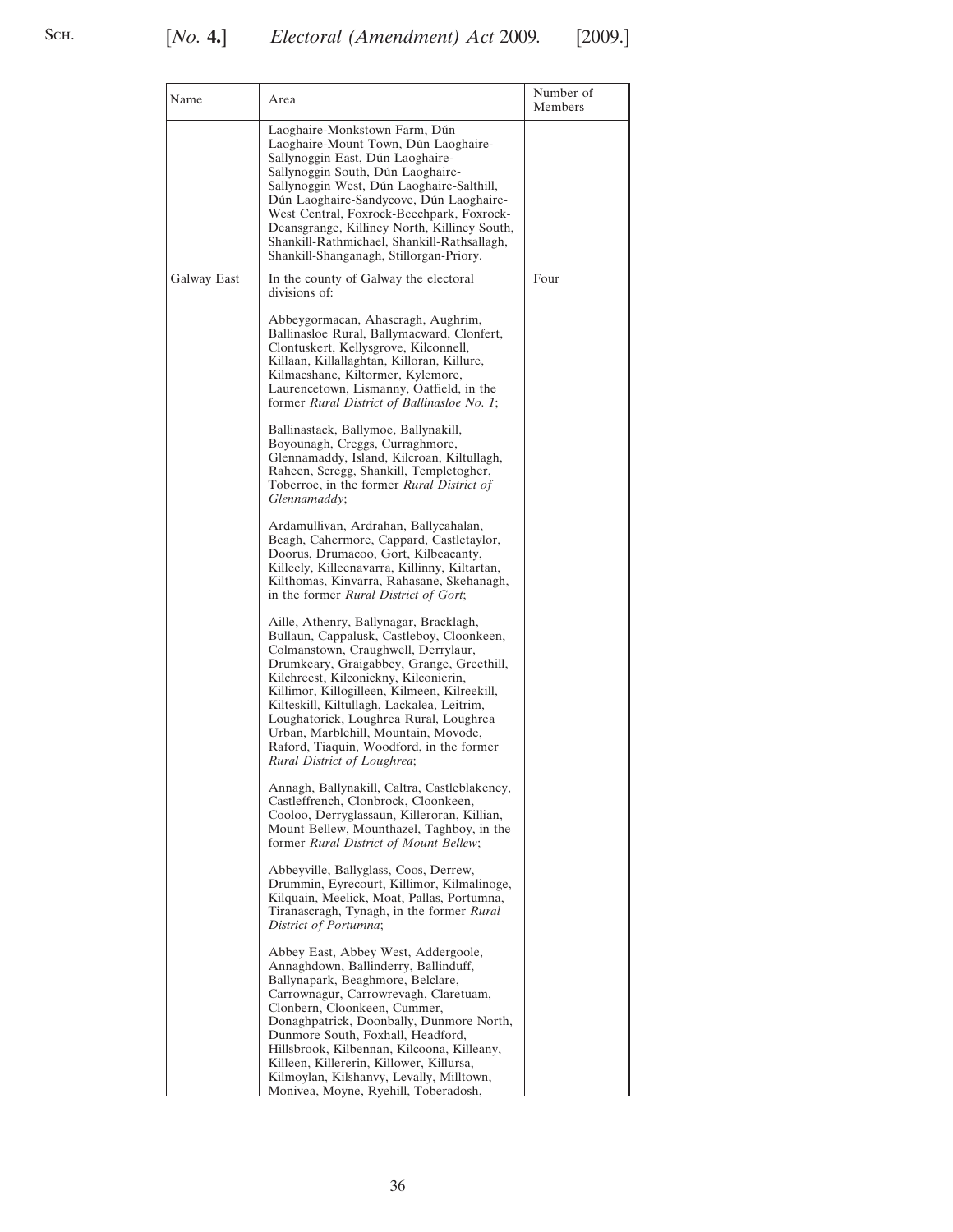| Name                             | Area                                                                                                                                                                                                                                                                                                                                                                                                                                                   | Number of<br>Members |
|----------------------------------|--------------------------------------------------------------------------------------------------------------------------------------------------------------------------------------------------------------------------------------------------------------------------------------------------------------------------------------------------------------------------------------------------------------------------------------------------------|----------------------|
|                                  | Tuam Rural, Tuam Urban, in the former<br>Rural District of Tuam;                                                                                                                                                                                                                                                                                                                                                                                       |                      |
|                                  | and the town of Ballinasloe.                                                                                                                                                                                                                                                                                                                                                                                                                           |                      |
| Galway West                      | The county of Galway, except the part<br>thereof which is comprised in the<br>constituency of Galway East;                                                                                                                                                                                                                                                                                                                                             | Five                 |
|                                  | and the city of Galway.                                                                                                                                                                                                                                                                                                                                                                                                                                |                      |
| Kerry North-<br>West<br>Limerick | In the county of Kerry the electoral<br>divisions of:                                                                                                                                                                                                                                                                                                                                                                                                  | Three                |
|                                  | Ardagh, Astee, Ballincloher, Ballyconry,<br>Ballyduff, Ballyegan, Ballyhorgan, Beal,<br>Carrig, Causeway, Cloontubbrid,<br>Drommartin, Duagh, Ennismore, Gullane,<br>Gunsborough, Kilfeighny, Killehenny,<br>Killury, Kilmeany, Kilshenane, Kiltomy,<br>Leitrim, Lislaughtin, Lisselton, Listowel<br>Rural, Lixnaw, Moynsha, Newtownsandes,<br>Rathea, Shronowen, Tarbert, Tarmon,<br>Trienearagh, Urlee, in the former Rural<br>District of Listowel; |                      |
|                                  | Abbeydorney, Arabela, Ardfert, Ballyegan,<br>Ballyheige, Ballynahaglish, Ballynorig,<br>Ballyseedy, Banna, Blennerville, Brosna,<br>Clogherbrien, Crinny, Doon, Gneeves,<br>Kerryhead, Kilflyn, Killahan, Kilmurry,<br>Knocknagashel, Lackabaun, Mount Eagle,<br>Nohaval, O'Brennan, Ratass, Tralee Rural,<br>Tubrid, in the former <i>Rural District of</i><br>Tralee;                                                                                |                      |
|                                  | and the towns of Listowel and Tralee;                                                                                                                                                                                                                                                                                                                                                                                                                  |                      |
|                                  | and, in the county of Limerick, the electoral<br>divisions of:                                                                                                                                                                                                                                                                                                                                                                                         |                      |
|                                  | Fleanmore, Glin, Kilfergus, Kilmoylan, in<br>the former Rural District of Glin;                                                                                                                                                                                                                                                                                                                                                                        |                      |
|                                  | Abbeyfeale, Ardagh, Caher, Dromtrasna,<br>Garryduff, Glenagower, Glengort,<br>Glensharrold, Monagay, Mountcollins, Port,<br>Rathronan, Rooskagh, Templeglentan, in<br>the former <i>Rural District of Newcastle</i> .                                                                                                                                                                                                                                  |                      |
| Kerry South                      | The county of Kerry, except the part thereof<br>which is comprised in the constituency of<br>Kerry North-West Limerick.                                                                                                                                                                                                                                                                                                                                | Three                |
| Kildare North                    | In the county of Kildare the electoral<br>divisions of:                                                                                                                                                                                                                                                                                                                                                                                                | Four                 |
|                                  | Balraheen, Celbridge, Cloncurry, Donadea,<br>Donaghcumper, Kilcock, Leixlip, Maynooth,<br>Straffan, in the former <i>Rural District of</i><br>Celbridge No. 1;                                                                                                                                                                                                                                                                                         |                      |
|                                  | Ballynadrumny, Cadamstown, Carbury,<br>Carrick, Drehid, Dunfierth, Kilpatrick,<br>Kilrainy, Windmill Cross, in the former<br>Rural District of Edenderry No. 2;                                                                                                                                                                                                                                                                                        |                      |
|                                  | Bodenstown, Clane, Downings, Kill, Kilteel,<br>Naas Rural, Newtown, Oughterard,<br>Rathmore, Robertstown, Timahoe North,<br>Timahoe South, in the former Rural District<br>of Naas No. 1;                                                                                                                                                                                                                                                              |                      |
|                                  | and the town of Naas.                                                                                                                                                                                                                                                                                                                                                                                                                                  |                      |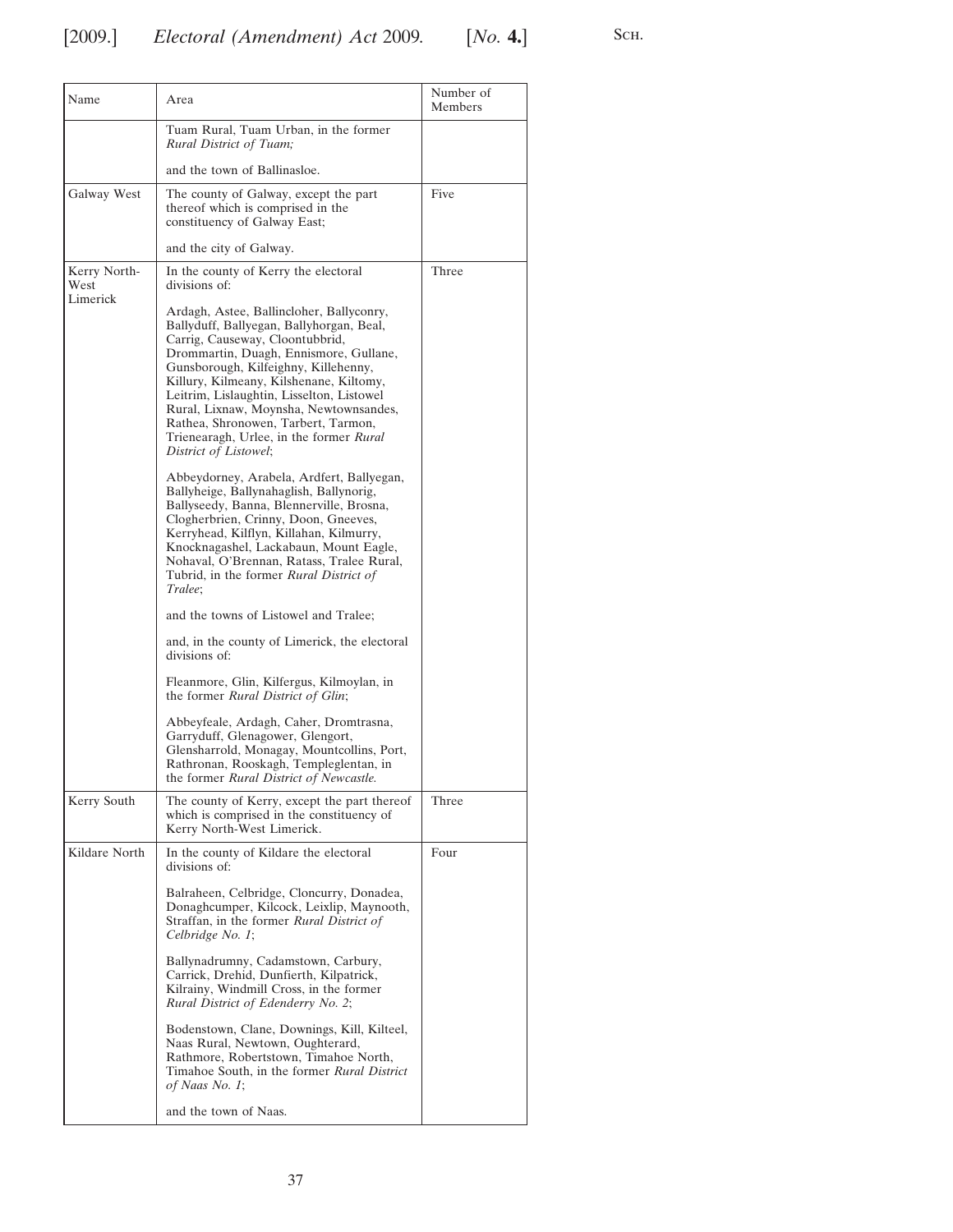| Name          | Area                                                                                                                                                                                                                                                                                                                                                                                                                                                                                                                                                                                                                                                                                                               | Number of<br>Members |
|---------------|--------------------------------------------------------------------------------------------------------------------------------------------------------------------------------------------------------------------------------------------------------------------------------------------------------------------------------------------------------------------------------------------------------------------------------------------------------------------------------------------------------------------------------------------------------------------------------------------------------------------------------------------------------------------------------------------------------------------|----------------------|
| Kildare South | The county of Kildare, except the part<br>thereof which is comprised in the<br>constituency of Kildare North.                                                                                                                                                                                                                                                                                                                                                                                                                                                                                                                                                                                                      | Three                |
| Laois-Offaly  | The county of Laois and the county of<br>Offaly, except the part thereof which is<br>comprised in the constituency of Tipperary<br>North.                                                                                                                                                                                                                                                                                                                                                                                                                                                                                                                                                                          | Five                 |
| Limerick      | The county of Limerick, except the parts<br>thereof which are comprised in the<br>constituencies of Limerick City and Kerry<br>North-West Limerick.                                                                                                                                                                                                                                                                                                                                                                                                                                                                                                                                                                | Three                |
| Limerick City | In the county of Limerick the electoral<br>divisions of:                                                                                                                                                                                                                                                                                                                                                                                                                                                                                                                                                                                                                                                           | Four                 |
|               | Ballycummin, Ballysimon, Ballyvarra,<br>Castleconnell, Limerick South Rural, in the<br>former Rural District of Limerick No. 1;                                                                                                                                                                                                                                                                                                                                                                                                                                                                                                                                                                                    |                      |
|               | and the city of Limerick;                                                                                                                                                                                                                                                                                                                                                                                                                                                                                                                                                                                                                                                                                          |                      |
|               | and, in the former Rural District of Meelick,<br>in the county of Clare, the electoral division<br>of Ballyglass.                                                                                                                                                                                                                                                                                                                                                                                                                                                                                                                                                                                                  |                      |
| Longford-     | The county of Longford;                                                                                                                                                                                                                                                                                                                                                                                                                                                                                                                                                                                                                                                                                            | Four                 |
| Westmeath     | and, in the county of Westmeath, the<br>electoral divisions of:                                                                                                                                                                                                                                                                                                                                                                                                                                                                                                                                                                                                                                                    |                      |
|               | Athlone East Rural, Auburn, Ballybroder,<br>Bellanalack, Carn, Castledaly, Glassan,<br>Kilcumreragh, Killinure, Moate, Mount<br>Temple, Moydrum, Muckanagh, Tubbrit,<br>Umma, in the former Rural District of<br>Athlone No. 1;                                                                                                                                                                                                                                                                                                                                                                                                                                                                                    |                      |
|               | Ardnagragh, Ballymore, Doonis,<br>Drumraney, Noughaval, Piercetown,<br>Templepatrick, Winetown, in the former<br>Rural District of Ballymore;                                                                                                                                                                                                                                                                                                                                                                                                                                                                                                                                                                      |                      |
|               | Boherquill, Coole, Coolure, Finnea, Glore,<br>Knockarrow, Rathowen, Street, in the<br>former Rural District of Coole;                                                                                                                                                                                                                                                                                                                                                                                                                                                                                                                                                                                              |                      |
|               | Ardnaglew, Ballinalack, Ballykilmore,<br>Ballymorin, Ballynagore, Belvidere, Carrick,<br>Castle, Castlelost, Castletown, Churchtown,<br>Cloghan, Clonfad, Clonlost, Derrymore,<br>Dysart, Emper, Enniscoffey, Gaybrook,<br>Glenlough, Greenpark, Griffinstown,<br>Heathstown, Hopestown, Huntingdon,<br>Jamestown, Kilbeggan, Kilbixy, Killare,<br>Killucan, Kinnegad, Knockdrim, Lackan,<br>Lauree, Middleton, Milltown, Mullingar<br>Rural, Mullingar North Urban, Mullingar<br>South Urban, Multyfarnham, Newtown,<br>Owel, Portloman, Raharney, Rahugh,<br>Rathconrath, Russellstown, Skeagh, Sonna,<br>Stonehall, Streamstown, Taghmon,<br>Tullaghan, Woodland, in the former Rural<br>District of Mullingar; |                      |
|               | and the town of Athlone.                                                                                                                                                                                                                                                                                                                                                                                                                                                                                                                                                                                                                                                                                           |                      |
| Louth         | The county of Louth;<br>and, in the county of Meath, the electoral<br>divisions of:                                                                                                                                                                                                                                                                                                                                                                                                                                                                                                                                                                                                                                | Five                 |
|               | Julianstown, St. Mary's (part), in the former<br>Rural District of Meath.                                                                                                                                                                                                                                                                                                                                                                                                                                                                                                                                                                                                                                          |                      |
| Mayo          | The county of Mayo.                                                                                                                                                                                                                                                                                                                                                                                                                                                                                                                                                                                                                                                                                                | Five                 |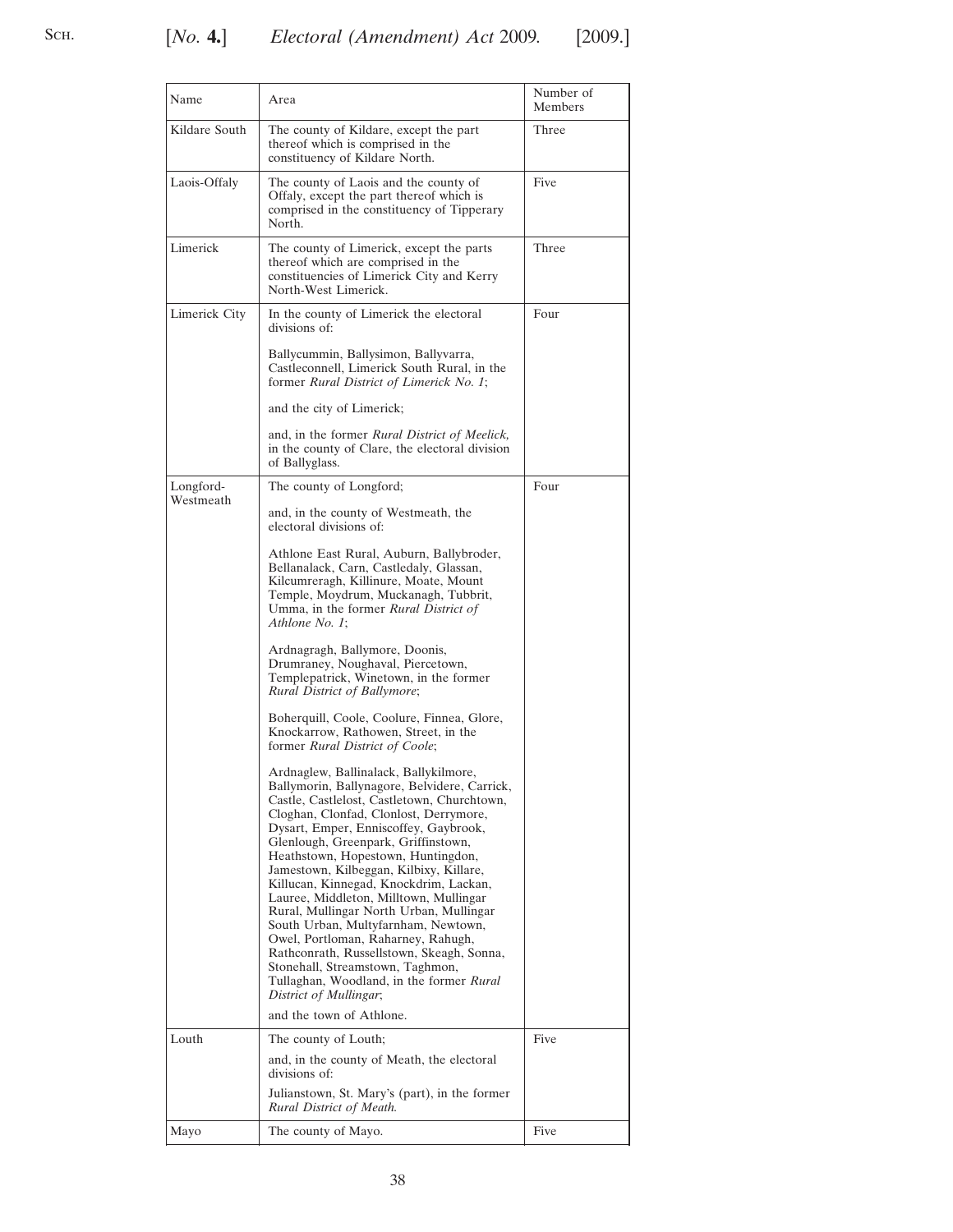| Name                   | Area                                                                                                                                                                                                                                                                                         | Number of<br>Members |
|------------------------|----------------------------------------------------------------------------------------------------------------------------------------------------------------------------------------------------------------------------------------------------------------------------------------------|----------------------|
| Meath East             | In the county of Meath the electoral<br>divisions of:                                                                                                                                                                                                                                        | Three                |
|                        | Drumcondra, Grangegeeth, Killary, in the<br>former Rural District of Ardee No. 2;                                                                                                                                                                                                            |                      |
|                        | Culmullin, Donaghmore, Dunboyne,<br>Dunshaughlin, Kilbrew, Killeen, Kilmore,<br>Rathfeigh, Ratoath, Rodanstown, Skreen, in<br>the former Rural District of Dunshaughlin;                                                                                                                     |                      |
|                        | Ardagh, Carrickleck, Ceanannas Mór Rural,<br>Cruicetown, Kilmainham, Maperath,<br>Moybolgue, Moynalty, Newcastle, Newtown,<br>Nobber, Posseckstown, Staholmog,<br>Trohanny, in the former <i>Rural District of</i><br>Kells;                                                                 |                      |
|                        | Ardcath, Duleek, Mellifont, Stamullin, in the<br>former Rural District of Meath;                                                                                                                                                                                                             |                      |
|                        | Ardmulchan, Castletown, Domhnach<br>Phádraig, Kentstown, Painestown,<br>Rathkenny, Slane, Stackallan, Tara, in the<br>former Rural District of Navan;                                                                                                                                        |                      |
|                        | and the town of Kells.                                                                                                                                                                                                                                                                       |                      |
| Meath West             | The county of Meath, except the parts<br>thereof which are comprised in the<br>constituencies of Meath East and Louth, and<br>the county of Westmeath, except the part<br>thereof which is comprised in the<br>constituency of Longford-Westmeath.                                           | Three                |
| Roscommon-             | The county of Roscommon;                                                                                                                                                                                                                                                                     | Three                |
| South Leitrim          | and, in the county of Leitrim, the electoral<br>divisions of:                                                                                                                                                                                                                                |                      |
|                        | Ballinamore, Cloverhill, Corralla, Drumreilly<br>North, Drumreilly South, Garradice,<br>Greaghglass, Killygar, Newtowngore,<br>Oughteragh, in the former Rural District of<br><i>Ballinamore</i> ;                                                                                           |                      |
|                        | Annaduff, Carrick-on-Shannon, Drumsna,<br>Gortnagullion, Gowel, in the former Rural<br>District of Carrick-on-Shannon No. 1;                                                                                                                                                                 |                      |
|                        | Aghavas, Beihy, Breandrum, Bunny Beg,<br>Carrigallen East, Carrigallen West, Cashel,<br>Castlefore, Cattan, Cloone, Corriga,<br>Drumard, Drumdoo, Drumod, Fenagh,<br>Gortermone, Keeldra, Lisgillock, Mohill,<br>Rinn, Riverstown, Roosky, Rowan, in the<br>former Rural District of Mohill. |                      |
| Sligo-North<br>Leitrim | The county of Sligo and the county of<br>Leitrim, except the part thereof which is<br>comprised in the constituency of<br>Roscommon-South Leitrim.                                                                                                                                           | Three                |
| Tipperary<br>North     | The county of North Tipperary;                                                                                                                                                                                                                                                               | Three                |
|                        | and, in the county of South Tipperary, the<br>electoral divisions of:                                                                                                                                                                                                                        |                      |
|                        | Ballysheehan, Clogher, Clonoulty East,<br>Clonoulty West, Gaile, Graystown,<br>Killenaule, Nodstown, in the former Rural<br>District of Cashel;                                                                                                                                              |                      |
|                        | Ballyphilip, Buolick, Crohane, Farranrory,<br>Fennor, Kilcooly, New Birmingham,<br>Poyntstown, in the former Rural District of<br>Slievardagh;                                                                                                                                               |                      |